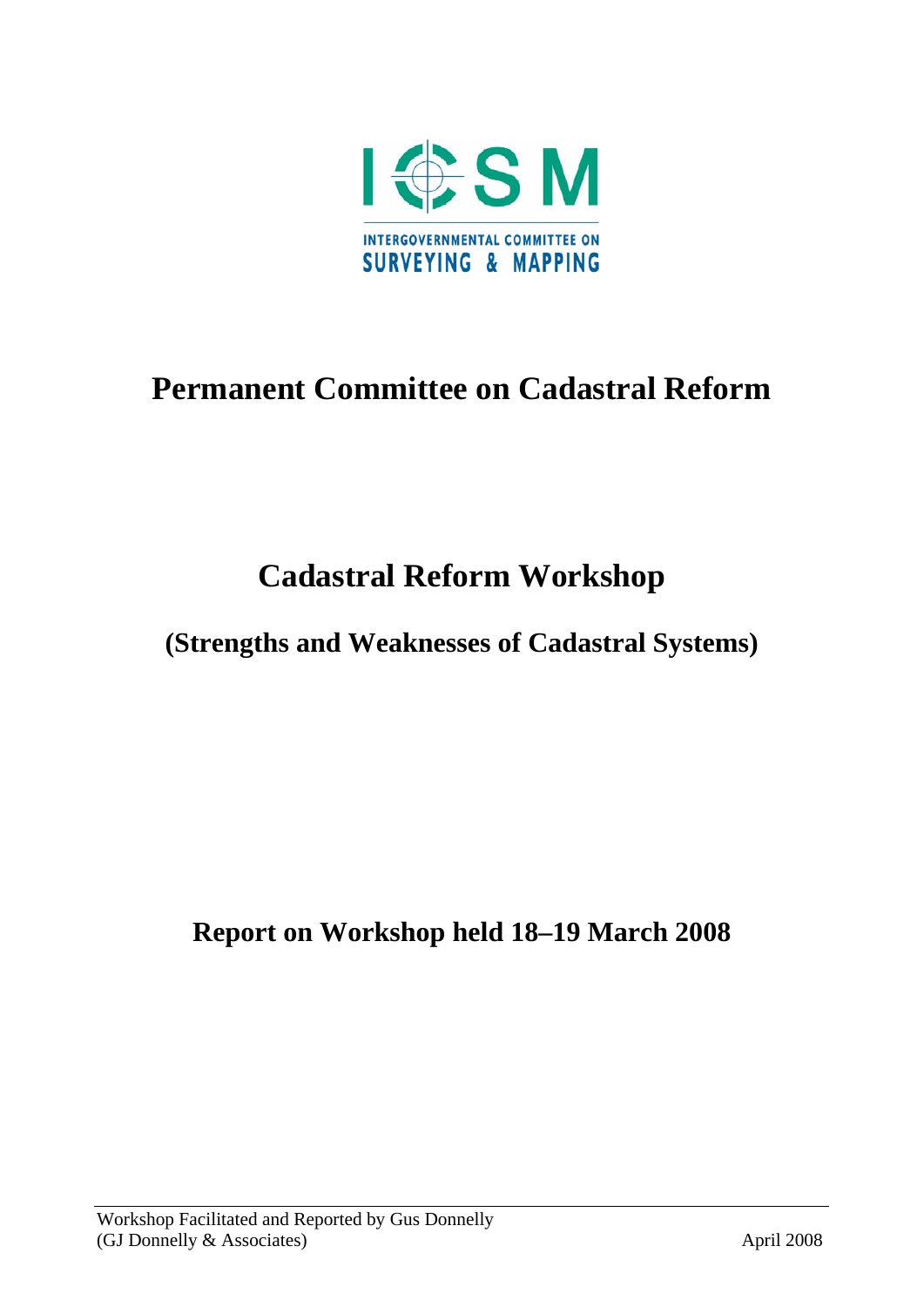# **TABLE OF CONTENTS**

| 5 <sup>5</sup> |                                                                        |  |
|----------------|------------------------------------------------------------------------|--|
| 6              |                                                                        |  |
| 7 <sup>7</sup> |                                                                        |  |
| 8              | Marketing Cadastral Reform, and the Benefits of the Spatial Cadastre 9 |  |
| 9              |                                                                        |  |
|                |                                                                        |  |
|                |                                                                        |  |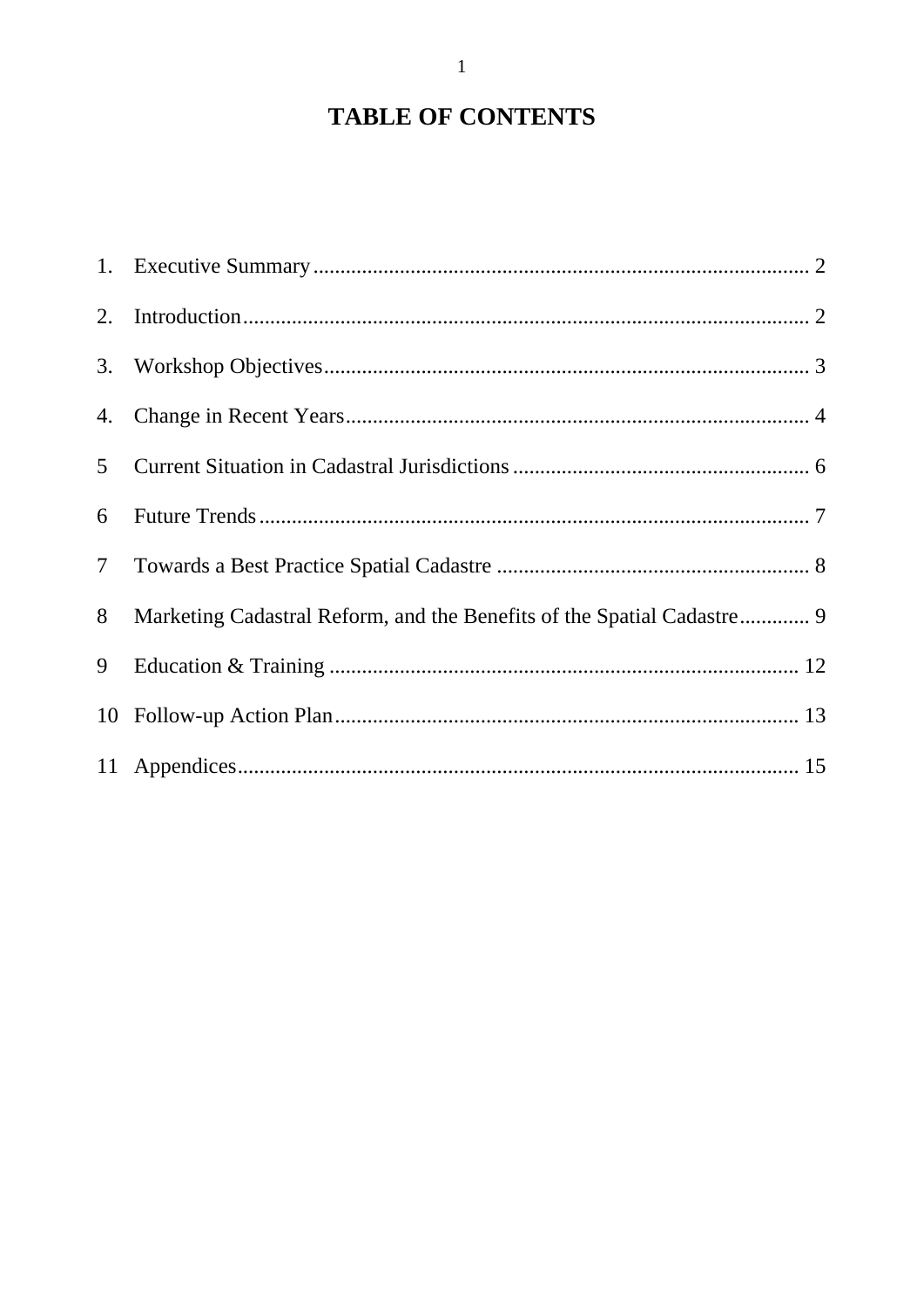## **1. Executive Summary**

## **1.1 Background**

At the PCCR meeting in Christchurch in October 2007 it was agreed that it would be valuable to compile information from each jurisdiction on the strengths and weaknesses of their cadastral systems as an initial step towards the development of a Cadastral Systems Strategy.

As a first step, it was further agreed to commence this process through a workshop to identify the current state of cadastral systems across the jurisdictions.

It was identified that the shared information would be not only valuable as a training and information package in cadastral systems, but also provide a basis for involving a wider audience of stakeholders in developing a Cadastral Systems Strategy.

## **1.2 Outcomes of the Workshop**

The current situation in cadastral jurisdictions - common features, strengths, weaknesses and issues - are summarised from individual jurisdictional presentations (attached at appendix 11.5) and outlined in section 5 of the report.

Likely influences on direction and change in coming years are considered in section 6 of the report.

The development of a best practice spatial cadastre – its definition, and essential and desirable elements are raised in section 7 of the report.

#### **1.3 The Way Forward – (an action plan for the future)**

Section 8.2 of the report details the marketable benefits which a highly developed spatial cadastre provides to Government and the wider community, while section 8.3 considers a number of issues and obstacles which may arise along the pathway of cadastral reform.

Part 8.4 of the report lists the opportunities for marketing cadastral reform, and to address the issues raised in section 8.3.

A detailed Action Plan of the actions arising from the workshop is listed at section 10 of the report. This sets a future course for cadastral reform across the jurisdictions represented at the workshop.

## **2. Introduction**

2.1 The origins of this workshop arose from a suggestion by LINZ staff that they would benefit from … *'training in cadastral systems including those from other jurisdictions. Not from a purely theoretical perspective but more practical things of how they work, what they do well and why, what do they do not so well and why, etc*.' …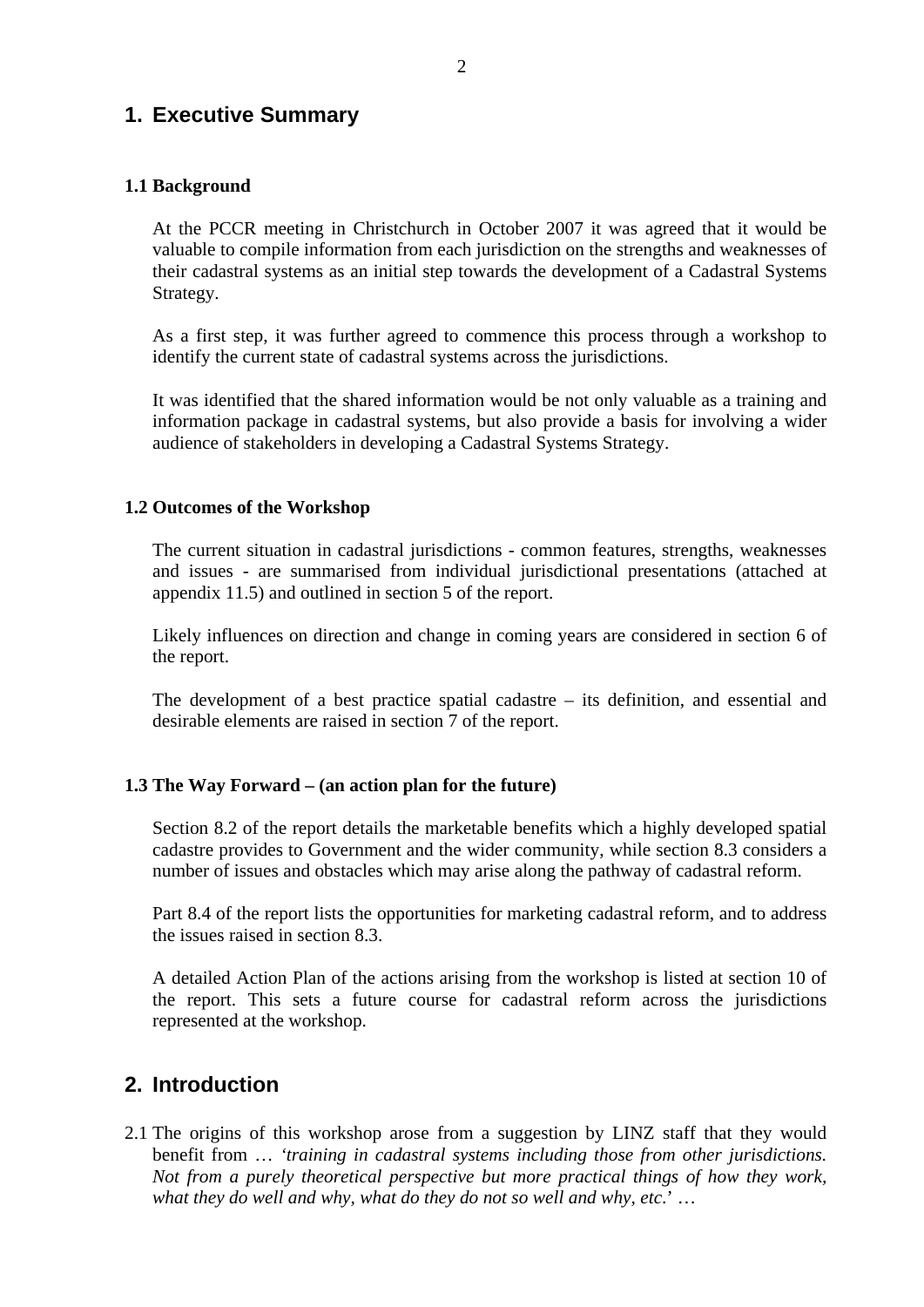The idea was promoted by Don Grant Surveyor-General LINZ, and at the PCCR meeting in Christchurch in October 2007 it was agreed that it would be valuable to compile information from each jurisdiction on the strengths and weaknesses of their cadastral systems as an initial step towards the development of a Cadastral Systems Strategy.

2.2 It was further agreed to commence this process through a workshop to be held in March 2008 to identify the current state of cadastral systems across the jurisdictions as the first step in developing a unified cadastral vision.

It was identified that the shared information would be valuable as a training and information package in cadastral systems, and provide the basis for involving a wider audience of stakeholders in developing a Cadastral Systems Strategy.

- 2.3 As a prelude to the workshop, a questionnaire was developed by LINZ covering a broad range of matters relating to cadastral systems in operation across the jurisdictions linked by PCCR.
- 2.4 The workshop was held in Sydney on  $18 19<sup>th</sup>$  March 08.

## **3. Workshop Objectives**

## **3.1 It was agreed that the purpose of the workshop (what we want to achieve) was to:**

- Understand the strengths and weaknesses of systems across jurisdictions and learn from the experiences of others.
- Develop principles for a common (best practice) cadastral systems model which might be implemented across Australia and New Zealand.
- Develop a training package in cadastral systems to better educate stakeholders and users of the cadastre.
- Develop a 'saleable' package for Governments, users and stakeholders of the importance, value, and benefits of cadastral systems which justify their on-going development and maintenance, as well as the identification of risks and community costs of not doing so.

## **3.2 The workshop objectives (to achieve the workshop purpose) were defined to:**

- Focus on weaknesses, and identify common weaknesses for improvement.
- Set a benchmark and develop measures for the performance of cadastral systems.
- Prioritise matters for further development.
- Commence development of a strategy to 'sell' cadastral systems to others.
- Test the relevance and validity of *Cadastre 2014* at the present time in Australia and New Zealand.

## **3.3 Workshop Output**

• It was also agreed that the workshop output would be a report to ICSM detailing workshop proceedings together with recommendations and follow-up actions.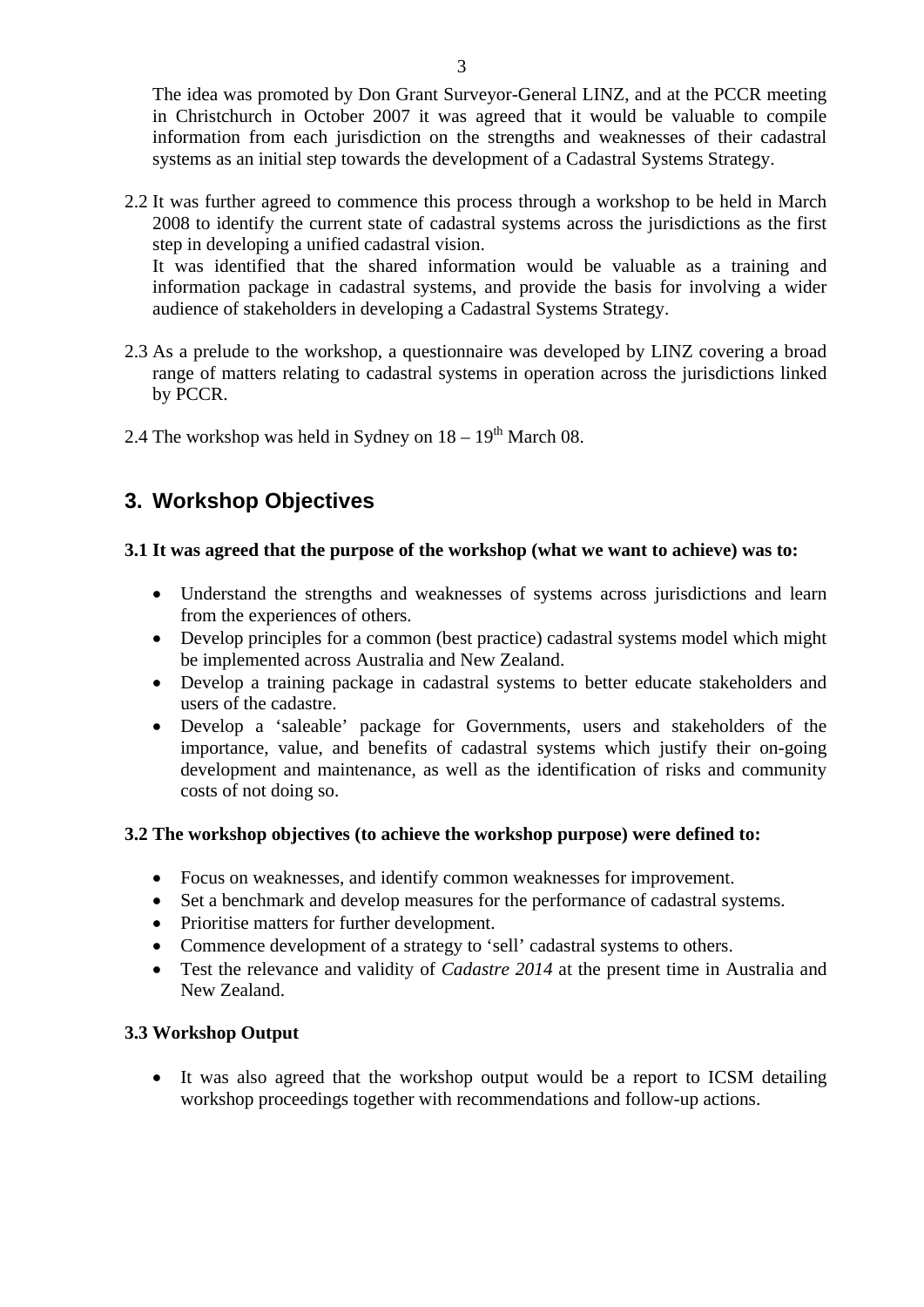## **4. Change in Recent Years**

## **4.1 Major Changes**

The major changes which have occurred in recent years were noted as resulting from:

- Government fiscal policy and changes in prioritisation of programs and expenditure.
- Perceived changing public service roles in Government, and increasing participation in traditional public service roles by the private sector.
- Cost accountability in the delivery of Government Services.
- Multiple restructures of Government agencies, changes in roles and responsibilities within key agencies dealing in matters related to survey, title registration, cadastral system management etc., and a lack of consistency in those changes across jurisdictions.
- Splits between regulatory and processing functions within Government in matters relating to surveying and mapping, and other cadastral functions.
- On-going change and developments in technology affecting the cadastre.

## **4.2 Drivers of Change**

The key drivers of change were observed as:

- A (perceived) rationalisation in the role of Government and delivery of Government services.
- Government expectations of reductions in the cost of Government services; reduced resource levels within Government agencies; the introduction of 'efficiency dividends' in the delivery of Government services; and the introduction of 'user-pay' principles for Government services and information.
- On-going unveiling of new public and private rights relating to land and land use (eg) water management) and the need to accommodate further new rights in the future.
- Changing society and community expectations in relation to the availability of, and access to, information for more personal and investment related beneficial decision making.
- Increasing levels of boundary disputation, and an increasing societal attitude to resolution of grievances through litigation. There is no clear or common scenario as to who should have responsibility, or who is best qualified, to resolve these issues. The traditional role of Surveyors-General appears to have been undermined.
- Within surveying, changing demographics of the industry; an ageing surveyor population; a skills shortage within the industry; and a lack of interest in surveying and mapping as a career.
- Rapidly changing technology which continues to push boundaries.

## **4.3 Resistors to Change**

Resistors to change and cadastral reform were listed as:

- Society not knowing or understanding what they 'don't know' in relation to the importance of the cadastre and the roles (and security) that a highly developed cadastre fulfils.
- A prevailing attitude that 'nothing has gone wrong', therefore nothing needs to be rectified.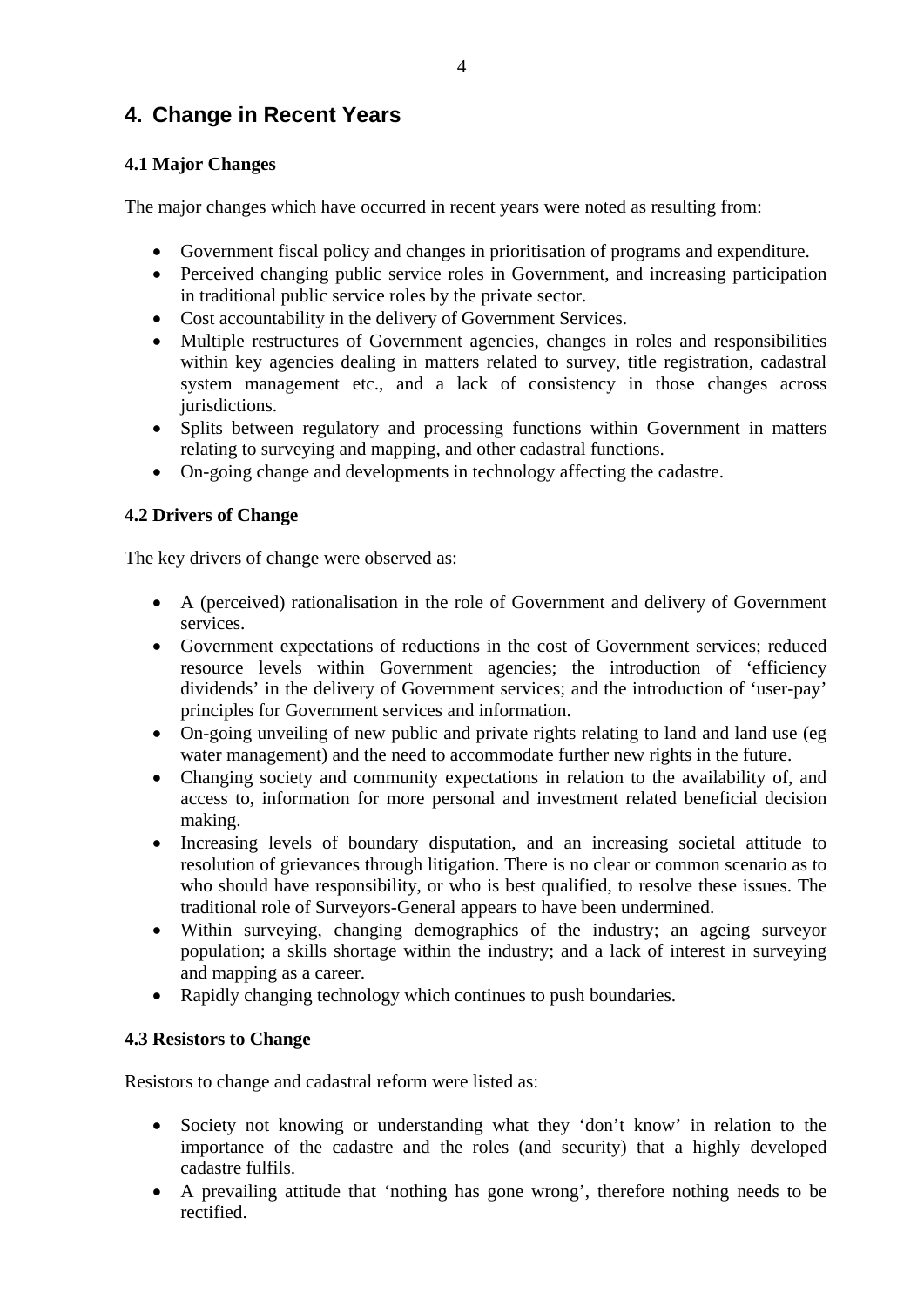- The importance of the cadastre, and the issues pertaining to its upkeep and development with respect to historic, societal, current and future planning, development and investment decision making not being understood by politicians or Local Government Authorities- the importance and benefits of cadastral system development and maintenance, and the need to finance it, are not being 'sold'.
- A lack of understanding of the potential risks associated with cadastral failure or if development of the cadastre falls behind. Risks are not quantified or managed. Emerging issues include management of a marine cadastre (eg Port Phillip Bay dredging), and off-shore mining and exploration management and control. The community at large is not aware of any risk.
- The legal fraternity not understanding the significance or importance of the cadastre, nor the benefits that the community, industry and commerce derives from a highly developed cadastre - this includes an understanding of the implications of a 'Coordinated Cadastre'.
- Governments lagging behind with supporting legislation and regulation required for cadastral reform due to competing priorities against other perceived higher priority issues.
- There being no long term view or strategy relating to surveying and cadastral matters, quick-fix and short term expediency prevails.
- Inter-jurisdictional arrangements within arms of Government not being conducive to change due to multiplicity in systems, multiplicity in roles and responsibilities, lack of integration and a lack of co-ordinated functions aligned to an overarching higher level purpose – who has overall responsibility for stewardship and leadership in cadastral matters?
- A lack of available human and financial resources being available to instigate reform, as well as the time taken to implement change.
- Changes, and the benefits of change, generally not being properly explained the benefits of cadastral reform need to be 'sold'.
- Within surveying, an ageing surveying population wanting to 'stop the merry-goround' and keep things the same - this is exacerbated by a limited intake of newcomers into the industry.
- There being a professional objection/laziness within surveying to self-management.
- Surveyors seeing themselves as agents of the Crown and wanting Crown support ('tell us how to do the job').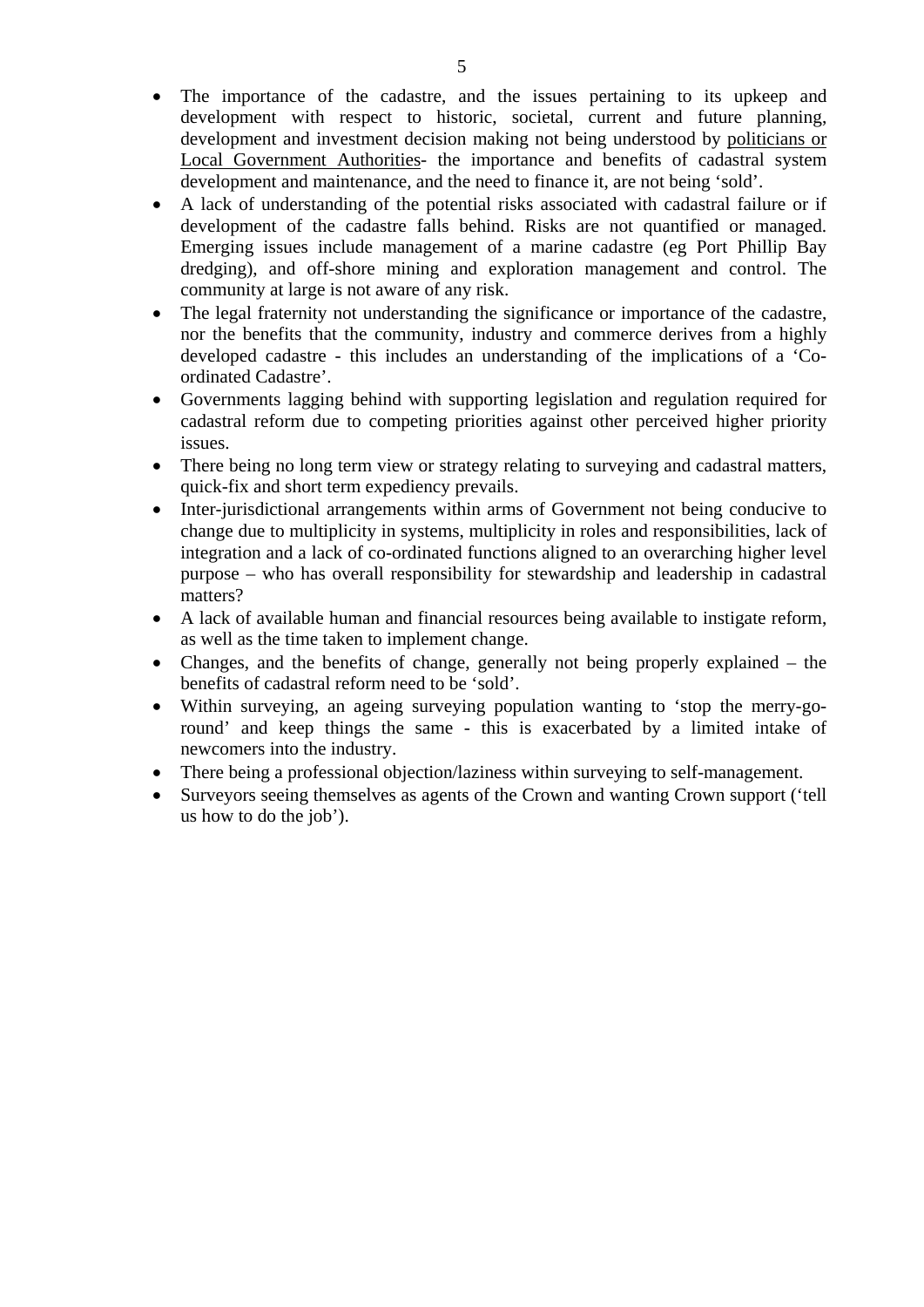## **5 Current Situation in Cadastral Jurisdictions**

## **5.1 Common Features of Cadastral Systems**

The features, strengths, weaknesses and issues of individual jurisdictions are tabled at Appendix 11.5

Generally, common features across the various jurisdictions include:

- Torrens based systems for registration (some General Law land remains in some jurisdictions), a single register for all land dealings, and unique parcel identifiers.
- A geodetic framework for survey control, a few survey accurate DCDB's, minimum standards of survey, co-ordination of surveys in some jurisdictions.
- A separation of roles and accountability between standards (Surveyors Boards), administration of the spatial cadastre (Surveyor-General or equivalent titled person), and the registration of land (Registrar or equivalent titled person).
- Supportive legislative and regulatory frameworks to control activities and outcomes, and ensure the quality of data provided.
- Integrated systems linking geodetic, survey, title, and other rights and interests in land, with on-line access to information services.
- A high degree of data integrity, inspiring community confidence in cadastral systems.

## **5.2 Common Strengths of Systems**

Generally, common strengths across the various jurisdictions include:

- Interconnectivity between land activity systems and data bases.
- Access to data and systems, with a high-tech capacity to deliver on-line search and lodgement services.
- Quality of DCDB's, and the integrity of data.
- A strong potential to expand services based on using DCDB's as the foundation tool to develop other systems (eg utilities, service authorities and LGA's).
- Unique parcel identifiers.
- A high degree of co-ordinate accuracyin geodetic networks, and quality assurance measures in place in titling systems.
- Relatively high level of surveyor competency.
- Public confidence in systems, and boundary definition.
- A low level of dispute and/or litigation in land dealings.

## **5.3 Common Weaknesses of Systems**

Generally, common weaknesses across the various jurisdictions include:

- Mixed management responsibilities within Government agencies, split roles result in a lack of strategic leadership.
- No single authority for surveying and spatial data management (in some instances).
- Out-of-date legacy systems no longer suitable in a modern, technology driven environment, a slow uptake on new technologies.
- Some jurisdictions lack a single system of registration for land dealings.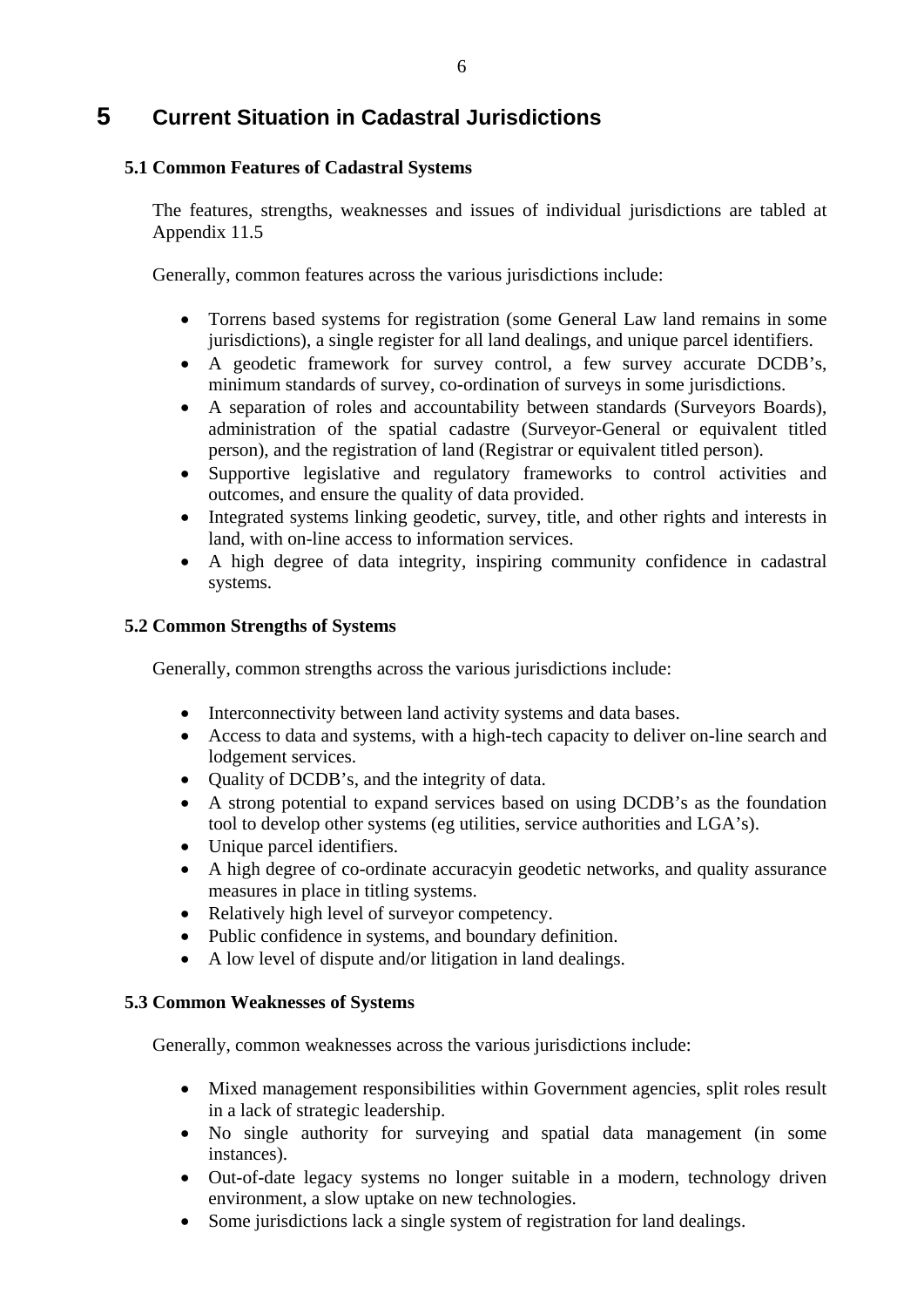- The potential of e-plan lodgements is under-utilised.
- Variability in DCDB spatial accuracy.
- Poor recognition of the built environment in spatial cadastres.
- A need for further (urgent?) development of the 3D cadastre, and marine cadastre.
- System ability, cost recovery and responsibility for correction of errors in survey and title are not well defined.
- Outdated legislation (in some cases).

#### **5.4 Common Issues**

Generally, common issues across the various jurisdictions include:

- Skills and resource shortages, an ageing surveyor population, and a lack of interesting surveying and mapping careers by younger generations.
- The cottage industry nature of the surveying industry.
- Maintenance of competency standards, the approach to reinstatement (technical redefinition rather than application of legal principles).
- Increasing restrictions on land use, emergence of new rights and interests in land, and the conflict between public access rights and landowner rights of ownership.
- The need for development of a marine cadastre.
- An increasing importance and need for a 3D spatial cadastre.
- The slow pace of cadastral reform, the perceived lack of importance of the cadastre by Governments, and the lack of priority funding for cadastral improvement initiatives.
- An increasing focus on risk management>

## **6 Future Trends**

## **Looking forward – where do we want to be in 2014, what are the likely future influences on directions and change?**

Changes and influences were perceived to fall into categories related to user demands, changes in technology, and other peripheral influences.

#### **6.1 User Requirements, including:**

- Increasing and on-going demands and new usages by consumers, DCDB's will become more authoritative eg water rights definition and management
- Greater spatial accuracies of DCDB's (2D, 3D and 'as-built' data bases)
- A requirement for 24/7 access to data and information
- The drive for public access demand to land, and the resulting tension created between access and ownership rights and the abilities of owners to limit access
- Definition and management of variable boundaries and marine boundaries

#### **6.2 Technological Change, including:**

- Increasing reliance on digital data (e-plans will replace current paper plans)
- Every piece of land having a unique identifier
- All boundaries will be unambiguously redefined
- Marking of boundaries will still be required
- 'Click-of-the-mouse' computer access to data and cadastral information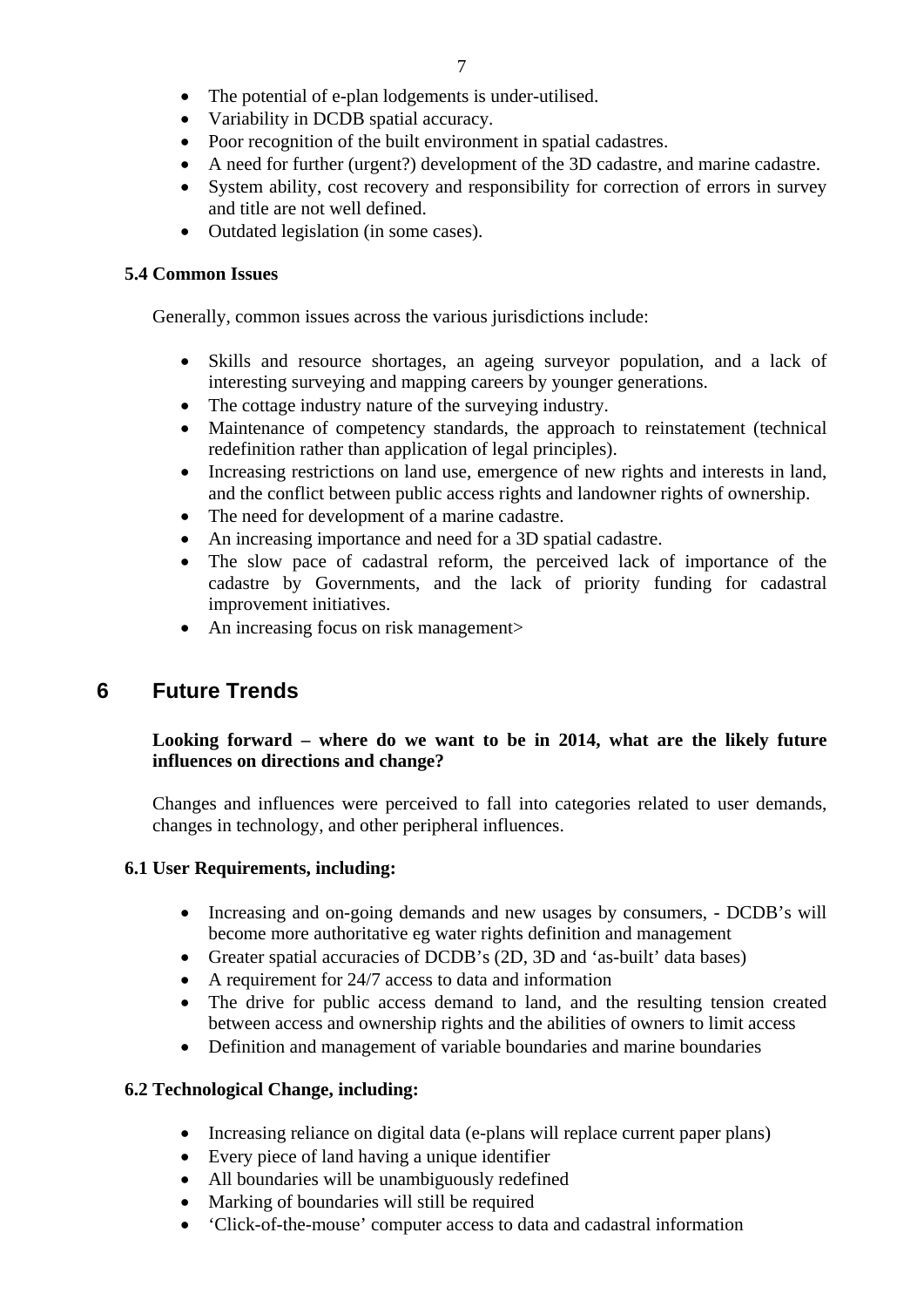## **6.3 Other Peripheral Influences, including:**

- Climate change
- Demographic changes
- An increasing influence of *Google Earth*, aligned with increasing personal use of GPS by the public together with a misguided reliance in the accuracies users believe they can produce

## **7 Towards a Best Practice Spatial Cadastre**

## **7.1 Definition**

Where does a spatial cadastre start and finish? For PCCR purposes, which it can control or influence:

- A spatial cadastral system starts with surveys which enable all territorial land parcels to be defined as to location, extent, and other interests by spatial elements.
- It ends with handover of documentation to a registration authority in which the accuracy and integrity of all spatial data is assured, and which fully protects public and private rights and interests related to land or land interests.

#### **7.2 Essential Elements**

The essential elements of a best practice spatial cadastre include:

- A geodetic network as a framework
- A supportive legislative framework
- Roles and responsibilities both within Government, and between Government and the private sector which are clear and understood
- Regulatory standards and regulated practitioners
- Suitability for purpose with respect to survey accuracies and known quality
- Auditable with accountability defined and understood by all parties
- Unambiguous and re-definable boundaries
- Data which is readily discoverable and accessible
- A high degree of integrity of data, kept complete and current
- Unique parcel identifiers, reliable links to tenure systems to serve higher purposes

#### **7.3 Desirable Elements**

Desirable elements in a best practice spatial cadastral model include:

- Complete coverage of any jurisdiction
- Data which is of known quality
- Linkages to other rights and interests in land
- Efficient, effective and maintainable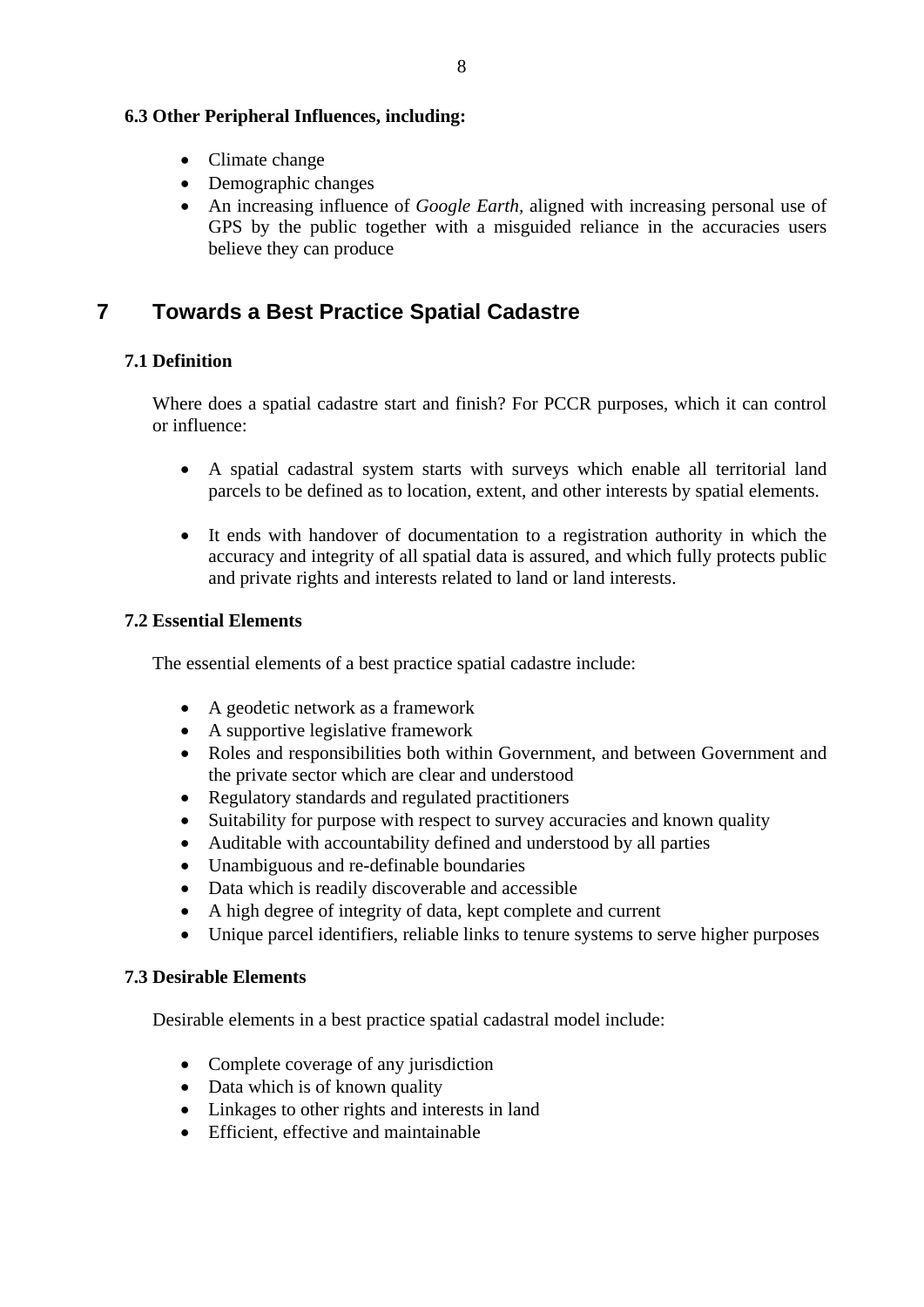## **8 Marketing Cadastral Reform, and the Benefits of the Spatial Cadastre**

## **8.1 Stakeholders, and their Relationships**

Key stakeholders were defined as:

- The Minister responsible for cadastral matters, Cabinet, and other Agencies within Government (policy, legislation and funding)
- Registrars and Tenure Managers (integration within the title system)
- Legal profession and conveyancers (act for landowners, 'beneficial ally' in case for on-going/increased maintenance funding of the cadastre, collaborative relationship in matters relating to legislation and regulation)
- Surveyors Boards and other high-level surveying organisations (regulate surveying, set competency standards)
- Practising Surveyors (survey regulation, work contributes to maintain/develop the cadastre)

Other stakeholders noted were:

- Asset and Utilities Managers (product users)
- Emergency Services
- Financial Institutions (rely on the cadastre for transactional security)
- Land Developers (project development)
- Land Owners (property security)
- Local Government Authorities (land administration)
- Other users of spatial data, eg Electoral Commissions (specific needs)
- Planning Authorities (planning & development)
- Real Estate Agents (property dealings)
- Valuation Authorities (taxation)

#### **8.2 Marketing the benefits of a highly developed spatial cadastre to stakeholders**

Ideas to 'sell' the benefits of the spatial cadastre to stakeholders include:

- A highly developed cadastre is fundamental to economic development, and provides the security required to underpin economic growth, development and investment decision making, protection of infrastructure investment, and other drivers of the economy.
- The cadastre provides fundamental security and stability, protection and risk mitigation in all land related dealings across Government, the economy at large, business and industry, the wider community through home ownership, and other consumers and end-users of cadastral data.
- There is widespread public confidence, and reliance, on the integrity of the cadastre and the quality of the data held within its framework.
- It provides Government with intrinsic benefits and protection in decision making, project investment and risk mitigation.
- It has the potential to provide improved operational efficiencies across Government through a single authority, cadastral based integrated management system to prevent duplication across various government services in investment and decision making.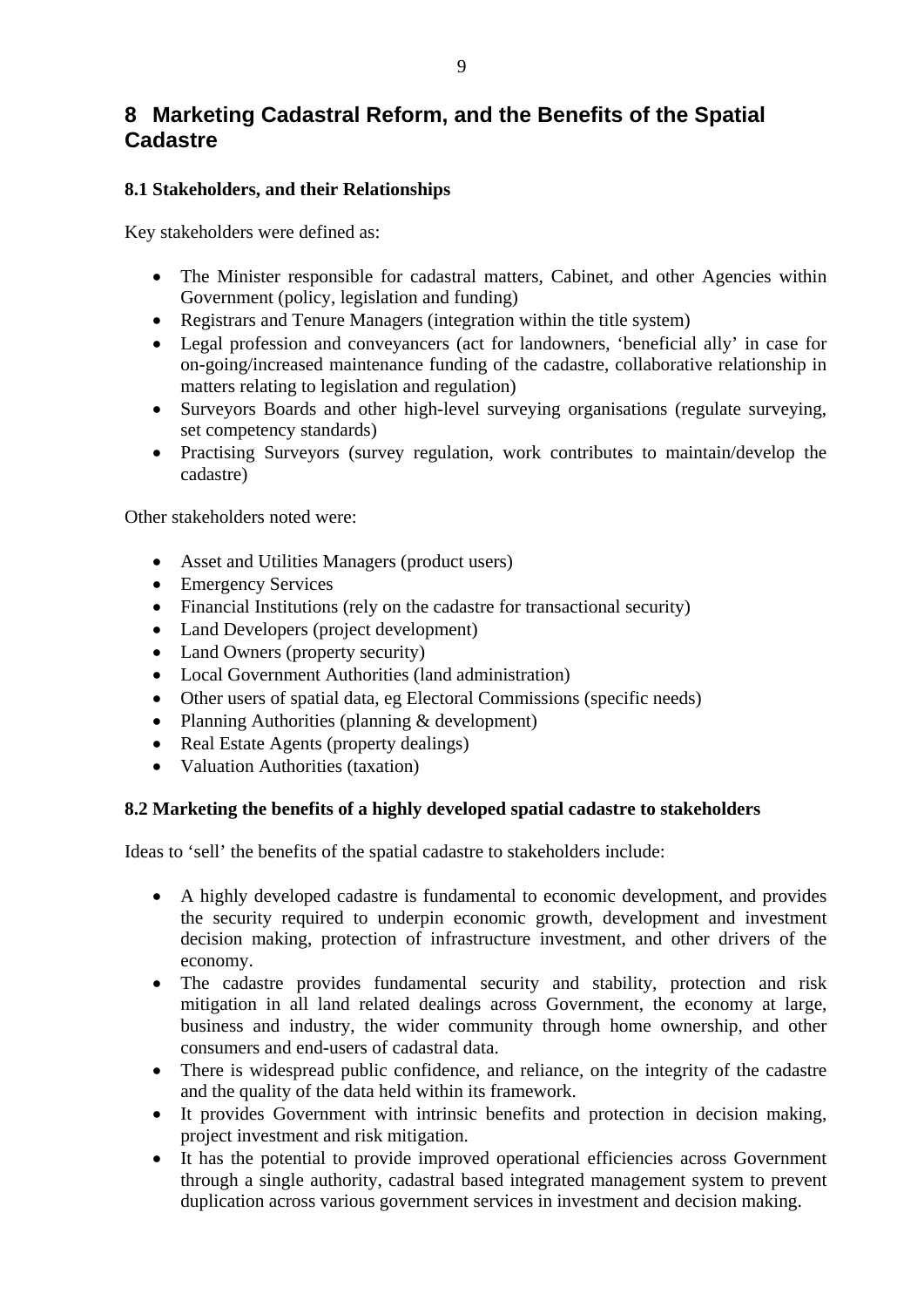• The cadastre provides the framework for continuing changes in public and private rights related to marine boundaries and the marine cadastre, the impact of climate change, environmental change management, management of water rights, variable boundaries etc.

#### **8.3 Issues and Obstacles**

Higher level issues include:

- The significance of the cadastre, the role it fulfils, and the benefits it provides to society are not understood or appreciated by politicians, the legal profession and other stakeholders.
- There is no long term view or strategy for on-going development and funding of the cadastre – issues are generally dealt with by short term expediency or 'quick fix' solutions.
- Funding for maintenance of the cadastre and development initiatives is seen as a low priority by Governments.
- Roles and responsibilities for control and management of the cadastre and related activities have changed with restructures of Governments, there is overlap in responsibilities and no single authority with clearly defined accountability and responsibility for cadastral matters – eg responsibility for resolution of boundary disputes and survey discipline, (and who is best qualified to resolve such matters).
- There is mixed jurisdictional responsibility for cadastral matters across Australia and New Zealand (and within each jurisdiction)
- Resourcing, continuity, on-going change, and leadership development continue to be issues for Governments and industry, and are not being adequately addressed.
- Risks associated with any failure of a poorly maintained cadastre are not quantified or understood by stakeholders – eg development of the marine cadastre, ambiguous boundaries, boundary disputes, poor surveyor performance, time taken for registration etc.
- 'Co-ordinated Cadastre' and/or 'Legal Co-ordinates' is terminology not understood by the legal profession and other stakeholders, and needs to be replaced by more appropriate and easily understood terminology.

Survey issues include:

- The quality of data submitted by private surveyors, ambiguous boundary definition, and the resultant requisitions and cost recovery issues.
- A technical approach taken to redefinition vis a vis the application of legal principles.
- A lack of user knowledge and/or understanding of data quality control management, coupled with a lack of quality documentation and procedures.
- A growing skills shortage, and the cottage industry nature of surveying affecting a professional approach to surveying.
- The need for more effective management regimes for surveyor performance.
- The variability of survey accuracy standards across, and between, jurisdictions.

System issues include:

- Legacy systems impeding the efficiencies of a survey accurate cadastre.
- Systems which are too complex.
- System delays in registration.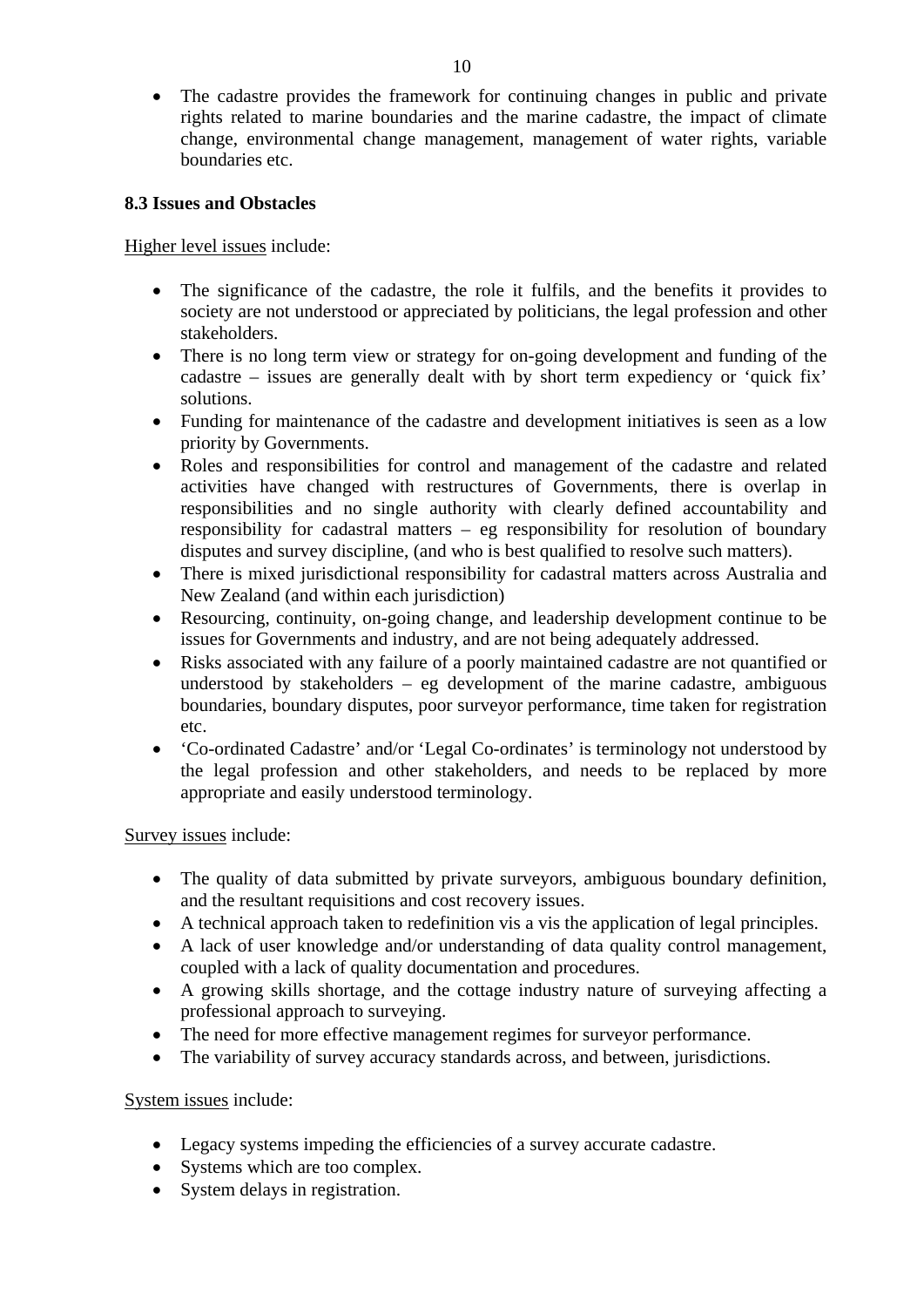- The lack of and/or poor integration of various services which fall under the umbrella of the cadastre
- Resourcing and recruitment issues affecting the approach to audit and plan examination.
- The need for development of 3D and 'as-built' cadastres.
- The need for development of marine cadastres.
- Dealing with earth deformation ie shifts arising as a result of weather events.
- A lack of user knowledge and/or understanding of data quality control management, coupled with a lack of quality documentation and procedures.

## **8.4 Opportunities for marketing and addressing issues**

Suggestions brought forward to address higher level matters include:

- Undertake a marketing campaign to sell the strengths, values and benefits of the cadastral system, including a comparison with under-developed countries where it doesn't exist.
- Develop a collection of 'success stories' to be available for distribution to stakeholders, where the cadastre was the key to significant benefits to Governments and/or the wider community.
- Prepare a paper on the need for a spatially accurate cadastre around the coastline to help manage climate change effects.
- Develop a 'tool-kit' to address a lack of understanding of the cadastre and educating stakeholders and others.
- Prepare a case for 'joined-up' government benefits of single role/function accountability in cadastral matters, improving efficiencies and reducing cross agency barriers in the delivery of government services related to the cadastre. Ensure that the Cadastral Agency is responsible for the DCDB – which should become the single authoritative source of boundary information. Include a scenario for making greater use, and new uses of a survey accurate cadastre.
- Investigate implementation of a 'title' (system enabling registration) for every parcel of land.
- Develop a business case for funding cadastral improvement initiatives (including the 3D cadastre), based on costs of service, timeliness, and reduced transaction cost to end users.
- Instigate an ICSM Strata Working Group to develop a framework for a 3D and 'asbuilt' spatial cadastre.
- Rename/redefine a spatial cadastre to distinguish it from the DCDB the spatial cadastre to become a substitute for title diagrams.
- Develop and market a case for e-lodgement of plans and efficiencies to be gained through the introduction of new technologies.
- Promote the connection between survey infrastructure, and the management of emergency events and natural disaster prediction, involve Emergency Services in promoting the case for improvements.
- Develop a standard ICSM risk assessment framework.

Suggestions brought forward to address survey matters include:

- ID, and make public, areas of uncertainty with respect to ambiguous boundary definition.
- Legislate/regulate to determine the rules for definition of ambiguous boundaries.
- Make the DCDB the single controlling source of boundary information.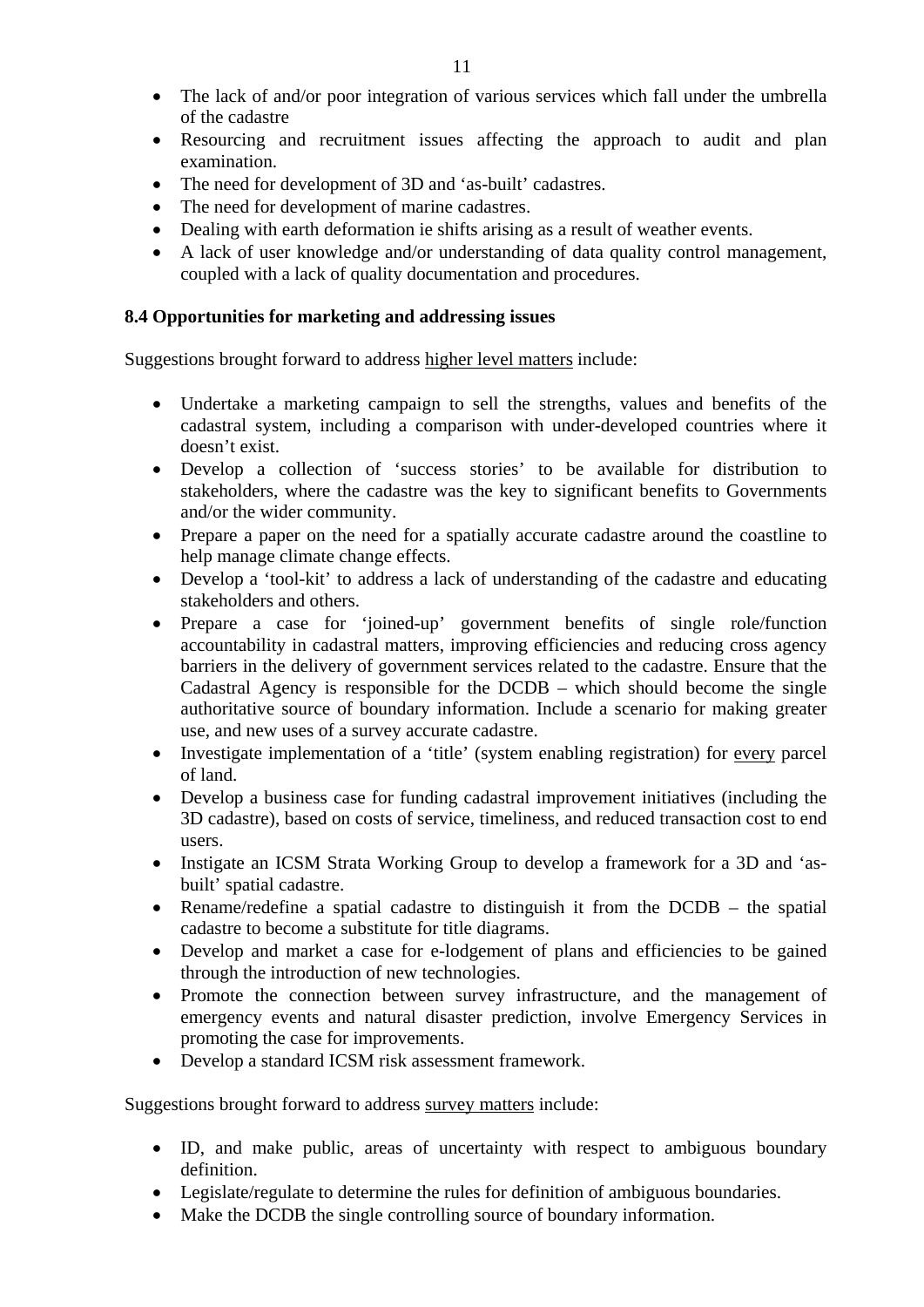- Make CPD compulsory for surveyors.
- Work closer with the universities to improve education, and with Surveyors Boards to improve training of new surveyors.
- Ensure that newer surveyors are educated and trained to understand differences between technology driven boundary solutions and boundary definition based on legal principles.
- Develop young surveyors to drive and promote change.
- Promote surveying and mapping career options in universities, colleges and highschools.
- ICSM to set expectations for a single set of accuracy standards for surveys, make a comparison of inter-jurisdictional standards.
- Make an inter-jurisdictional comparison of surveyor performance requirements, and the remedies for non-performance.

Suggestions brought forward to address system matters include:

- Prepare a cost/benefit case for 'letting go' legacy systems, including a risk management process.
- Look at systems improvements which will ensure the provision of quality data from surveyors.
- Development of e-plan lodgements and the automation of business rules.
- Implement succession planning for system and knowledge management and transfer.
- Develop, and automate on-line, business rules, practise manuals and procedures to manage all matters related to the cadastre.

## **9 Education & Training**

- 9.1 Education and training requires further consideration. It was agreed at the workshop that training had commenced with this workshop – workshop participants commented that they now have a much better understanding of all jurisdictions, including (in some cases) their own. - the workshop served the purpose of identifying ideas which can be followed up.
- 9.2 The NZ Cadastral Questionnaire is a 'work in progress' which requires further development and consolidation, following additional inputs from PCCR members. The questionnaire and the workshop report will become the basis for transfer of knowledge to other staff, and provide the guide for further training – a review of the presentations from jurisdictions (Appendix 11.5) is needed for identification of shortcomings.
- 9.3 Some matters relevant to the education and training of surveyors are included in 8.3 and 8.4 above.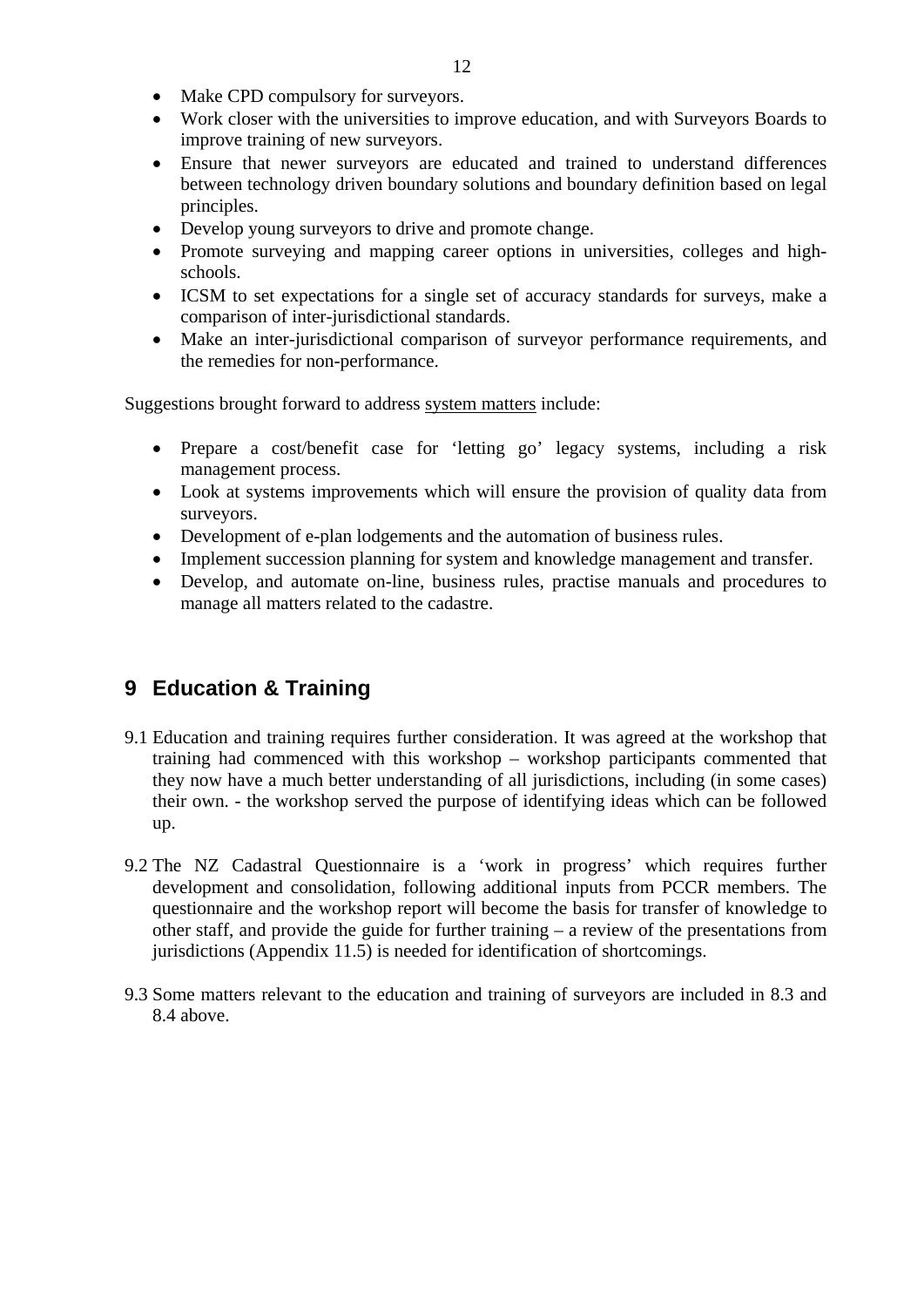## **10 Follow-up Action Plan**

The following matters were listed for follow-up, some being definite actions while others are 'currently deferred' but listed for further consideration in the future – what is important is that the ideas do not get lost but are considered for action from time to time.

|   | <b>Action Described</b>                                                                                                                                                                                                                   | <b>Who</b>         | <b>Due Date</b> | <b>Comment</b>           |
|---|-------------------------------------------------------------------------------------------------------------------------------------------------------------------------------------------------------------------------------------------|--------------------|-----------------|--------------------------|
|   | Review of currency of <i>Cadastre 2014</i> with respect to change<br>over time and Aus/NZ state of development – including review<br>of alternative (more appropriate) definition of the cadastre                                         | Paul Harcombe      | May Meeting     | Progress Report          |
| 2 | Develop a plan for bringing key stakeholders 'on-board' to<br>support cadastral development initiatives - marketing the<br>benefits                                                                                                       | <b>Barry Cribb</b> | May Meeting     | Progress Report          |
| 3 | Further consideration of training needs on cadastral systems –<br>especially the development of a package on 'A Summary of<br>Cadastral Systems in Australia and New Zealand:<br>(for cadastral system managers)<br>training<br>$\bullet$ | <b>Bill Hirst</b>  | May Meeting     | Progress Report          |
|   | For later consideration<br>(for users/industry)<br>information; and/or<br>$\bullet$<br>multi-media<br>(for public relations)<br>$\bullet$                                                                                                 | <b>Barry Cribb</b> |                 |                          |
| 4 | Follow-up matters that PCCR members wish to be added in the<br>NZ Cadastral Questionnaire, and further analysis of the<br>spreadsheet                                                                                                     | Don Grant          | May Meeting     | Progress Report          |
| 5 | Jurisdiction presentations to be e-mailed to Peter Murphy                                                                                                                                                                                 | All                | End April       |                          |
| 6 | Review the workshop report (as a reality check)                                                                                                                                                                                           | <b>PCCR</b>        | May Meeting     | Agenda Item for Meeting? |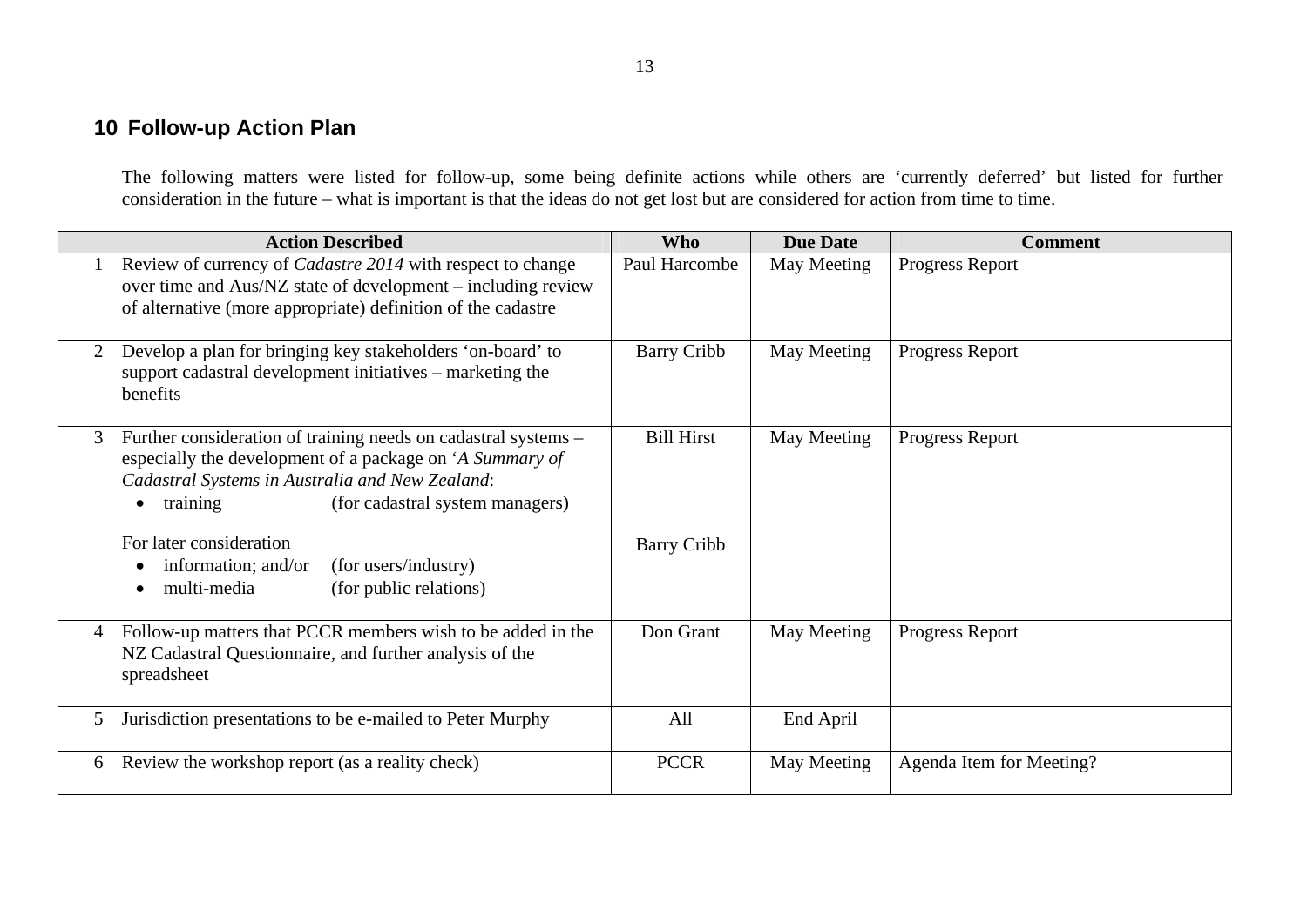14

|   | <b>Action Described</b>                                                                                                                                                       | <b>Who</b>               | <b>Due Date</b>          | <b>Comment</b>                         |
|---|-------------------------------------------------------------------------------------------------------------------------------------------------------------------------------|--------------------------|--------------------------|----------------------------------------|
| 7 | Share and bank 'success stories' for promotion to stakeholders<br>(for 'marketing the benefits' – Action Item 2)                                                              | Don Grant                | May Meeting              | Add to NZ Questionnaire                |
| 8 | Prepare a business case to improve service delivery and reduce<br>costs of cadastral services to end-users                                                                    |                          |                          | Deferred                               |
| 9 | Develop a single accuracy set for surveys, for consideration by<br><b>Jurisdictions</b>                                                                                       | Don Grant<br><b>ICSM</b> |                          | Don Grant to collate current standards |
|   | 10 Promote the development of young surveyors to be future<br>leaders with a better understanding of cadastral matters                                                        | <b>Garry West</b>        | May Meeting              |                                        |
|   | 11 Prepare a case for single cadastral control, alignment of<br>responsibilities etc to reduce duplication, waste in the delivery<br>of Government cadastral related services |                          |                          | Deferred                               |
|   | 12 Establish a working group to deal with 3D cadastral matters,<br>including strata titles                                                                                    | Peter Murphy             | May Meeting              | Agenda Item?                           |
|   | 13 Explore the development of e-lodgements of survey, and other<br>efficiencies which may be possible through developments in<br>technology                                   | <b>Garry West</b>        | May Meeting<br>Completed |                                        |
|   | 14 Consider the implications of differentiation between a 'Spatial<br>Cadastre' and the DCDB                                                                                  | Peter Murphy             | May Meeting              |                                        |
|   | 15 Develop a case for the greater uses and efficiencies achievable<br>from a survey accurate cadastre. - Members to forward<br>Jurisdiction information to Bill Hirst         | <b>Bill Hirst</b>        | May Meeting              |                                        |
|   | 16 Distribute New Zealand legislative definitions of the cadastre<br>and cadastral risk matrix.                                                                               | Don Grant                | May Meeting              |                                        |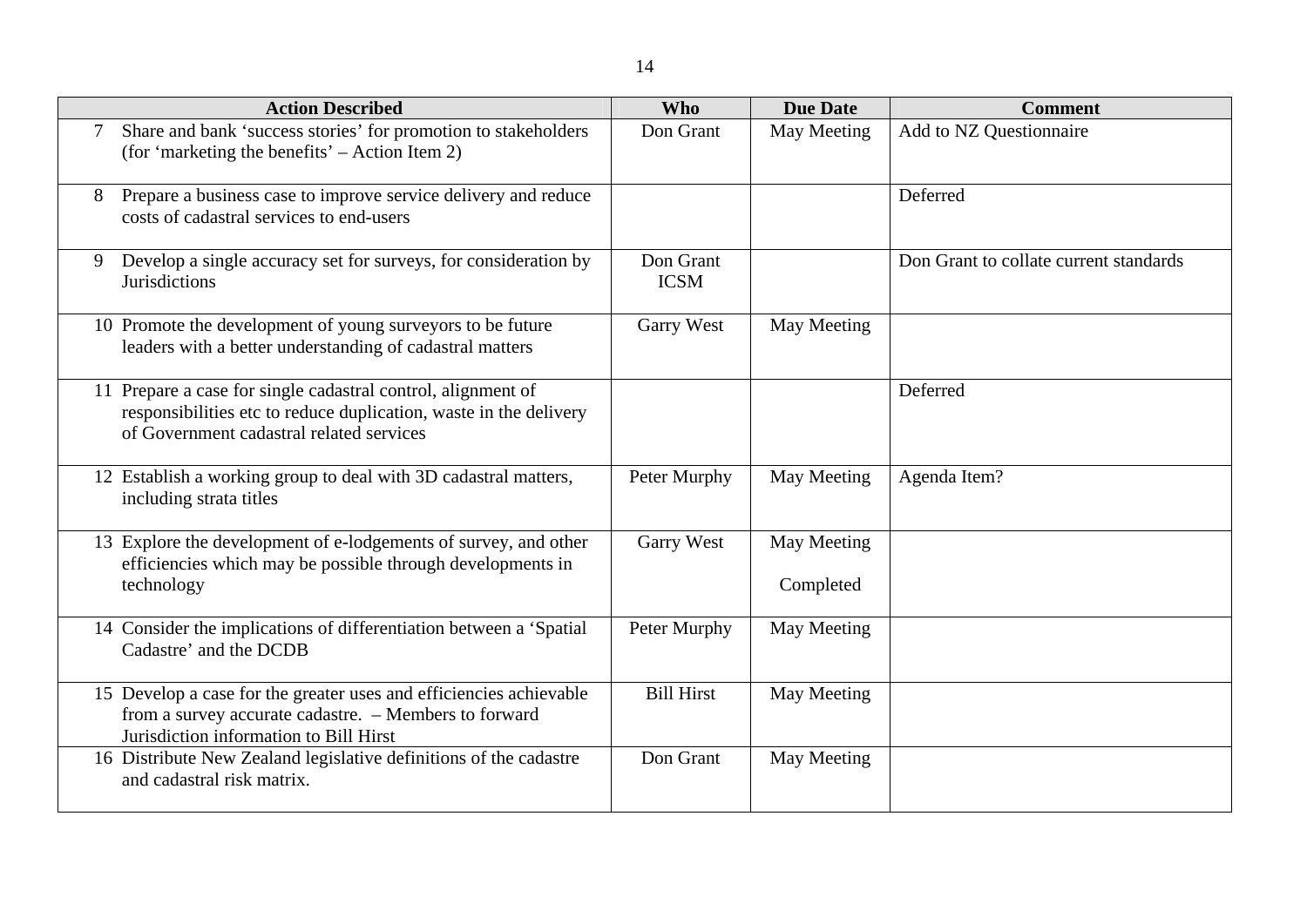## **11 Appendices**

- **11.1 Workshop Agenda**
- **11.2 Workshop Participants**
- **11.3 References, and Selected Extracts from Cadastre 2014**
- **11.4 Features of a Current Cadastral Model**
- **11.5 Jurisdiction Presentations**
- **11.6 Workshop Exit Survey Summary:**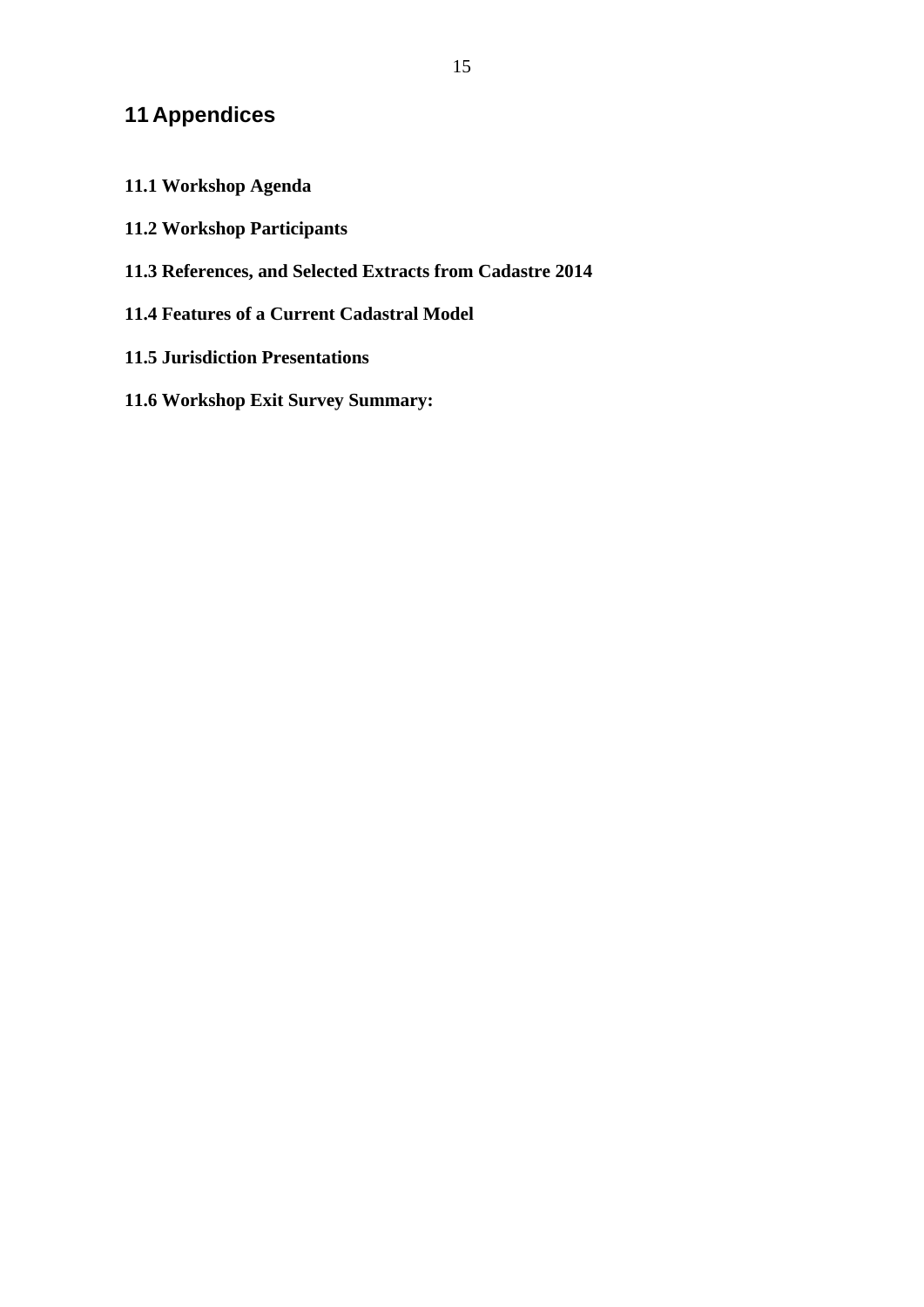## **11.1 Workshop Agenda**

## **DAY 1**

| <b>Time</b>       | <b>Session</b>             | <b>Outline</b>                 | <b>Comment</b>    |
|-------------------|----------------------------|--------------------------------|-------------------|
| $0930 - 1000$     | <b>MORNING TEA</b>         |                                |                   |
|                   |                            |                                |                   |
| <b>Start 1000</b> | 1. Welcome, Background     | -Welcome                       | <b>PGM</b>        |
|                   | <b>Introduction</b><br>and | -Background to the             |                   |
|                   |                            | Workshop                       |                   |
|                   |                            | -Self Introductions            |                   |
|                   |                            | -Facilitator Introduction      |                   |
|                   |                            | -Program Outline               | <b>GJD</b>        |
|                   |                            | -House Rules                   |                   |
|                   |                            | -Purpose and Objectives of     |                   |
|                   |                            | Workshop                       |                   |
|                   |                            | -Workshop Output               |                   |
|                   |                            | -Questions and Clarification   |                   |
|                   |                            |                                |                   |
|                   | 2. Background Discussion   | -Changes in Recent Years,      | Forum             |
|                   |                            | Drivers of Change              | <b>Discussion</b> |
|                   |                            | -Drivers for this Workshop     |                   |
|                   |                            | -Likely Benefits of Uniform    |                   |
|                   |                            | <b>Cadastral Systems</b>       |                   |
|                   |                            | -Obstacles to Change           |                   |
|                   |                            | -Key Stakeholders and          |                   |
|                   |                            | <b>Wider Audience</b>          |                   |
|                   |                            |                                |                   |
|                   |                            | -Where does a Cadastral        |                   |
|                   |                            | <b>System Start and Finish</b> |                   |
|                   |                            |                                |                   |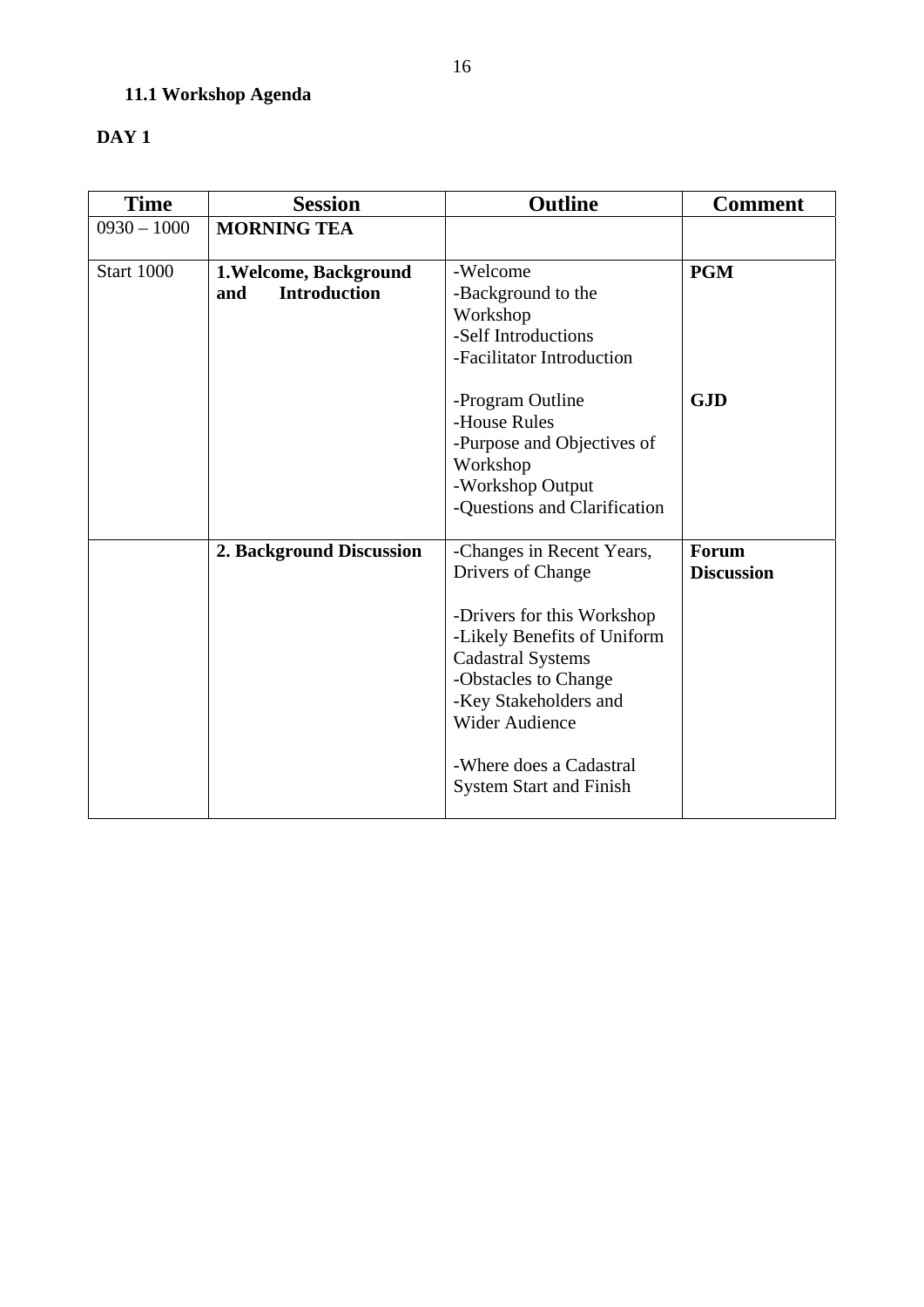| <b>Time</b>   | <b>Session</b>                              | <b>Outline</b>                                                                                                                                                                                                                                            | <b>Comment</b>                                                 |
|---------------|---------------------------------------------|-----------------------------------------------------------------------------------------------------------------------------------------------------------------------------------------------------------------------------------------------------------|----------------------------------------------------------------|
|               | <b>3. Current Situation</b>                 | -Presentations from                                                                                                                                                                                                                                       | 3 Mixed Groups,                                                |
|               |                                             | Jurisdiction Leaders                                                                                                                                                                                                                                      | each to deal with 3                                            |
|               |                                             | -Group Discussion:<br>*Define key Elements of a<br><b>Cadastral System</b><br>*Best Features (Strengths)<br>from Jurisdictions<br>*Perceived Weaknesses of<br><b>Systems</b><br>*Problems and Issues<br>-Report Back (3 Reports, 4<br>Headers as * above) | <b>Jurisdictions</b>                                           |
|               |                                             | -Clarification and<br>Questions                                                                                                                                                                                                                           |                                                                |
| 1300 - 1345   | <b>LUNCH</b>                                |                                                                                                                                                                                                                                                           |                                                                |
|               | 4. Defining a Best<br><b>Practice Model</b> | Consolidation:<br>-Where Does a Cadastral<br><b>System Start and Finish</b><br>-Essential Elements<br>-Desirable Features<br>-Consensus $(?)$                                                                                                             | <b>Forum Discussion</b>                                        |
|               | <b>5. Issues and Obstacles</b>              | -Common and/or Specific<br>across Jurisdictions<br>-Key Stakeholders and the<br>Wider Audience<br>-Report Back, (3 Reports)                                                                                                                               | 3 Mixed Groups,<br>each to deal with 3<br><b>Jurisdictions</b> |
|               |                                             | -Ranking Major Issues and<br>Obstacles, Dot Points * 4                                                                                                                                                                                                    | Group                                                          |
| $1530 - 1600$ | <b>AFTERNOON TEA</b>                        |                                                                                                                                                                                                                                                           |                                                                |
|               | <b>6. Future Trends</b>                     | -Looking Forward (where<br>do we want to be in 2014?)<br>-Future Influences<br>-Technology Changes<br>-Other                                                                                                                                              | <b>Forum Discussion</b>                                        |
| Finish 1700   | 7. Review Progress, Close<br>for Day        | -Discussion, Comments<br>-Announcements?                                                                                                                                                                                                                  | Group<br><b>PGM/PH</b>                                         |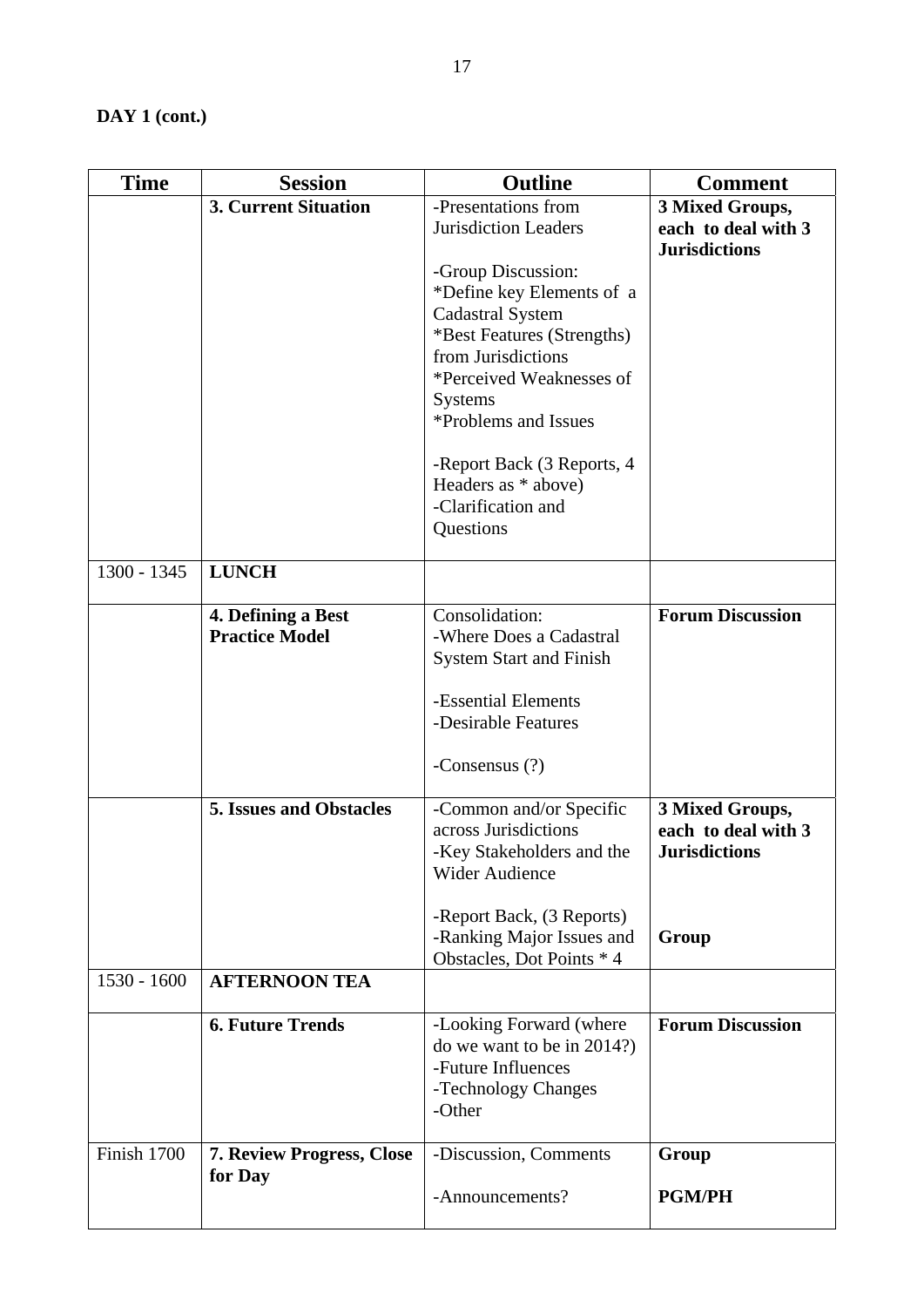| <b>Time</b>       | <b>Session</b>                 | <b>Outline</b>                            | <b>Comment</b>          |
|-------------------|--------------------------------|-------------------------------------------|-------------------------|
| <b>Start 0900</b> | 8. Recap                       | -Review Day 1                             | <b>GJD</b>              |
|                   |                                |                                           |                         |
|                   |                                | -Outline Day 2                            |                         |
|                   | 9. 'Selling' a Best Practice   | -Target Audience(s)                       | <b>Forum Discussion</b> |
|                   | <b>Cadastral Systems Model</b> | -Benefits                                 |                         |
|                   |                                | -Resistance                               |                         |
|                   |                                | -Power and Control                        |                         |
| $1000 - 1030$     | <b>MORNING TEA</b>             |                                           |                         |
|                   | 10. Opportunities              | -Addressing Issues and                    | 3 Mixed Groups,         |
|                   |                                | Obstacles, Converting to                  | each to deal with       |
|                   |                                | <i><b>Opportunities</b></i>               | <b>3 Jurisdictions</b>  |
|                   |                                | -Bringing Key Stakeholders                |                         |
|                   |                                | and the Wider Audience                    |                         |
|                   |                                | 'On-board'                                |                         |
|                   |                                |                                           |                         |
|                   |                                | -Report Back                              |                         |
|                   |                                | -Ranking of Ideas: Dots * 4               | Group                   |
|                   |                                | (most important, highest                  |                         |
|                   |                                | value returns)                            |                         |
|                   | 11. Education and              | -Review of Questionnaire                  | <b>Don Grant</b>        |
|                   | <b>Training</b>                | Responses                                 |                         |
|                   |                                |                                           |                         |
|                   |                                | -Matters for Future                       | <b>Forum Discussion</b> |
|                   |                                | Consideration:                            |                         |
|                   |                                | <i>*Essential Training Needs</i>          |                         |
|                   |                                | *Current Shortcomings                     |                         |
|                   |                                | *Establishing Standards                   |                         |
|                   |                                | *Development of Training                  |                         |
|                   |                                | Modules                                   |                         |
|                   |                                | <i><b>*Roles and Responsibilities</b></i> |                         |
| 1300 - 1345       | <b>LUNCH</b>                   |                                           |                         |
|                   | 12. Recommendations to         | -Matters for Attention                    | <b>Forum Discussion</b> |
|                   | <b>ICSM</b>                    | -Matters for Follow-up                    |                         |
|                   | 13. Action Plan                | -Matters for PCCR Follow-                 | Group                   |
|                   |                                | up                                        |                         |
|                   |                                |                                           |                         |
|                   |                                | -What, Who, When, Action                  |                         |
|                   |                                | List                                      |                         |
| Finish 1500       | 14. Close                      | -Closing Summary                          | <b>PGM</b>              |
|                   |                                | -Closing Comments                         | Group                   |
|                   |                                | -Exit Survey                              | <b>GJD</b>              |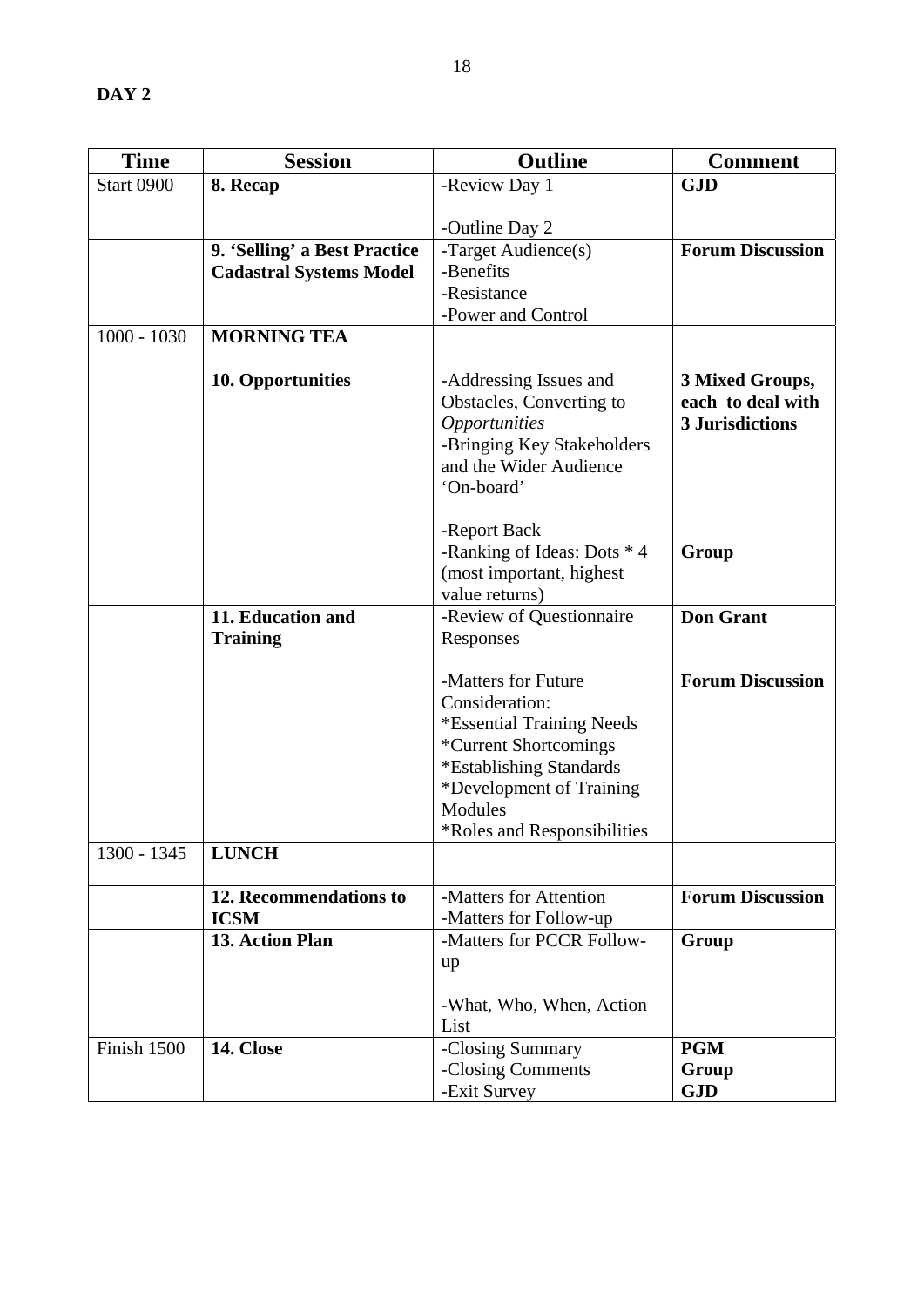## **11.2 Workshop Participants**

| <b>Facilitator</b>                                     |                                                                                                         |
|--------------------------------------------------------|---------------------------------------------------------------------------------------------------------|
|                                                        | <b>Gus Donnelly</b><br><b>G J Donnelly and Associates</b><br>PO Box 73<br><b>BATTERY POINT Tas 7004</b> |
| phone:                                                 | $(03)$ 6224 4498                                                                                        |
| email:                                                 | gus-donnelly@aapt.net.au                                                                                |
| <b>NZ</b>                                              | Land Information New ZealandPO Box 5501<br>WELLINGTON NEW ZEALAND                                       |
| <b>Don Grant</b><br>Surveyor-General<br>phone<br>email | $+6444983507$<br>dgrant@linz.govt.nz                                                                    |
| <b>Mack Thompson</b>                                   | Senior Advisor Cadastral Survey                                                                         |
| phone                                                  | $+6444983508$                                                                                           |
| email                                                  | mthompson@linz.govt.nz                                                                                  |
| <b>Mark Smith</b>                                      | Senior Advisor to the Surveyor-General                                                                  |
| phone                                                  | $+6433743849$                                                                                           |
| email                                                  | msmith@linz.govt.nz                                                                                     |
| <b>Rod Newland</b>                                     | Senior Advisor to the Surveyor-General                                                                  |
| phone                                                  | $+6493659701$                                                                                           |
| email                                                  | rjnewland@linz.govt.nz                                                                                  |
| <b>George Williamson</b>                               | Business Analyst Process Improvement & Centralisation Management                                        |
| phone                                                  | $+6444600566$                                                                                           |
| email                                                  | gwilliamson@linz.govt.nz                                                                                |
|                                                        |                                                                                                         |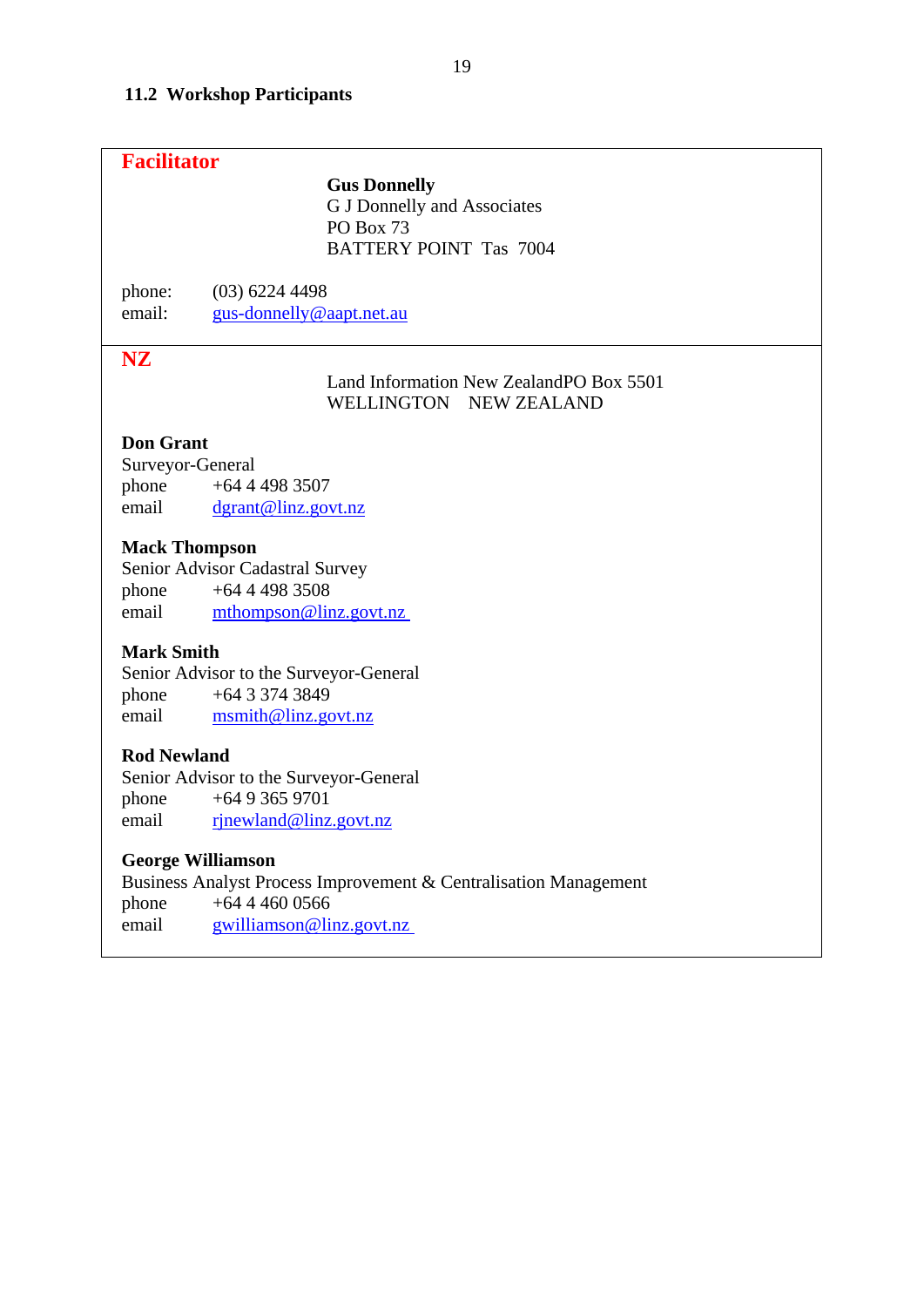**Qld** 

Department of Natural Resources and Water Locked Bag 40 Coorparoo DC QLD 4151

#### **Russell Priebbenow**

Director, Land Information Policy Land Information & Titles phone (07) 3896 3192 email [russell.priebbenow@nrw.qld.gov.au](mailto:russell.priebbenow@nrw.qld.gov.au)

#### **Jim Sloan**

Principal Policy Officer Land Information Policy phone (07) 389 63723 email jim.sloan@nrw.qld.gov.au

## **ACT**

ACT Planning and Land Authority GPO Box 1908 CANBERRA ACT 2601

#### **Bill Hirst**

ACT Chief Surveyor phone (02) 6207 1965 email bill.hirst@act.gov.au

#### **Ron Jarman**

Deputy Chief Surveyor phone 02 6205 0058 email [Ron.jarman@act.gov.au](mailto:Ron.jarman@act.gov.au)

#### **Greg Ledwidge**

Senior Surveyor phone 02 6205 0083 email Greg.ledwidge@act.gov.au

#### **Vic**

Department of Sustainability and Environment PO Box 500 EAST MELBOURNE VIC 3002

## **John E Tulloch**

Surveyor-General phone (03) 8636 2525 email [john.tulloch@dse.vic.gov.au](mailto:ohn.tulloch@dse.vic.gov.au)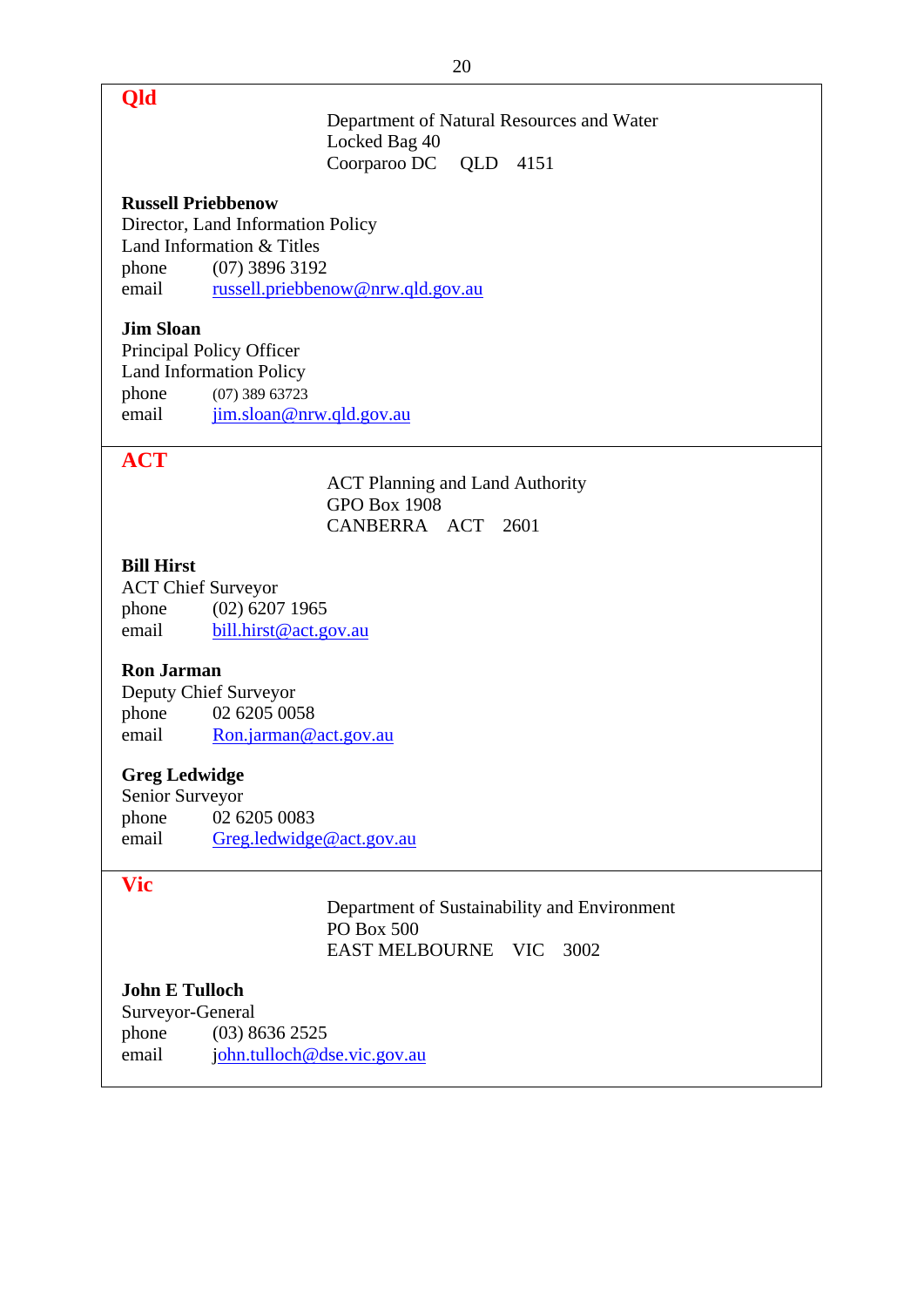| <b>SA</b>            |                                                            |
|----------------------|------------------------------------------------------------|
|                      | Department of Environment and Heritage                     |
|                      | <b>GPO Box 1354</b>                                        |
|                      | ADELAIDE SA 5001                                           |
|                      |                                                            |
| <b>Peter Kentish</b> |                                                            |
|                      | Surveyor-General, Manager<br><b>Land Boundaries Branch</b> |
| phone                | $(08)$ 8226 4036                                           |
| email                | kentish.peter@saugov.sa.gov.au                             |
|                      |                                                            |
| <b>Peter Smith</b>   |                                                            |
|                      | Manager of the Survey Control Section                      |
| phone                | 8226 4530                                                  |
| email                | smith.peter2@saugov.sa.gov.au                              |
| <b>Kim Nisbet</b>    |                                                            |
| Senior Surveyor      |                                                            |
|                      | Survey Investigation Section (audit)                       |
| phone                | $(08)$ 8226 3953                                           |
| email                | nisbet.kim@saugov.sa.gov.au                                |
|                      |                                                            |
|                      |                                                            |
| <b>NT</b>            |                                                            |
|                      | Department of Planning and Infrastructure                  |
|                      | <b>GPO Box 1680</b>                                        |
|                      | DARWIN NT 0801                                             |
|                      |                                                            |
| <b>Garry West</b>    |                                                            |
| Surveyor General     | $(08)$ 8995 5345                                           |
| phone<br>email       | garry.west@nt.gov.au                                       |
|                      |                                                            |
| <b>WA</b>            |                                                            |
|                      | Landgate                                                   |
|                      | PO Box 2222                                                |
|                      | MIDLAND WA 6936                                            |
| <b>Barry Cribb</b>   |                                                            |
|                      | <b>Manager Land Boundary Services</b>                      |
| phone                | $(08)$ 9273 7368                                           |
| email                | barry.cribb@landgate.wa.gov.au                             |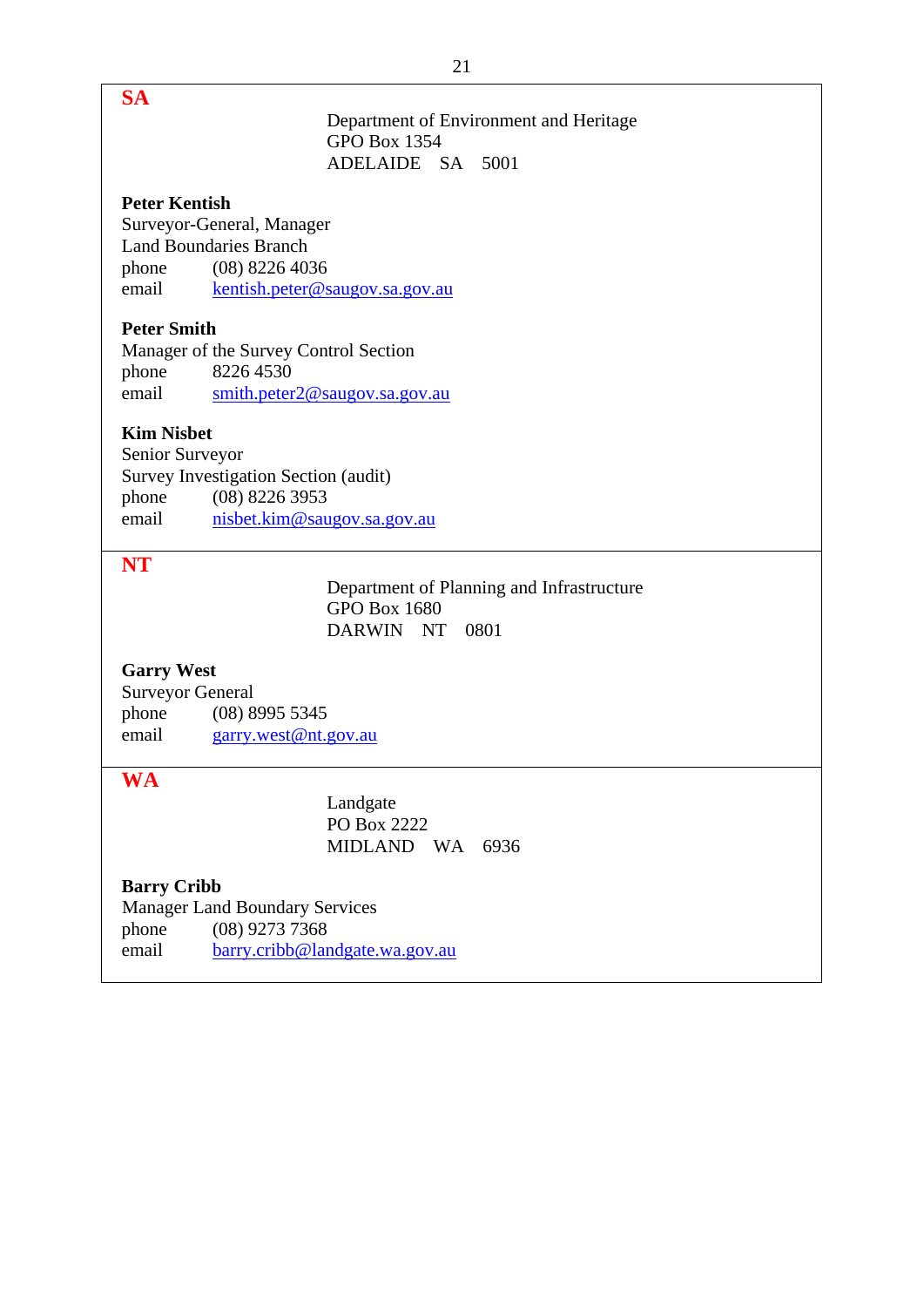## **NSW**

## Department of Lands PO Box 143 BATHURST NSW 2795

### **Paul Harcombe**

Chief Surveyor of NSW Land and Property Information NSW phone (02) 6332 8201 email [paul.harcombe@lands.nsw.gov.au](mailto:Paul.Harcombe@lands.nsw.gov.au)

## **Grahame Wallis**

Manager, Cadastral Integrity & Sydney Operations phone (02) 9228 6606 email [grahame.wallis@lands.nsw.gov.au](mailto:grahame.wallis@lands.nsw.gov.au)

> Department of Lands GPO Box 15 SYDNEY NSW 2001

#### **Gail Swan**

Project Director for EPlan phone (02) 9228 6010 email gail.swan@ lands.nsw.gov.au

## **Tas**

Department of Primary Industries and Water GPO Box 44 HOBART TAS 7001

#### **Peter Murphy**

Surveyor-General Information and Land Services phone (03) 6233 3238 emaill: [peter.murphy@dpiw.tas.gov.au](mailto:peter.murphy@dpiw.tas.gov.au)

#### **John Vanderniet**

Geomatic Specialist Information and Land Services phone (03) 6233 8798 email John.Vanderniet@dpiw.tas.gov.au

#### **Andrew Tomes**

Manager, Cadastral Information Services Geodata Services phone (03) 6233 3723 email [Andrew.Tomes@dpiw.tas.gov.au](mailto:Andrew.Tomes@dpiw.tas.gov.au)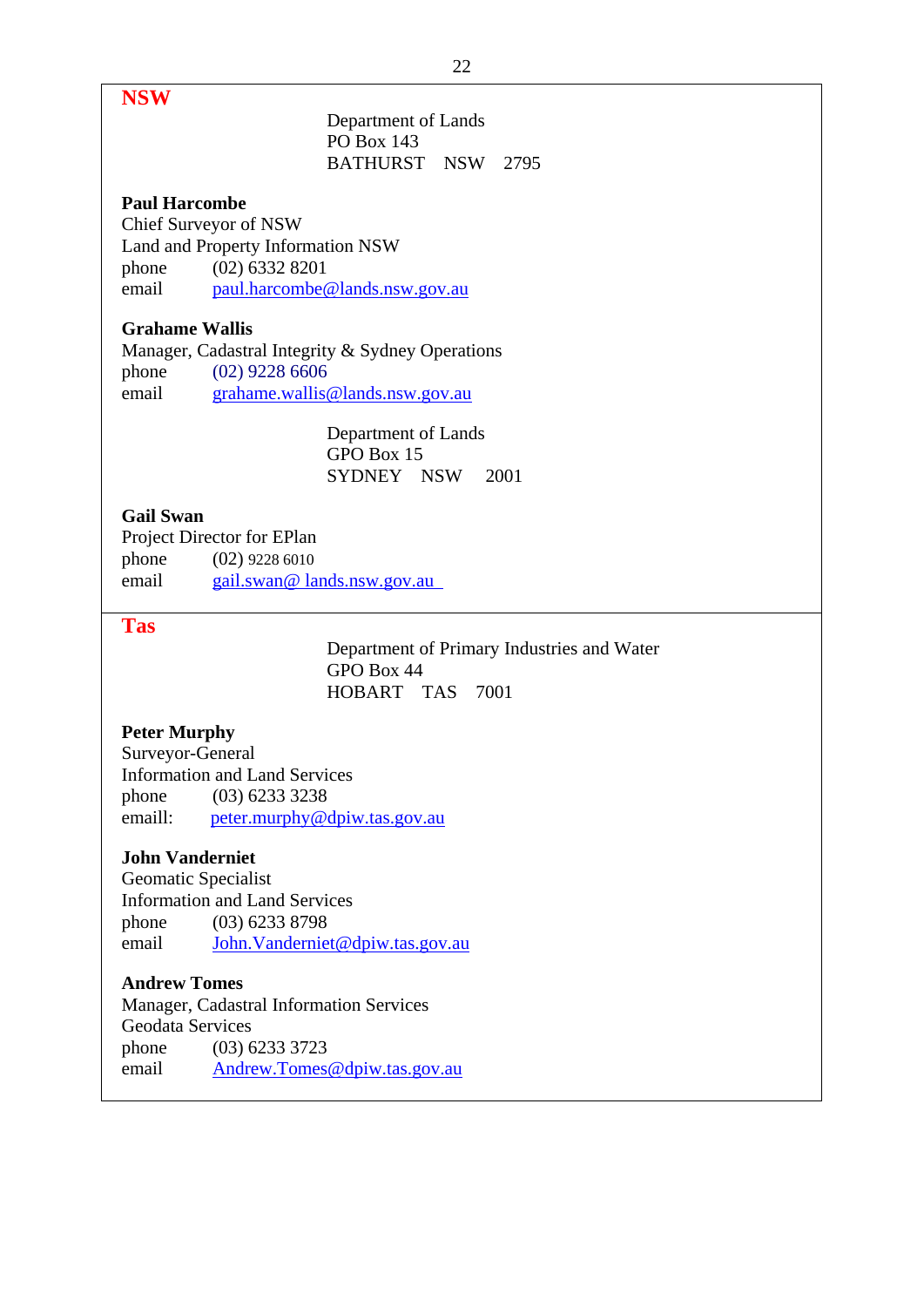#### **11.3 References, and Selected Extracts from Cadastre 2014**

- *11.3.1 Why Cadastral Reform? Ian Williamson Reproduced from Proceedings of National Conference on Cadastral reform, Melbourne 1990*
- *11.3.2 Cadastral Reform An ICSM Discussion Paper Andrew Jones, Chris Rowe, Peter Kentish April 1999*
- *11.3.3 Cadastre 2014, A Vision for A Future Cadastral System Jurg Kaufmann, Daniel Steudler (FIG Commission 7) July 1998*
- 11.3.4 Selected Extracts from *Cadastre 2014* (copy attached)
- 11.3.5 Definition of Cadastre, *Cadastre 2014* (copy attached)
- 11.3.6 Common Aspects of Reform Projects and Summary of Trends, *Cadastre 2014* (copy attached)
- 11.3.7 Purposes Served by the Cadastre, *Cadastre 2014* (copy attached)
- 11.3.8 Strengths and Weaknesses of Existing Cadastral Systems, *Cadastre 2014* (copy attached)
- 11.3.9 High Level Cadastral Training Requirement Scoping Document LINZ, (date?? - post Cadastral Survey Act 2002)

*11.3.10 Evaluation of Land Administration Systems (submitted to the Journal of Land Use Policy for publication in 1st or*  $2^{nd}$  *issue 2004) Daniel Steudler, Abbas Rajabifard, Ian Williamson*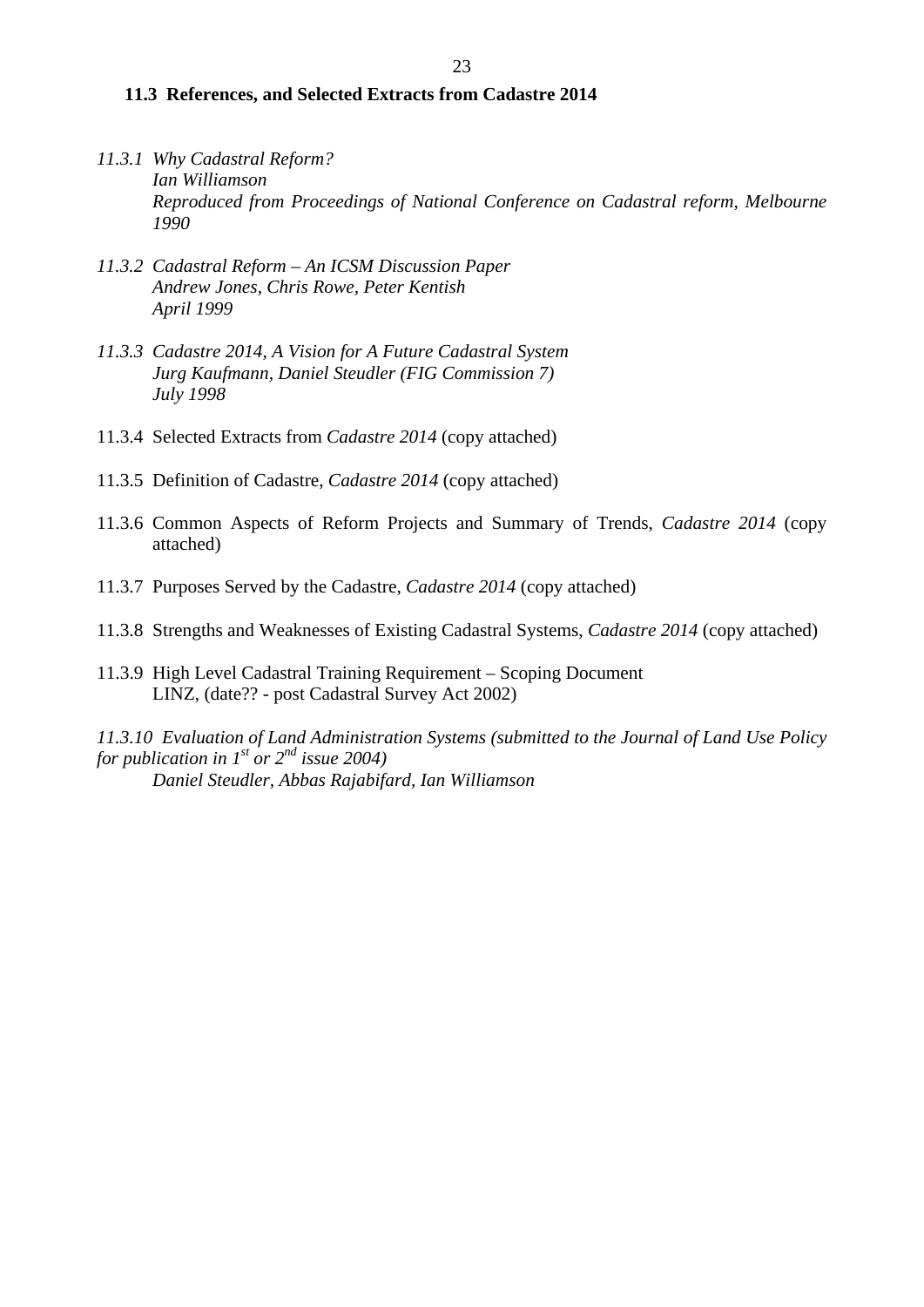#### **11.3.4 Selected Extracts from** *Cadastre 2014*

#### **From Foreword**

… This publication presents a clear vision for cadastral systems in the future as well as being an excellent review of the strengths and weaknesses of current cadastral systems…

… this report will become a benchmark against which cadastral systems world-wide will measure their development and reform …

… The cadastral vision developed by the working group fully recognises the changing role of governments in society, recognises the changing relationship of humankind to land, recognises the dramatic influence of technology on cadastral reform, recognises the changing role of surveyors in society and recognises the growing role of the private sector in the operation of the cadastre …

#### **From Introduction**

… The major results of the last four years can be summarized as follows:

- The cadastral systems in developed countries attempt to be too perfect. This perfectionism results in weighty procedures and slow and expensive services.
- In consequence, one aim of cadastral reform projects is to improve services of the cadastral systems.
- The automation of cadastral systems is widely seen as an appropriate tool to improve the performance of cadastral systems. Automation, however, of the traditional perfectible systems without re-engineering the procedure aspects may result in performance failure.
- The innovation of cadastral systems tends to be in the direction that cadastral systems will be embedded in land information systems.
- Cost recovery and privatization issues are increasingly important within the context of cadastres.
- 'Cadastre 2014' will be a complete documentation of public and private rights and restrictions for land owners and land users. It will be embedded in a broader land information system, fully co-ordinated and automated, without separation of land registration and cadastral mapping. It will remain a public task, although operational work will be done by private organizations, and it will have  $100\%$  cost recovery.
- 'Cadastre 2014' can provide optimal services to the different societies at a lower cost than today's systems. It will not only concentrate on private rights, but increasingly on public rights and restrictions as well …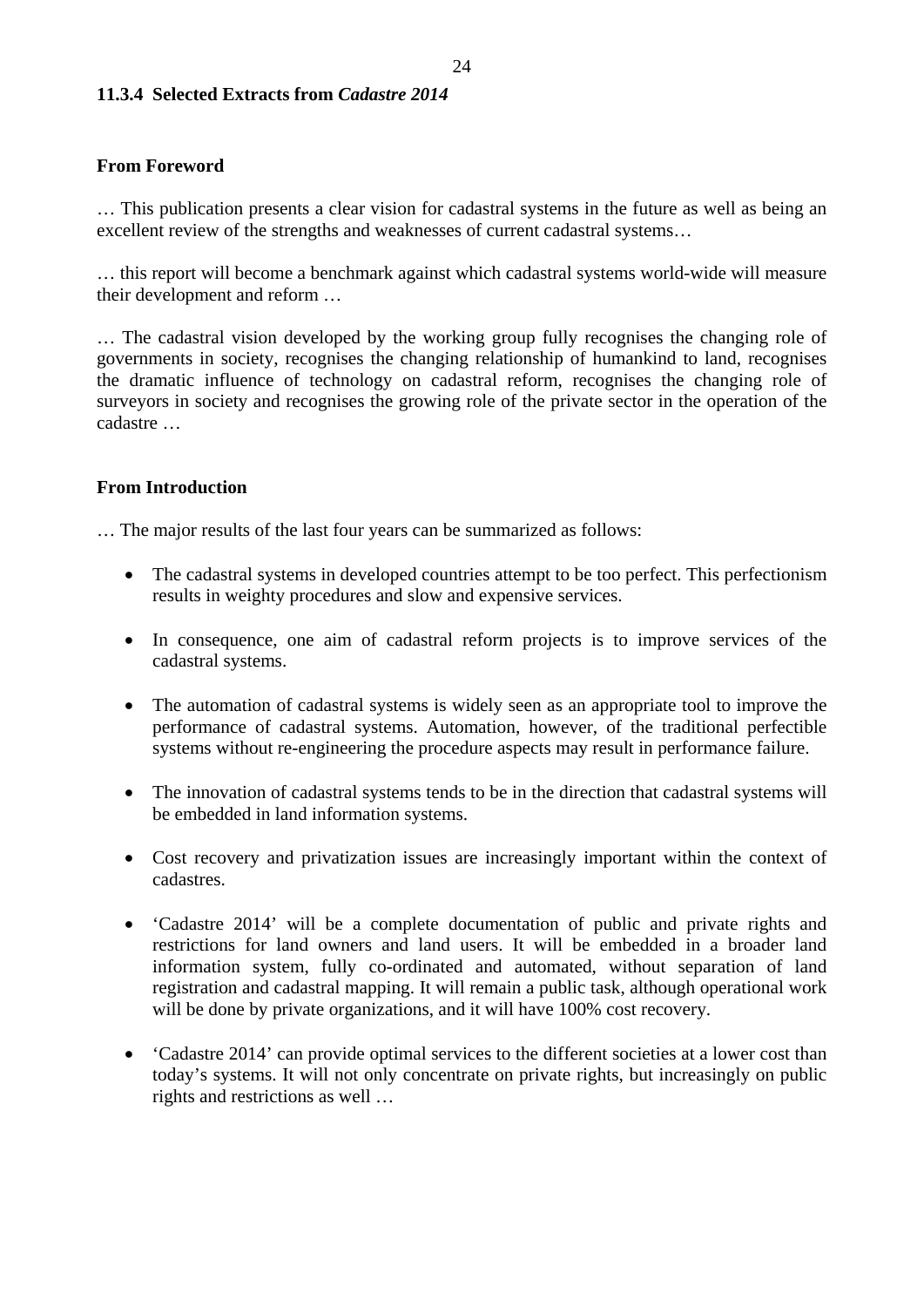## **1. Existing Cadastral Systems**

#### **1.1 Four Basic Aspects**

A) Legal and Organisational Aspects

Basic elements of cadastral systems

Basic legal aspects of cadastral systems

Links to topographic mapping and completeness of the cadastre

B) Levels of Planning and Control

Responsibilities of planning and control in the cadastral system

C) Aspects of Multipurpose Cadastres

Purposes served by the cadastre

D) Responsibilities of Public and Private Sectors

Responsibilities for data acquisition; data management; data maintenance; data distribution

Level of carrying out by public and private sectors for data acquisition; data management; data maintenance; data distribution

Level of financial participation of public and private sectors for data acquisition; data management; data maintenance; data distribution

## **2. Cadastral Reform and Trends**

## **2.1 On-Going Reforms**

Customer service - to improve the quality of data (timeliness)

Efficiency of the cadastre – to improve the quality of data (accuracy)

Aspect of multipurpose cadastre – (economical aspect)

To involve more the private sector

## **2.2 Trends**

Technical trends

Legal trends

Organizational trends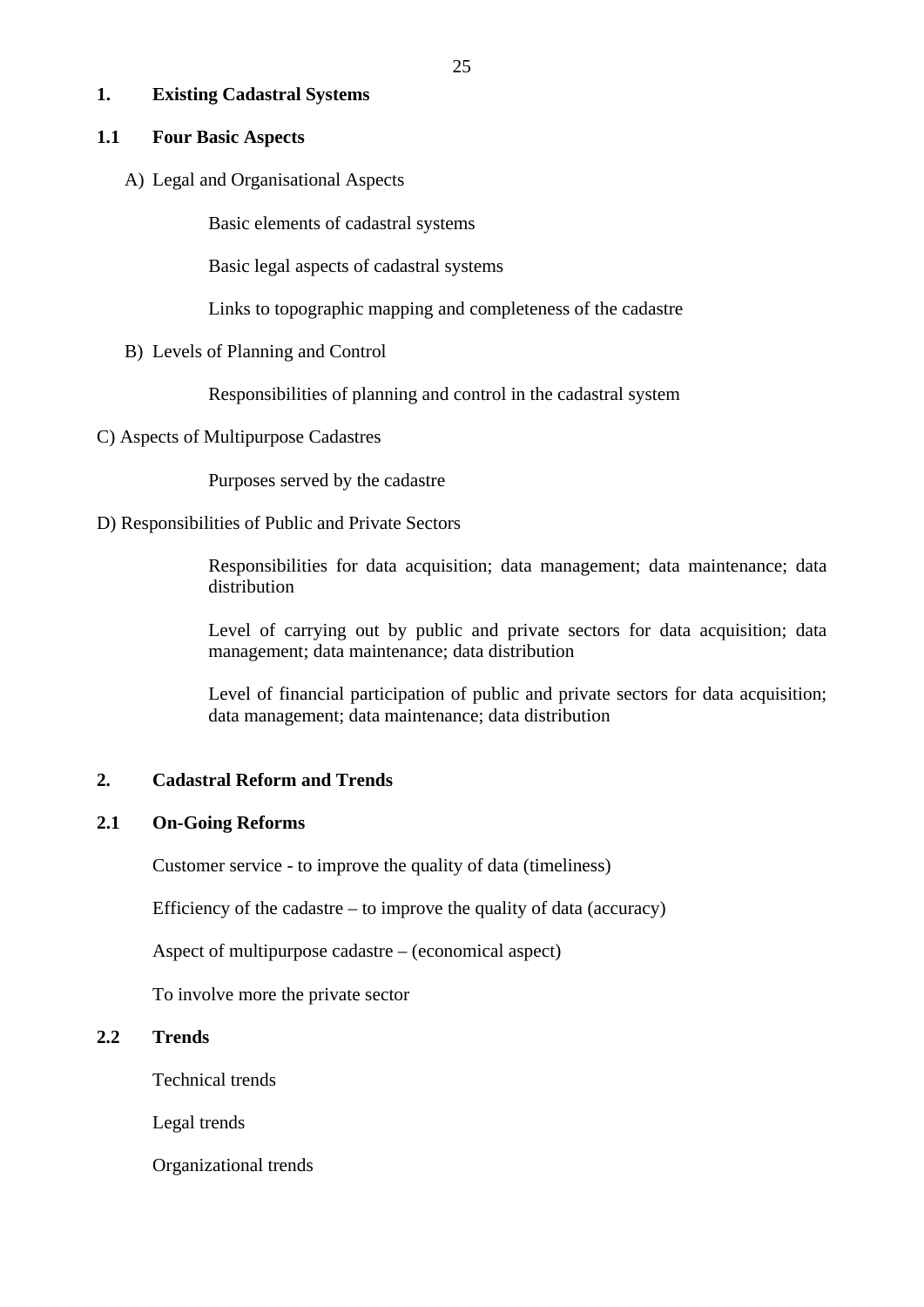- **4. Justification for Cadastre 2014**
- **4.1 Need for Support of Sustainable Development**
- **4.2 Creating Political Stability**
- **4.3 Omit Conflicts of Public and Private Interests**
- **4.4 Support of the Economy**
- **4.5 Need for Flexibility and Effectivity**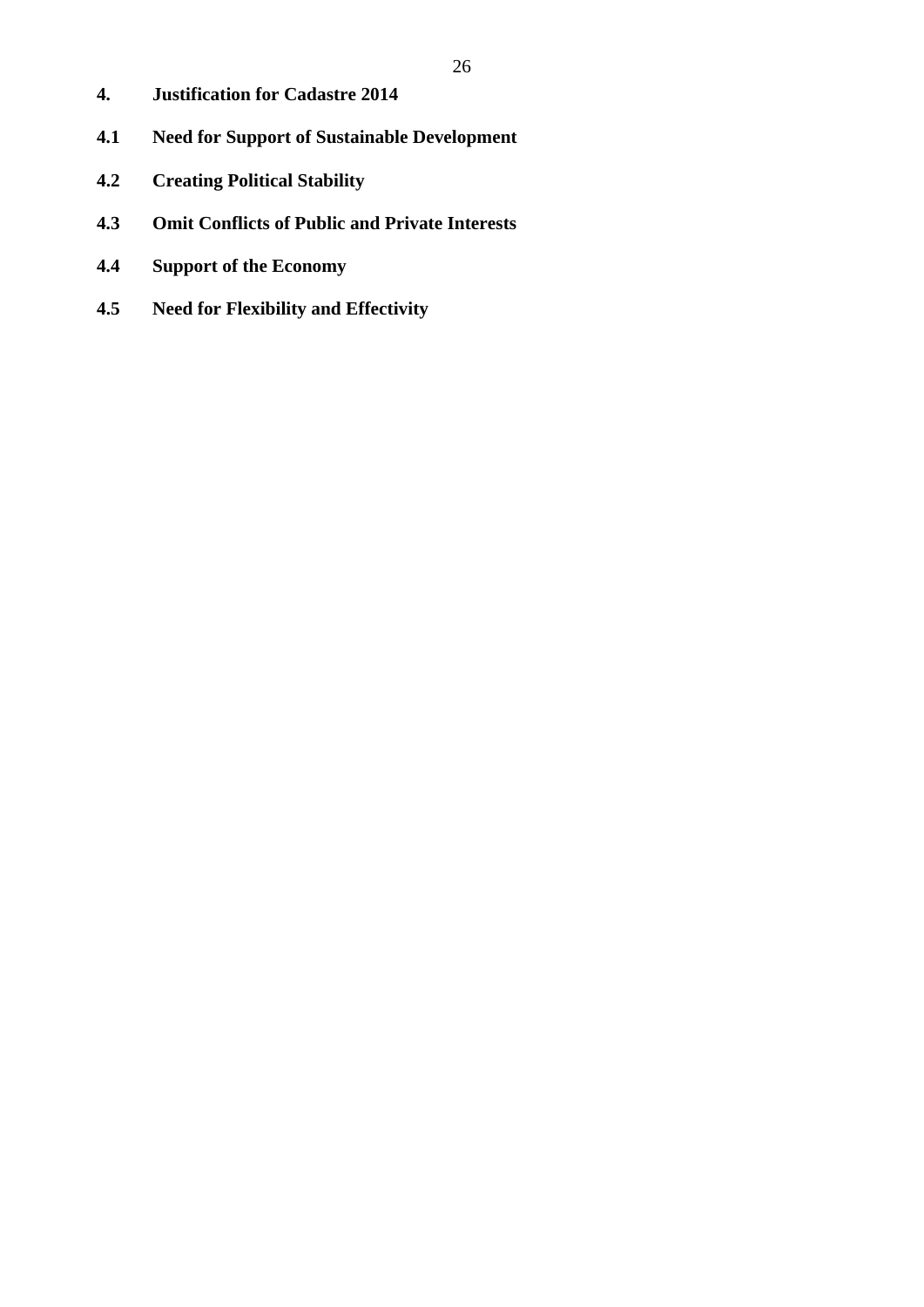#### **11.3.5 Definition of Cadastre,** *Cadastre 2014*

The following definition is based on that of Henssen [1995], which only refers to the private property law aspect. It has been adapted to take into account public and traditional law aspects as well:

**Cadastre 2014 is a methodically arranged public inventory of data concerning all legal land objects in a certain country or district, based on a survey of their boundaries. Such legal land objects are systematically identified by means of some separate designation. They are defined either by private or by public law. The outlines of the property, the identifier together with descriptive data, may show for each separate land object the nature, size, value and legal rights or restrictions associated with the land object.** 

**In addition to this descriptive information defining the land objects, Cadastre 2014 contains the official records of rights on the legal land objects.** 

**Cadastre 2014 can give the answers to the questions of where and how much and who and how.** 

Cadastre 2014 can replace the traditional institutions of 'Cadastre' and 'Land Registration'. It represents a comprehensive land recording system.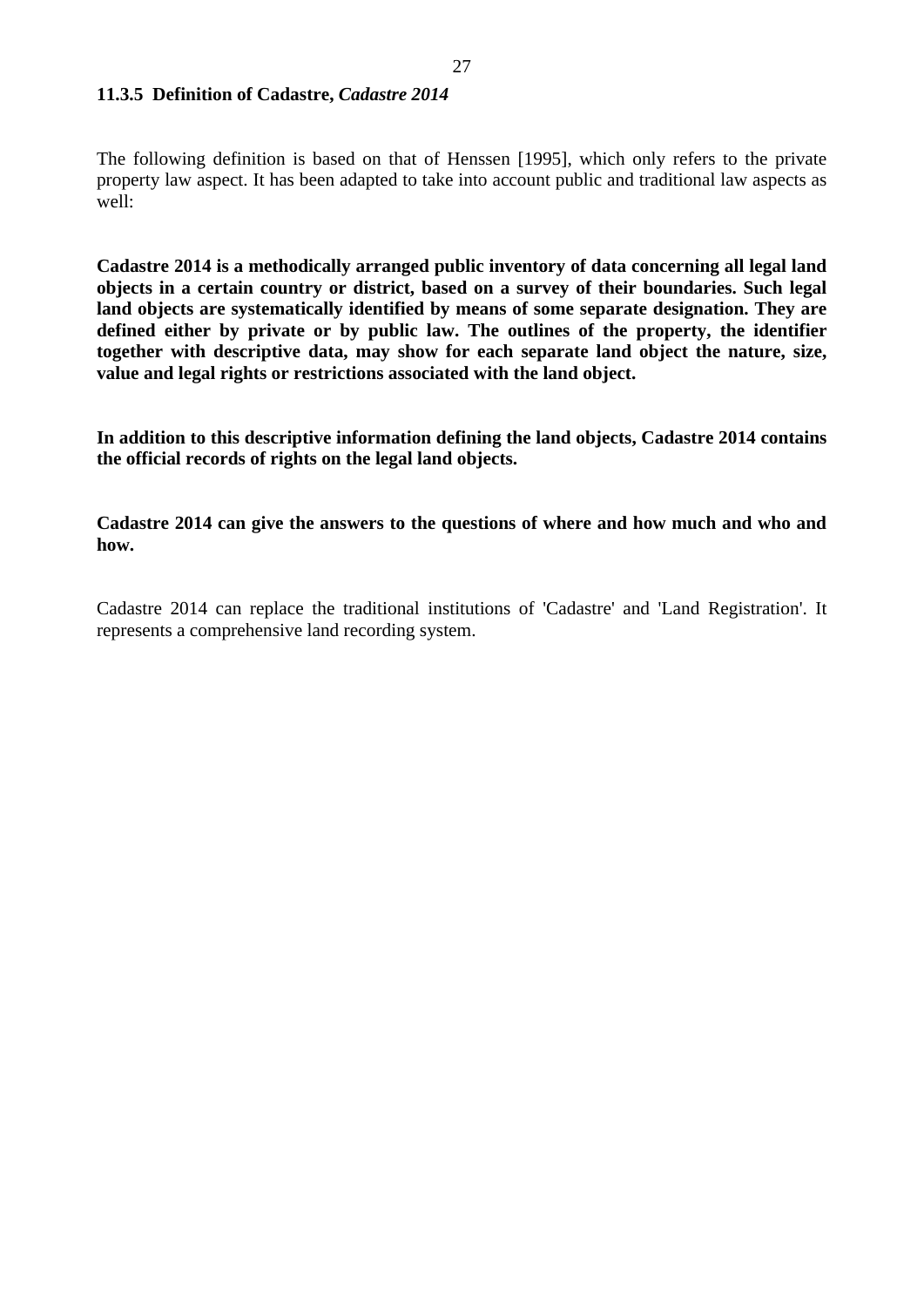## **11.3.6 Common Aspects of Reform Projects and Summary of Trends,** *Cadastre 2014*

Although the purposes of the reforms differ from country to country, there are common aspects. The **reform projects** want to:

- improve customer services with increased efficiency and an improved cost/benefit ratio;
- involve more of the private sector;
- provide more data in better quality;
- provide data that are sufficiently accurate;
- have data available at the right time.

The **development trends** of the cadastral systems are the:

- introduction of digital cadastral maps based on national reference systems;
- transformation of land registry information into digital form;
- introduction of title registration systems instead of deed registration systems;
- embedding of the cadastre into land information systems by linking different data bases;
- unification of real property and land property registration systems;
- reduction of staff in the cadastral organizations and land management;
- regionalization of and increased involvement by the private sector;
- introduction of cost recovery mechanisms to at least cover the processing costs or to recoup the investment costs.

#### **11.3.7 Purposes Served by the Cadastre,** *Cadastre 2014*

#### **The Cadastre serves the following purposes:**

legal purpose fiscal purpose

facilities management base mapping

value assessment land use planning

environmental impact assessment other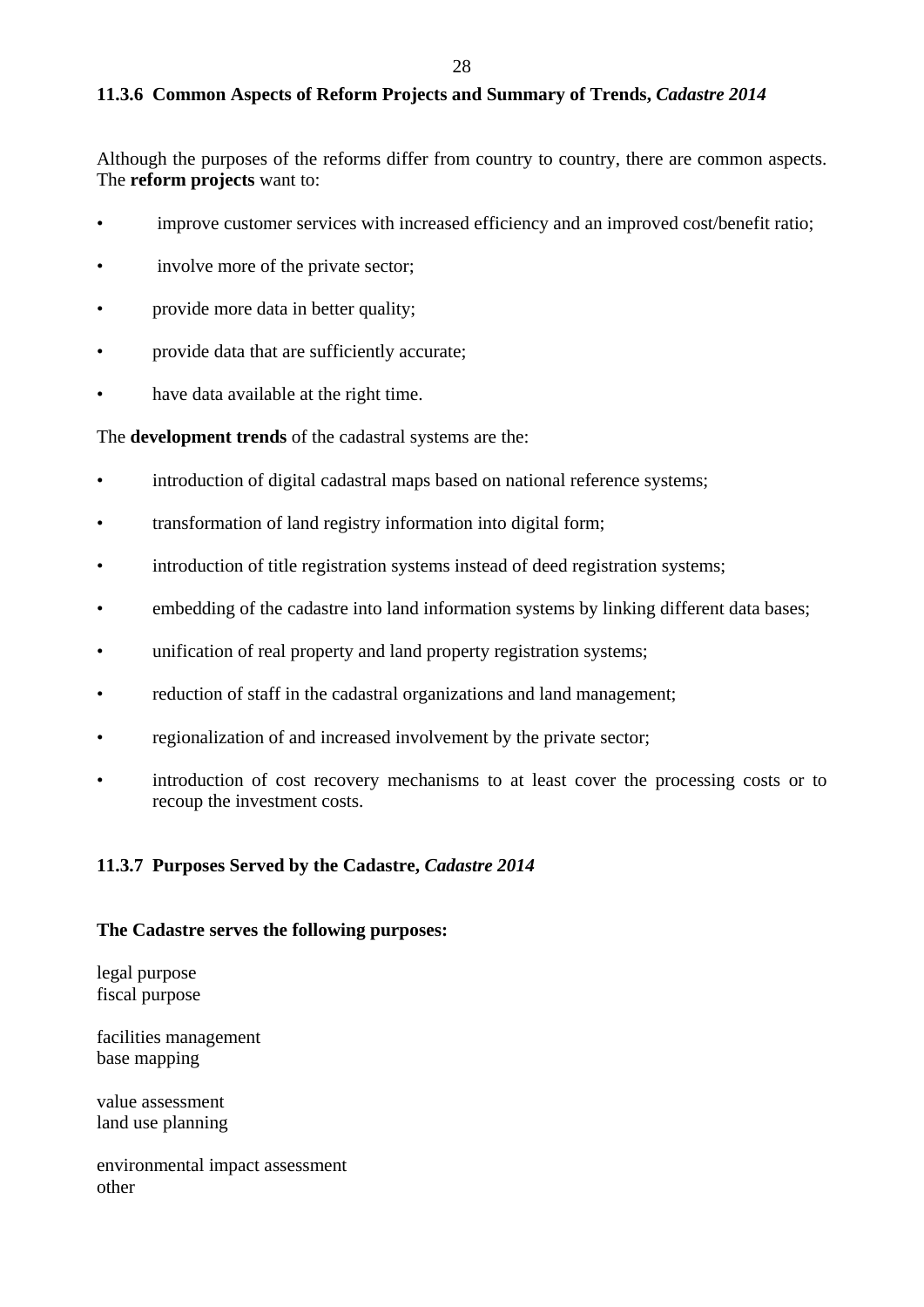### **11.3.8 Strengths and Weaknesses of Existing Cadastral Systems,** *Cadastre 2014*

#### **Strengths**

State guarantee of title, legal security fast service for users

complete coverage comprehensive, liable, secure system

system is computerized and automated, digital data system serves other purposes (i.e. as basis for LIS)

integration of different systems land reg. & cad. mapping in **one** organization

legal support, legal basis good base mapping

meeting local needs / flexibility in market adaptation / decentralized / structures / private sector involvement / cheap system to handle / involvement in economy / centralized management / profession

#### **Weaknesses**

limited computerization link land reg.–cad. mapping not efficient enough or inappropriate

national consistency could be greater administrative control over land by different organizations

low budget funds uncomplete legal framework

little accuracy of maps slow updating, slow customer service

financing model unsuitable expensive, costly / duplication of data, work / weak def. of parcel

system not efficient enough / low degree of coverage / high investment cost / rigid structure, little flexibility / low level of integration with other purposes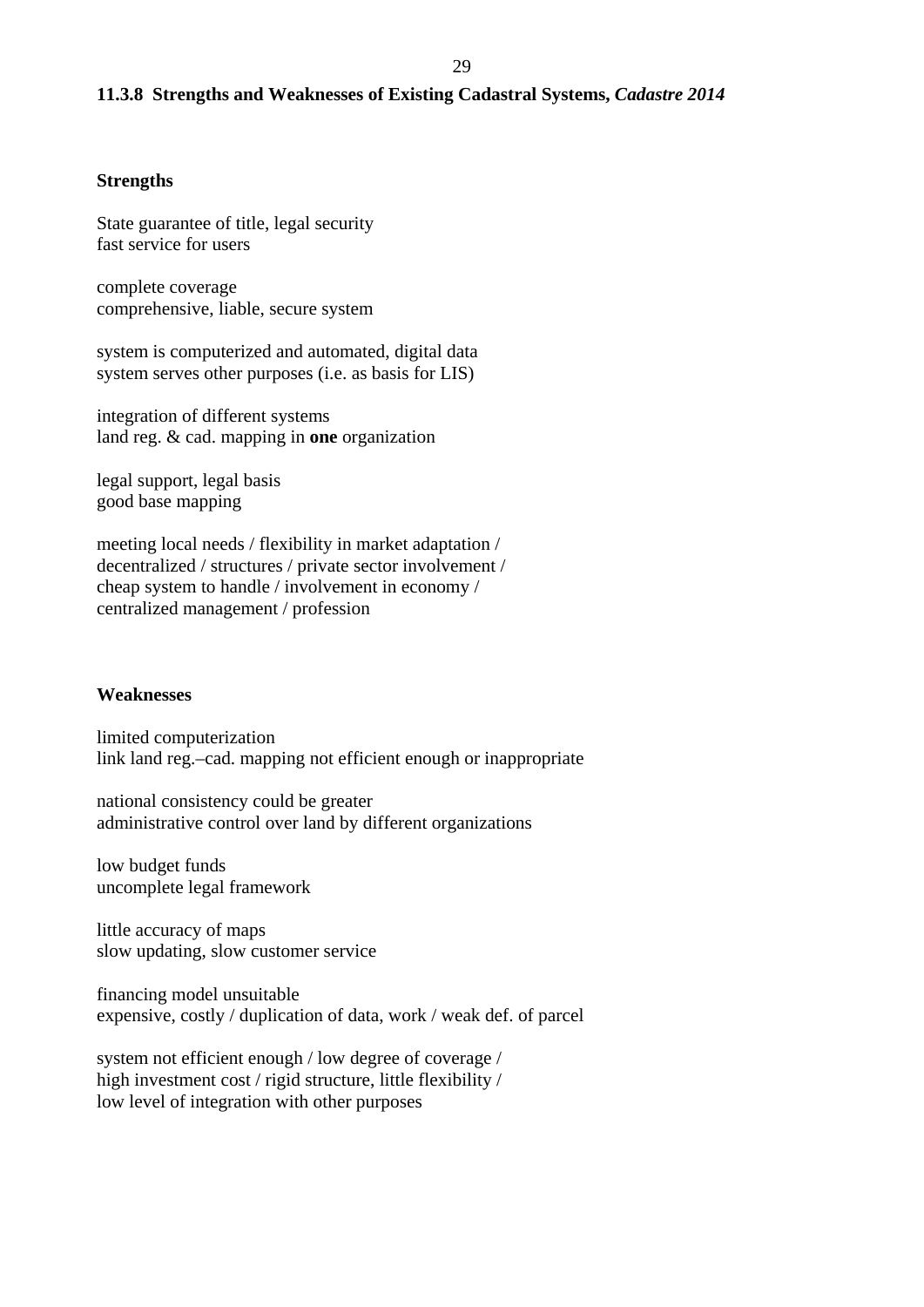# **Cadastral Model**

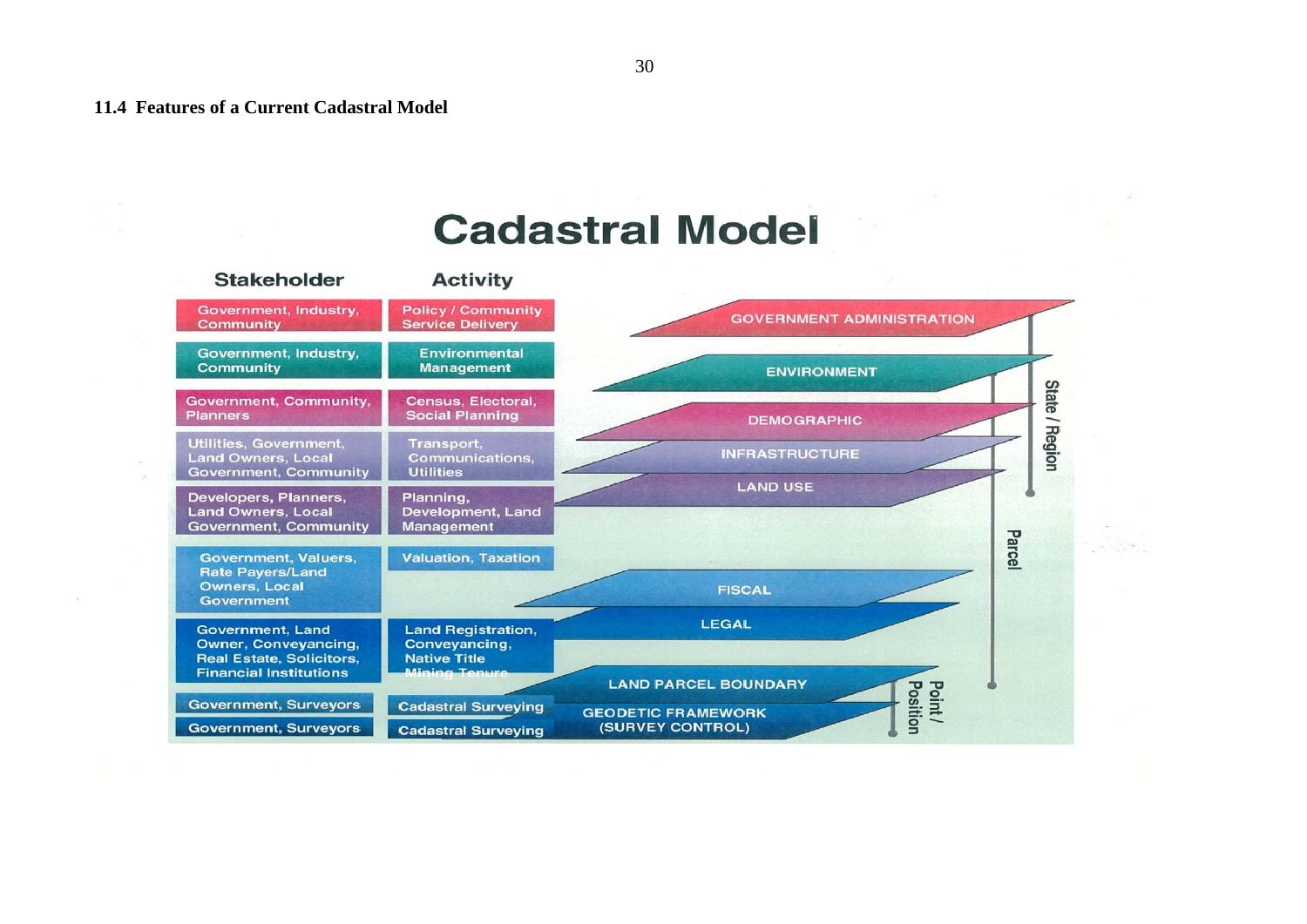#### **11.5 Jurisdiction Presentations**

#### **11.5.1 Aust. Capital Territory**

## Key Elements

- Survey accurate cadastral coordinates (99%)
- All Torrens, all leasehold, no adverse possession
- Local datum (based on AGD spheroid)
- DCDB records block/section numbers, street addresses, road names.
- Legal requirement for DPs to agree with DCDB
- No 3D in DCDB
- First Community Title in progress

## Perceived Weaknesses

- Aging workforce skill shortages
- Old legacy datum and local datum not geocentric, more than one local datum
- Survey office under-staffed limiting development – all plans checked
- Unit plans not always adequately checked
- RGs in different portfolio
- Not all land parcels have titles (leases)

## **STRENGTHS**

- Very high coordinate accuracy and data integrity
- Whole to part approach with design and coordination
- Cartographic standards high and enforced
- Generally high quality surveying
- Same section manages surveyors, DCDB and geodetic control (not RGs)

#### Problems and Issues

- Resources can industry meet demand and Govt. maintain support?
- Maximising potential of survey accurate coordinates
- Greater degree of E-plan lodgement
- Review of survey directions
- CORS
- Incorporate 3D into DCDB
- Potential to improve Unit Plan checking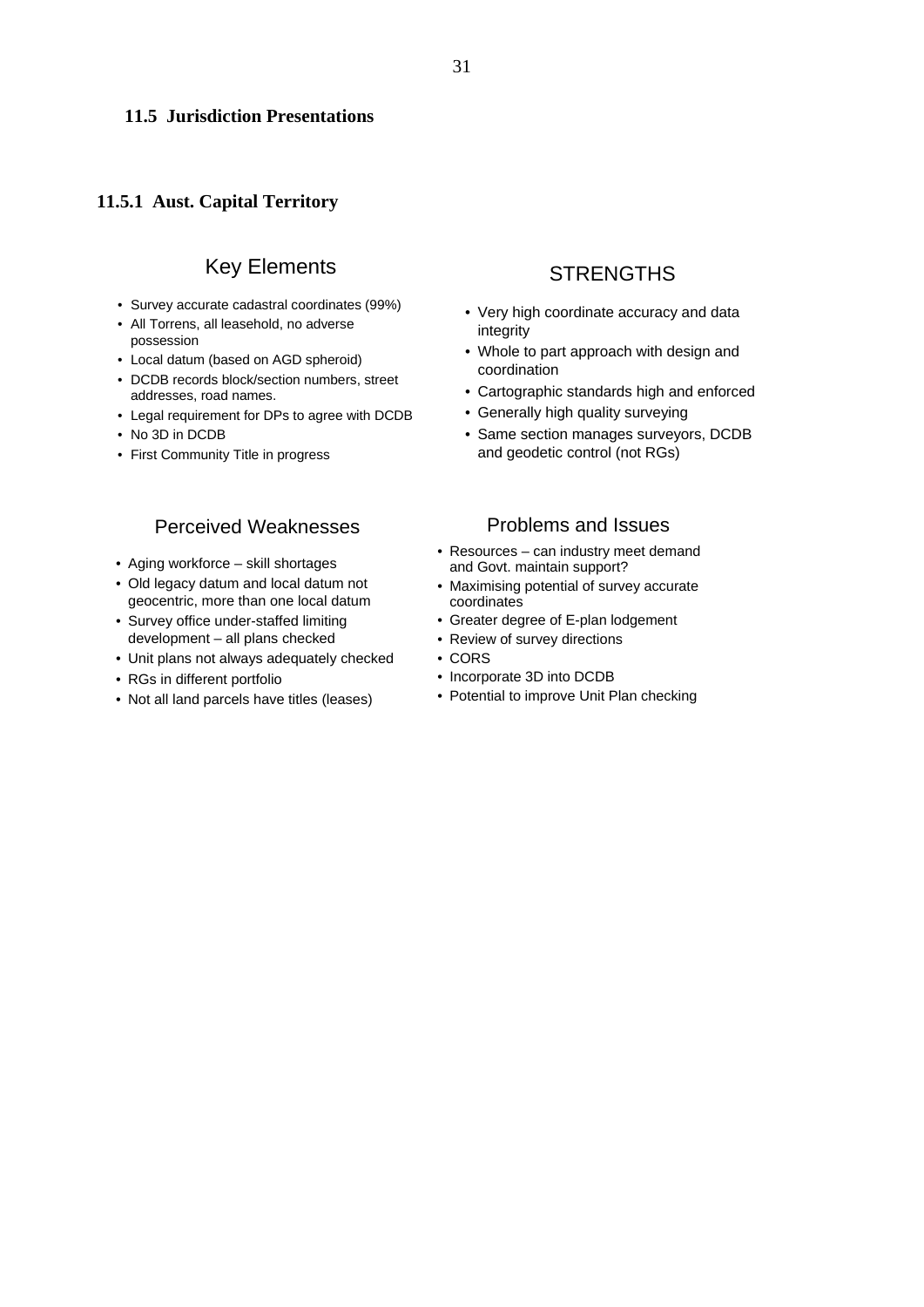## **11.5.2 New South Wales**

## **1. Strengths**

- − Series of registers linked through parcels government control
- Some joint governance of surveyors with industry, particularly in education, training and CPD
- − Registration through BOSSI has a broader scope to include mining , land surveyor regulation and spatial information advisory role
- − GDA is the uniform standard datum for all spatial data, most agencies have completed conversion
- − Surveyor General sets survey standards, quality assurance, specification monitoring
- − Online delivery system of information services for surveyors through one stop portal
	- Fee for geodetic information
- − Some recent cadastral ( DCDB) upgrade initiatives with water, energy authorities and local government across NSW on a collaborative basis
- − Continuously Operating Reference Station network expanding, SydNET ( 13 stations around Sydney is now fully operational with designs underway to extend coverage over NSW

## **2. Weaknesses**

- Integrated surveys with permanent marks not necessarily coordinated
- − Spatial accuracy of many control marks across NSW is poor , particularly in rural /remote areas
- − Skills shortage
	- BOSSI has three pathways to registration
	- Through Professional Training Agreements and viva voce exams
	- New joint approach with industry covering engineering and town planning components via intensive workshops with competency assessment
	- Focussed support of candidates through mentoring, intensive workshops have doubled registration numbers in last 2 years
- − Culture clash, lack of cohesion in surveying & spatial information disciplines, this is improving
- Legacy issues in terms of the cadastre itself in terms of quality and integrity
- No agreed system for managing complex and emerging rights, climate change adaption
- − Surveyor education is questionable in adoption of new technology
- Age profile is a continuing concern for future viability of the industry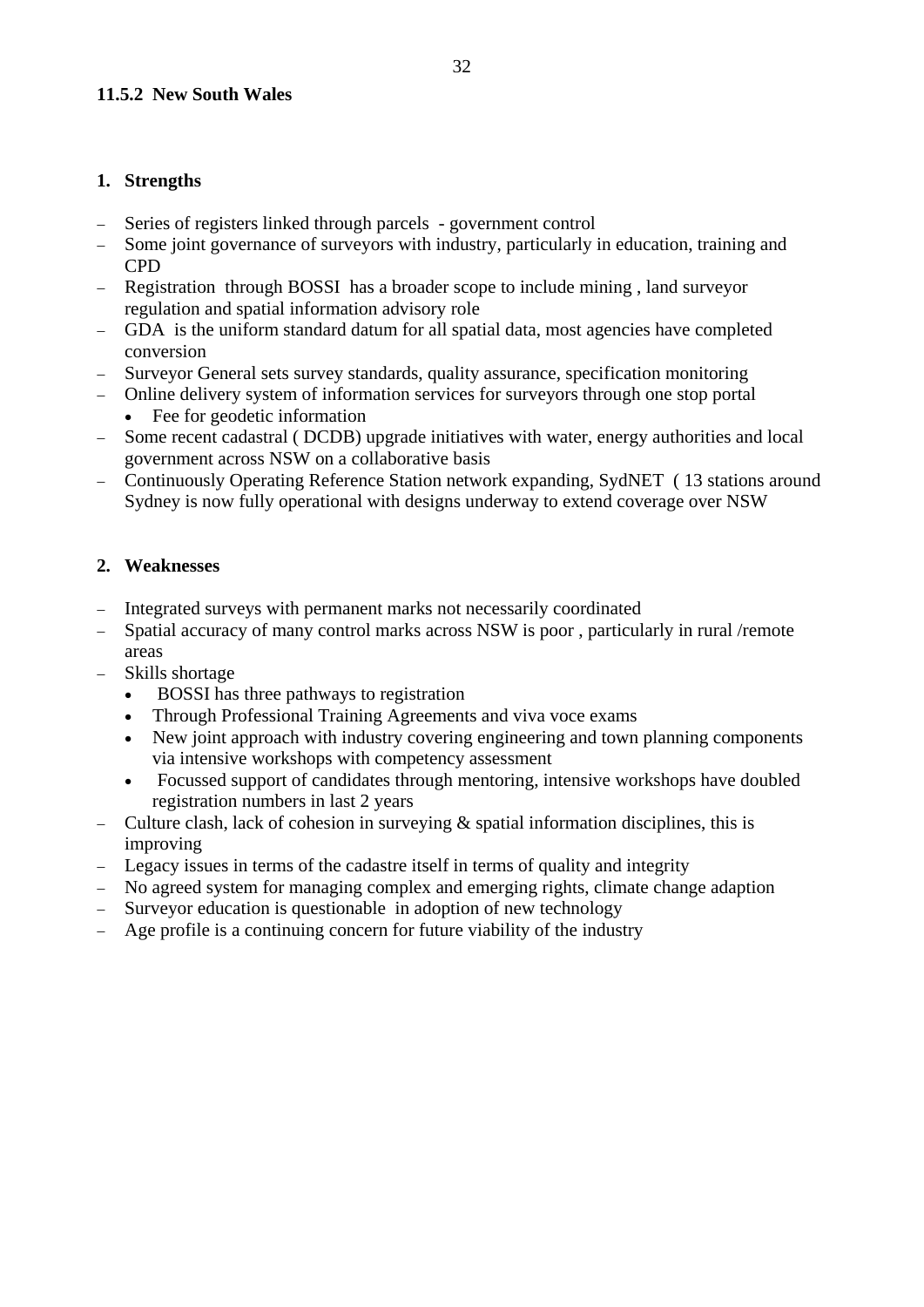$\mathbf{r}$ 

#### **11.5.3 Northern Territory**

| <b>NT LAND INFORMATION</b>                                    |                                                                              |  |                                                                                     |  |  |
|---------------------------------------------------------------|------------------------------------------------------------------------------|--|-------------------------------------------------------------------------------------|--|--|
| <b>The Bigger Picture</b>                                     |                                                                              |  |                                                                                     |  |  |
|                                                               | <b>Sustainable Economic Development</b>                                      |  |                                                                                     |  |  |
| <b>Capital Markets</b><br>Infrastructure Asset Planning/Mgt   |                                                                              |  |                                                                                     |  |  |
| Land and Property Market<br><b>Regulatory Systems</b>         |                                                                              |  |                                                                                     |  |  |
|                                                               | <b>Land Administration System</b><br>Natural Resource Management             |  |                                                                                     |  |  |
| <b>ILIS</b><br>(Integrated Land<br><b>Information System)</b> | <b>DCDB</b><br>(Digital Cadastral / Spatial Data<br><b>Base Environment)</b> |  | <b>NRIME</b><br>(Natural Resources<br><b>Information Management</b><br>Environment) |  |  |
| <b>Community Consultation and Awareness</b>                   |                                                                              |  |                                                                                     |  |  |
| DEPARTMENT OF PLANNING AND INFRASTRUCTURE                     |                                                                              |  |                                                                                     |  |  |

#### **NT CADASTRAL SURVEY SYSTEM**

#### **Best Features**

- Electronic title
- Statutory separation of responsibilities RG 'who & what', SG 'where'
- No adverse possession pro rata distribution of excess and deficiency in accordance with original intention
- No third tier Local Government involvement
- Unique parcel identifiers not Lot on Plan
- Fully integrated with ILIS in web based business and searching environment

## **NT CADASTRAL SURVEY SYSTEM**

#### **Problems and issues**

- Slow pace of cadastral reform (cadastral coordination & ePlan) due to systems and resource issues
- Cadastre based on diminishing specialist resources private and government surveyors
- 'Legal' coordinated cadastre to improve cadastral integrity and efficiency, lessen government governance and regulation and shift focus to provision of fundamental spatial infrastructure

DEPARTMENT OF **PLANNING AND INFRASTRUCTURE**

DEPARTMENT OF **PLANNING AND INFRASTRUCTURE**

#### **NT CADASTRAL SURVEY SYSTEM**

#### **Key Feature**

- Torrens based system
- Surveyors Board sets surveying standards
- Surveyor-General administers the spatial cadastre
- Registrar-General administers title aspects
- Cadastre is complete, current and correct
- DCDB is authoritative basis for vertically topologised land administration systems
- Licensed Surveyor required for all land subdivisions

#### **NT CADASTRAL SURVEY SYSTEM NT CADASTRAL SURVEY SYSTEM**

**DEPLANNING AND INFRASTRUCTE** 

DEPARTMENT OF **PLANNING AND INFRASTRUCTURE**

#### **Perceived weaknesses**

- Cost to public and industry of 'boundaries on wheels' – cadastral survey system encourages continual redefinition resulting in proportionate decrease of accuracy and increase in cost over time
- Indefeasibility of title is more about 'who' and 'what' than 'where'
- 'Non title' 3R records still spatially ad hoc
- Survey plans still paper based
- Plan audits ad hoc resource issues
- 4th dimension (vertical) not catered for in spatial data bases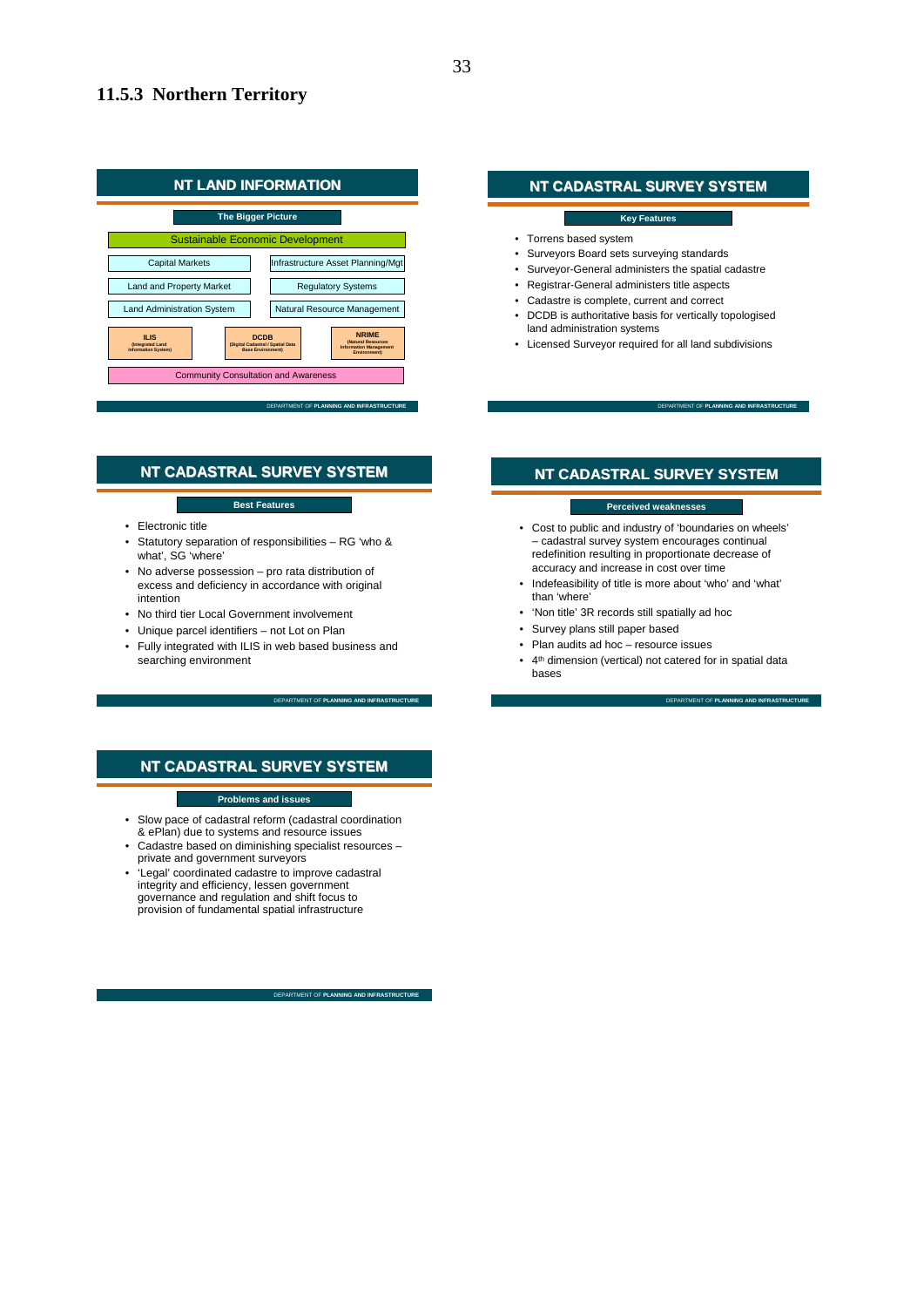![](_page_34_Figure_1.jpeg)

Focus on Govt. Outcomes

#### **Strength**

- Clear justification of system in terms of outcomes
	- Outcome A confidence of boundaries in tenure systems
	- Outcome B other mandated government purposes
- Low compliance costs/times

#### **Weakness**

- Additional value-added role of cadastre less clear
- Public-value (could-do cf must-do). Who is responsible?
- Over-reliance on the market?

#### Cadastral End Outcomes

#### Toitu te<br>Land whense<br>Information

- *A. Holders of rights, restrictions and responsibilities in land confidently know the boundaries to which they apply so that they can efficiently identify, trade and use their rights*
- *B. Other parties can rely on and efficiently use the cadastre for achieving other mandated Government outcomes (e.g. electoral boundary definition, resource management, emergency management, land administration)*

#### Accountabilities

![](_page_34_Picture_18.jpeg)

#### **Strength**

• Clear accountabilities between SG, RGL, Department CEO (cadastral database, cadastral dataset processing), Board, Institute, Surveyors, Territorial Authorities

#### **Weakness**

- Lack of strategic leadership (split roles)
- Loss of synergy across roles/accountabilities
- Differing views on roles between Dept & surveyors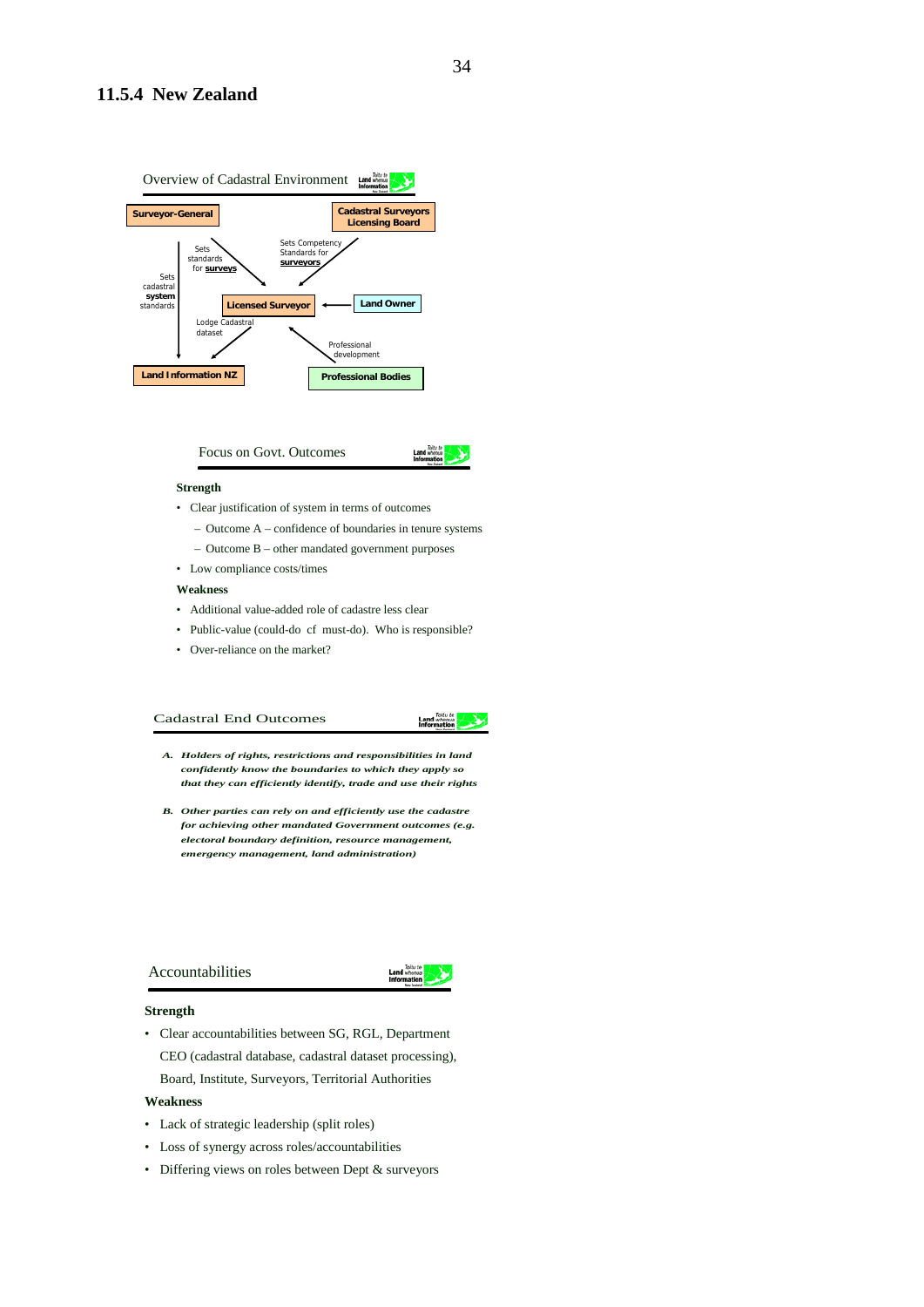#### Profession

#### **Strength**

- Strong University course
- Active Licensing Board

#### **Weakness**

- Limited resources to provide professional support
- Shortage of survey staff generally
- Low cost/investment mentality limits resource for training & professional development
- Differing views on department's role to provide advice
- Decreasing & ageing survey expertise in department

#### Data Integrity

#### **Strength**

- Relatively high level of surveyor competency
- Department's validation/gatekeeper role limits entry of errors into the cadastral database
- Single inter-linked database (geodetic, cadastral, titles) **Weakness**
- System for correcting errors through to titles is unclear
- Error correction cumbersome
- Role of state guarantee not completely clear (none?)

#### Other Strengths

- Single cadastre for Crown, Titles, Maori land
- Strong regulatory/operational links to geodetic & titles
- Vector/mark based cadastre resistant to earth deformation
- Digital database holds structured mark/observation data
- Good indexing, access to digital cadastral data
- High proportion of geodetic based surveys (98%+)
- Good links to historical marks & observations
- All new surveys add structured data to database
- Automation improves integrity & throughput in most cases
- Supports title system ranked best in world on procedure, time, cost - World Bank Report 2006

#### Problems & Issues for the Future

- 3D rights more prevalent, high value, increased opportunity for unrecorded overlaps
- Marine rights increasingly important not managed consistently
- Increasing levels of dispute / litigation accountability is critical
- Increasing focus on risk management approach
- Increasing expectation of spatial accuracy in all areas
- Increased focus on public rights in remote areas

#### Other Weaknesses

![](_page_35_Picture_40.jpeg)

- Some rights not in cadastre or not well represented (mining, some public rights (access), some Maori rights)
- Hard to browse unconverted paper records (field notes, deeds)
- 3D parcels & building-based parcels managed in legal sense but not spatially (unlike European cadastres which show buildings)
- Weak parcel address link esp multi-occupancy parcels
- Poor spatial accuracy in some areas (50m+)
- Marine cadastre is ad hoc
- Automation limits flexibility in unusual cases
- Constant change in Govt expectations of surveyors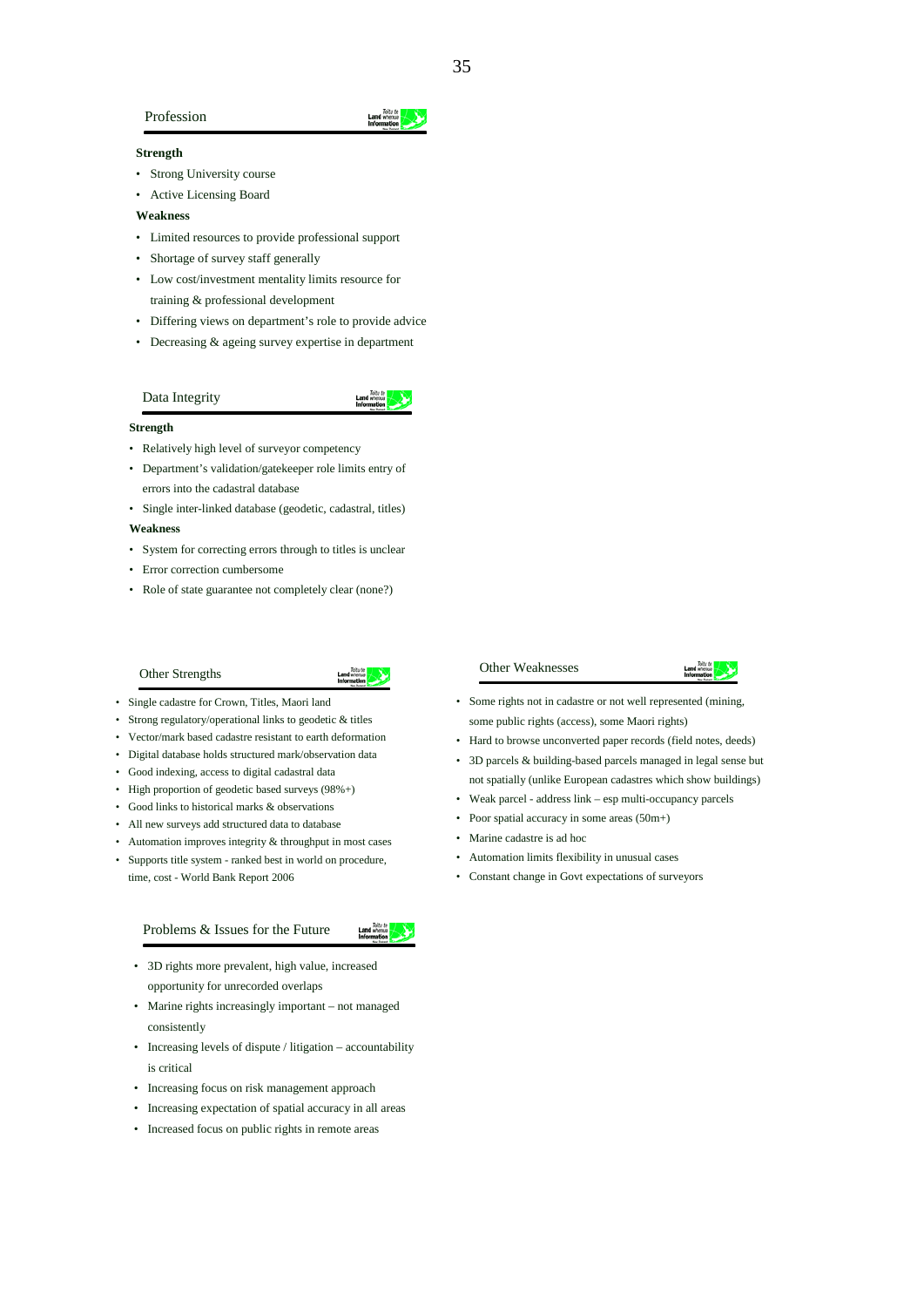## **Overview**

- *Overview of model*
- *Changes in 2003 legislation*
- *Strengths*
- *Weaknesses*
- *Problems and issues*

## **Roles & Responsibilities under Surveyors Act 2003 & SMI Act 2003**

![](_page_36_Figure_8.jpeg)

## **Surveyors Act 2003 - What's different?**

- Competence
- Annual review of competence
- Consulting endorsement compulsory only for cadastral
- Company registration changed eligibility requirements
- No restrictions on title
- Board composition and appointment
- Formalisation of 3-tier disciplinary model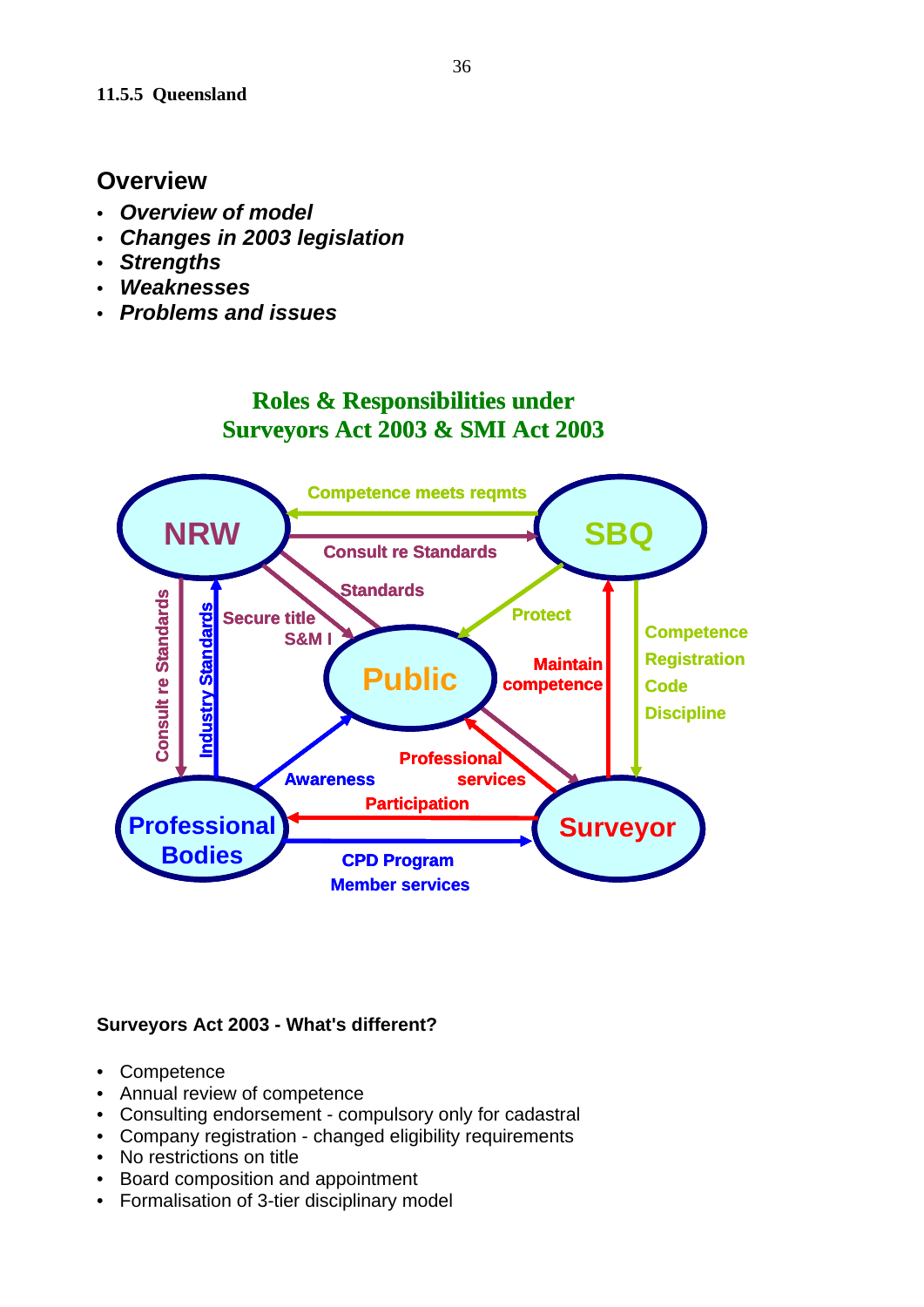## **Survey and Mapping Infrastructure Act 2003 -What's different?**

- Standards hierarchy
- Standards set by chief executive
- Exemption from Survey Standards
- 40 days to deposit plan of new marks
- Obligation to resolve inconsistencies in surveys

## **Strengths of Qld Cadastral System**

- *Surveys* 
	- Boundary dispute mechanism
	- Identification surveys to same standard, and plan required
- *Plan preparation* 
	- Codification of standards & processes
	- Single plan for all purposes (can be too complex for some users)
- *Plan examination* 
	- Accreditation system (if working properly)
	- Documentation of examination process (procedure, checklist)
	- Regionalised examination resulting in local contact
- *Register* 
	- Single register
	- Torrens (no Old System)
	- Good searching systems (CISP, SMIS, ATS)
	- Image archive
- *DCDB* 
	- Single DCDB
	- Fully contiguous
- *Surveyors* 
	- General registration, incl graduate & associate
	- Registration of corporations

## **Weaknesses of Qld Cadastral System**

- **Surveys** 
	- No uncertain boundary system
	- Surveyed status (around 3% of lots in Qld are at least partially unsurveyed abt 60% of area of Qld)
	- Clarity of legislation for ambulatory boundaries
- **Plan preparation** 
	- Complexity of plan and standards
- **Plan examination** 
	- Limited field auditing
	- Regionalised examination  $\rightarrow$  problems of consistency
- **Register** 
	- Limited remote access to searching systems
	- Search cost (revenue source) inhibits cadastral integrity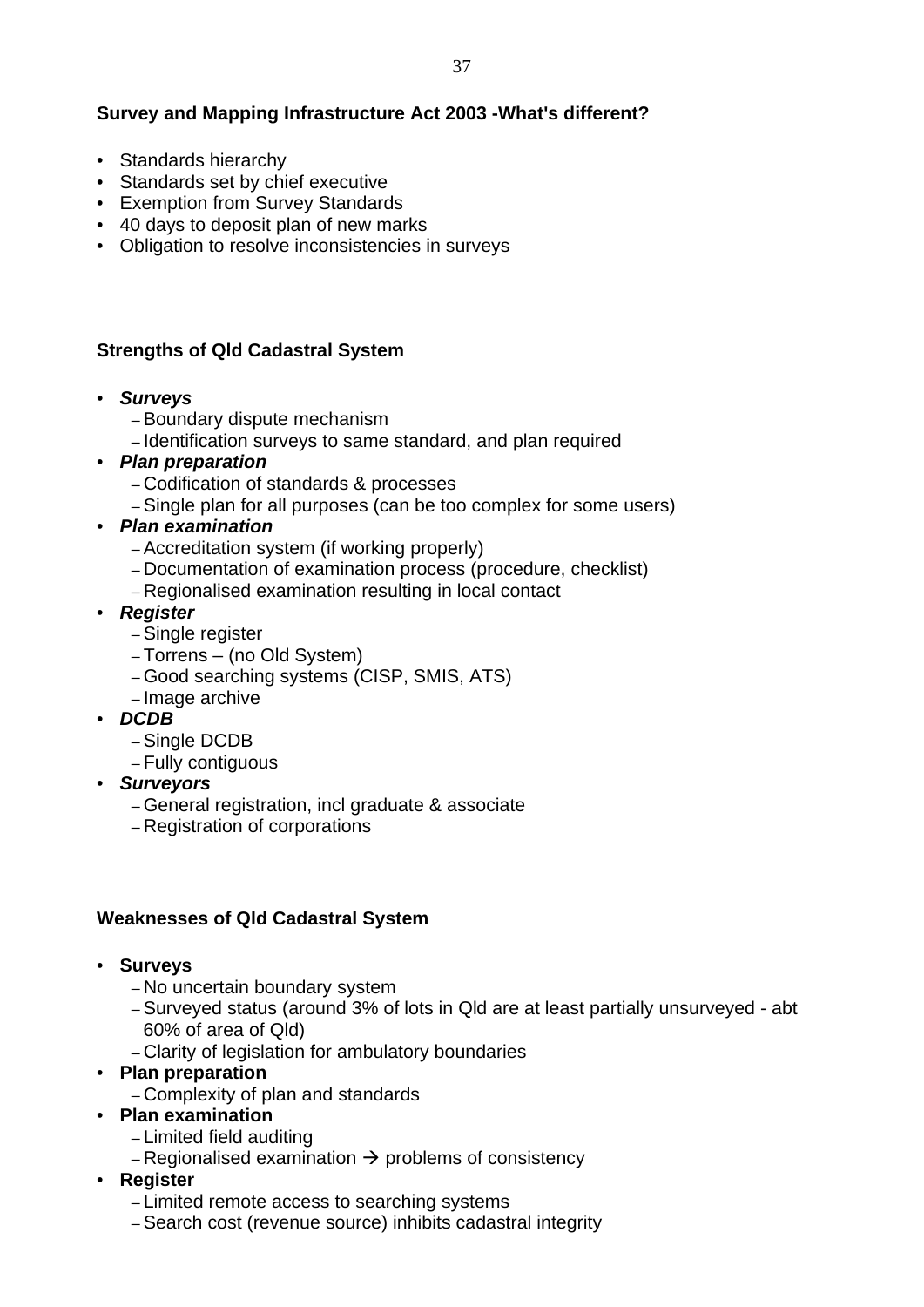- **DCDB** 
	- Largely graphical accuracy

## **Issues with Qld Cadastral System**

## • **Surveys**

- Approach to reinstatement
- Integration of cadastral surveys with control network
- Durability/robustness of marks

## • **Plan preparation**

- Quality of plans
- Paper plan

## • **Plan examination**

- Management of accreditation
- Is accreditation another registration system?
- **DCDB** 
	- No pre-registration capacity (local councils etc)
	- Spatial accuracy
- **Surveyors** 
	- Skills shortage
	- Assessment against competency framework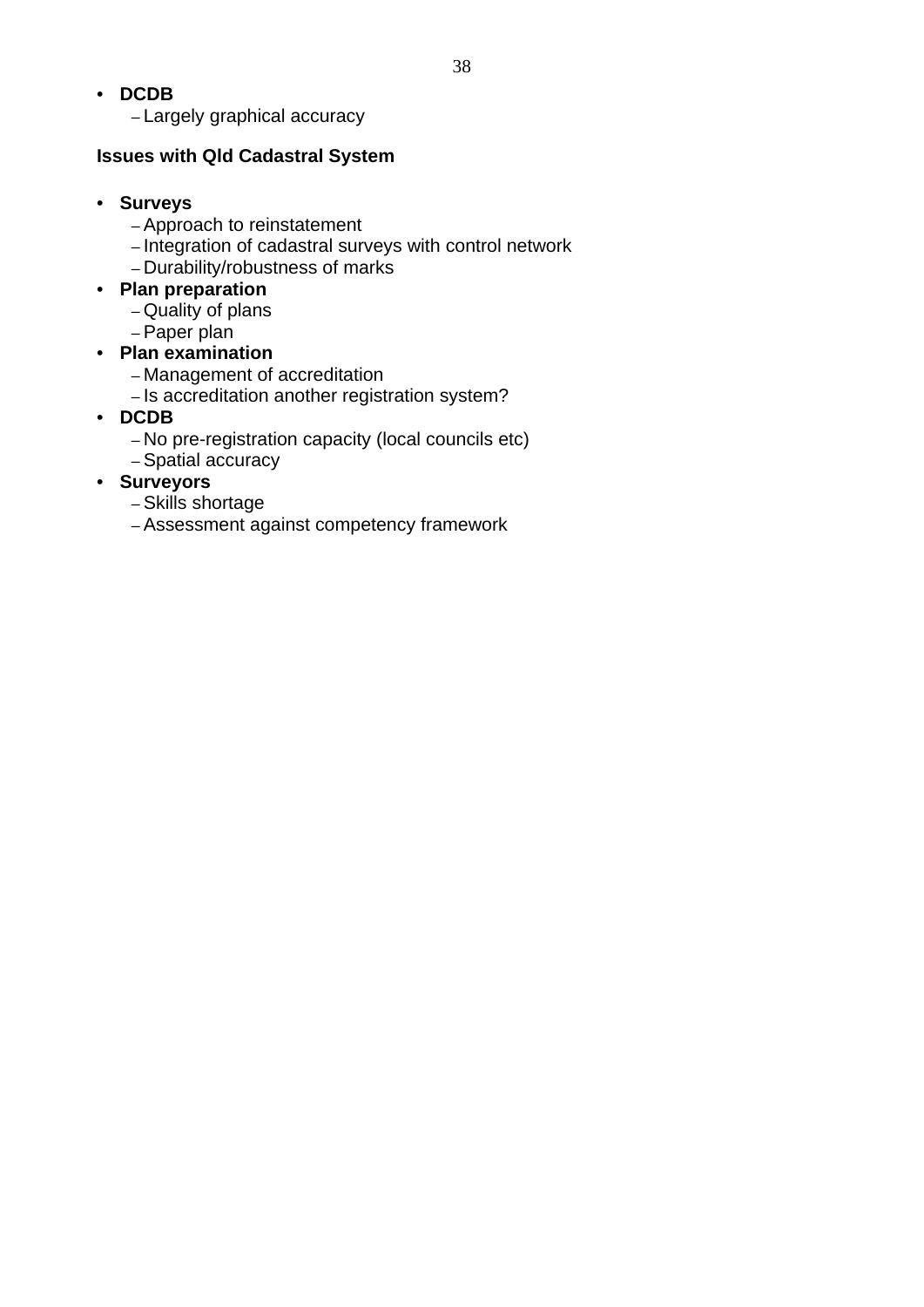## **The Key Elements of the South Australia Cadastral System**

#### **Institutional Arrangements**

- Contemporary legislative and regulatory framework
- Industry regulation model
- Consultation between Government and industry through Survey Advisory Committee established under the Survey Act 1992
- Plan levy to fund registration responsibilities of industry

## **Survey Process**

- Historically all land surveyed prior to grant of freehold title
- Subsequent subdivision of freehold land not always surveyed
- Placement of Metal Pins on Crown surveys since 1880's and Permanent Survey Marks (PSM's) on all surveys since 1929
- Strong geodetic network developed post WW2, and continually strengthened and extended
- Preservation of PSM's placed on cadastral surveys by mark maintenance activities since 1970's
- Coordination of PSM's through the Tertiary network program commenced in 1970's.
- Comprehensive Survey Data Base containing PSM attributes: approx 110,000 PSM's, 86,000 with 4<sup>th</sup> order coordinates or better
- Gazettal of Designated Survey Areas (DSA's) and regulations requiring certified surveys for all land divisions in DSA's
- Connection of cadastral surveys to coordinated survey marks in DSA's
- Coordination of new PSM's placed in DSA's by project surveyor
- Comprehensive survey examination process of all surveys lodged
- Selective field audits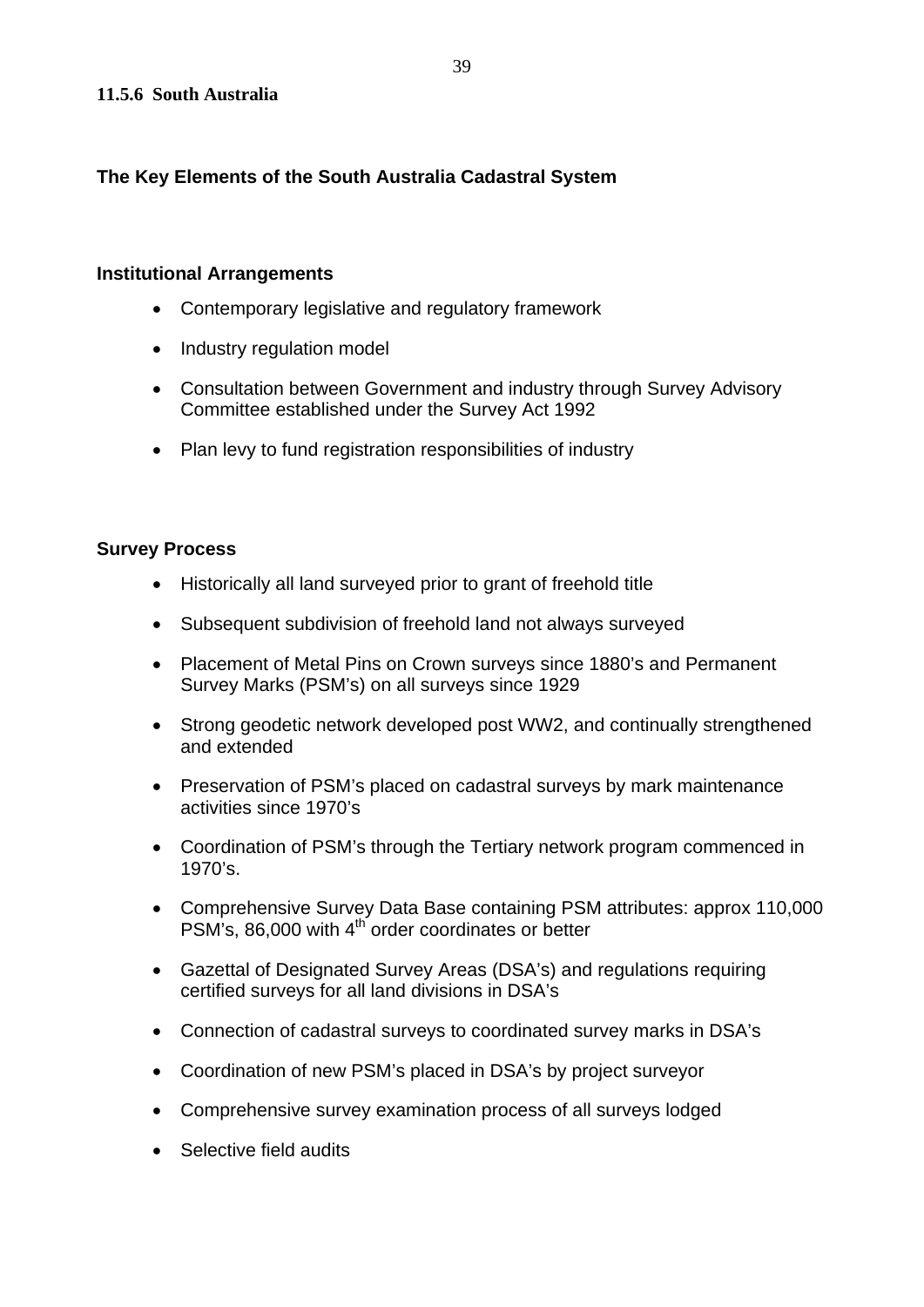## **The Best Features (Strengths) of the Cadastral System**

- Outcome based regulations and practice directions
- Placement and retention of Permanent Survey Marks
- Integration of cadastral survey marks into the geodetic network through the Tertiary Network Programs (coordinated PSM every 250 m in urban area)
- Progressive expansion of DSA's now covers large portion of the developed areas of the state and is being extended to rural areas.
- Bearings and distances captured from all survey plans lodged in the LTO since 1990 to underpin the creation of a Survey Accurate Cadastre
- Legislation in place enabling 'coordinated cadastre'
- Majority of survey records available electronically either as scanned images or data base files
- Implementation of Electronic Plan Lodgement

#### **Perceived Weaknesses of the Cadastral System**

- spatial integrity of the DCDB, 920,000 land parcels : 28.5% parcels >5m: 64% 0.3m-5m: 7.5% <0.3m
- DCDB does not show registered interests
- Number of boundaries created without survey
- Cadastral uncertainty in some old settled areas Confused Boundaries
- Examination process lessens quality of surveys lodged
- No authoritative street address file, particularly rural
- Limited linkages between the various survey record data bases

#### **Problems and Issues associated with the Cadastral System**

- Funding and resources for the Tertiary Network Program
- Age profile of technical and professional staff and recruitment
- Supply/demand for surveyors
- Processing times for surveys and costs
- Quality of surveys lodged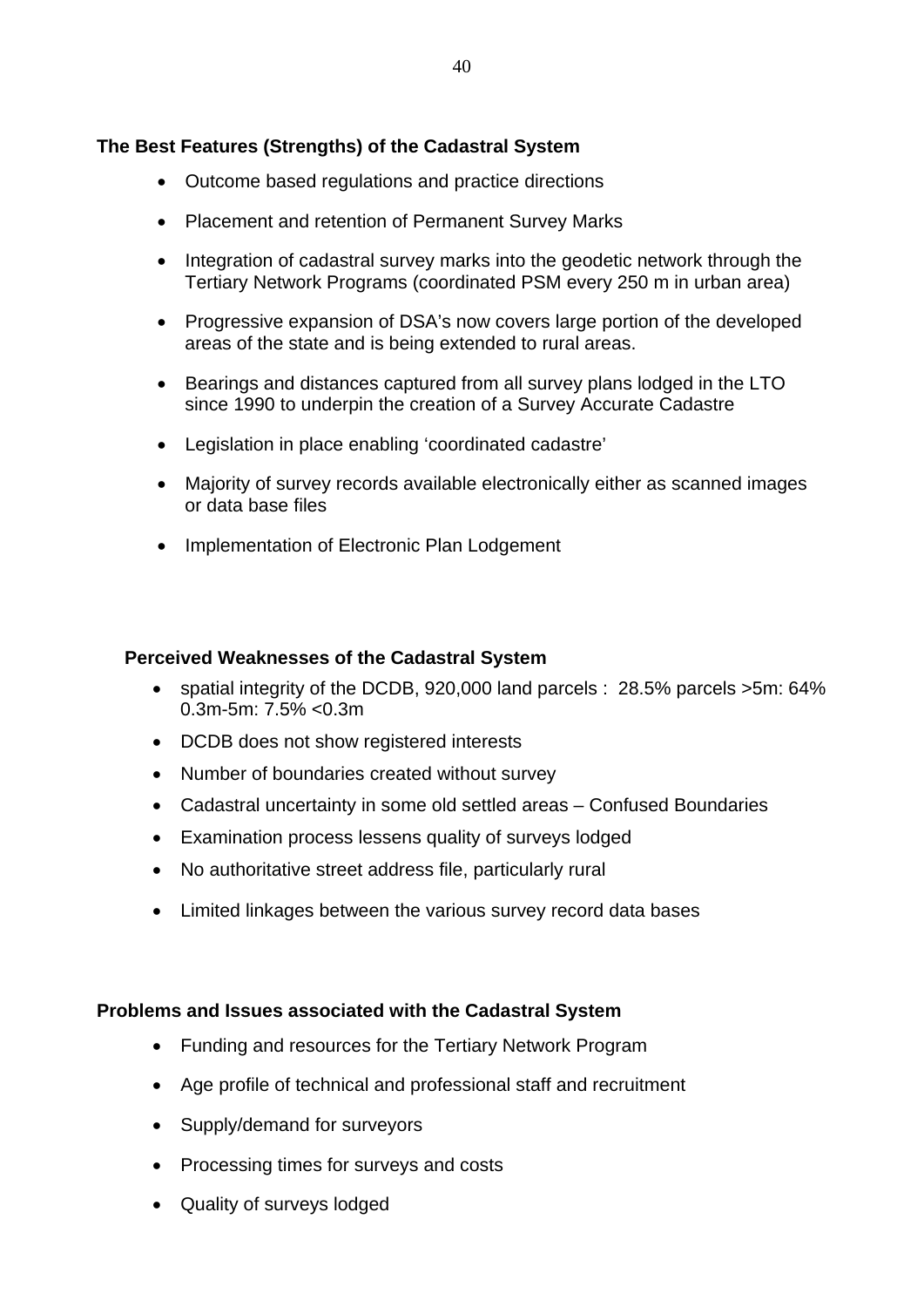- Lack of CORS GPS network in SA
- Expertise of surveyors when dealing with difficult boundary definitions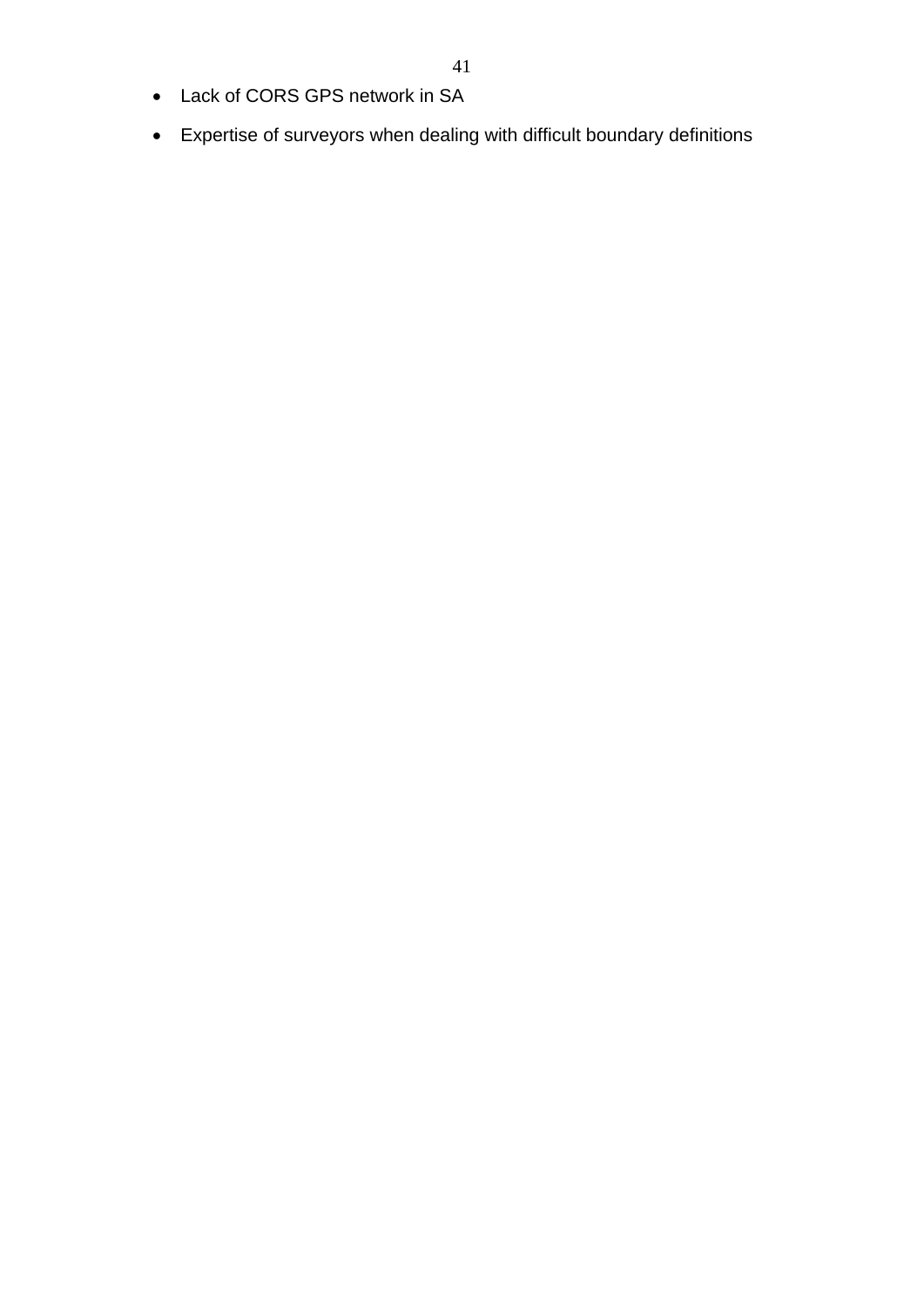## *KEY ELEMENTS*

## **Governance**

| <b>Spatial Cadastre:</b>               | Surveyor General (Director of Geospatial Information) |
|----------------------------------------|-------------------------------------------------------|
| Crown Estate:                          | <b>General Manager Information and Land Services</b>  |
| <b>Registration of Private Estate:</b> | Recorder of Titles                                    |
| <b>Statutory Valuation:</b>            | Valuer General                                        |

#### **Survey Quality Promoted Through:**

| <b>Accreditation of Land Surveyors:</b> | ISA (Tas) through sub-committee Tasmanian<br>Land            |  |  |  |  |
|-----------------------------------------|--------------------------------------------------------------|--|--|--|--|
|                                         | <b>Surveyors Accreditation Board</b>                         |  |  |  |  |
| <b>Registration of Land Surveyors:</b>  | Surveyor General – has no discretion once evidence of        |  |  |  |  |
|                                         | accreditation is provided                                    |  |  |  |  |
| <b>Setting of Survey Standards:</b>     | Undertaken by SG with the agreement of ISA/SSI and           |  |  |  |  |
|                                         | <b>Recorder of Titles</b>                                    |  |  |  |  |
| Plan Examination:                       | Undertaken by Recorder of Titles or SG to ensure suitability |  |  |  |  |
|                                         | for purpose                                                  |  |  |  |  |
| Field Audit of Surveys:                 | Undertaken by SG for compliance with Survey Directions       |  |  |  |  |
| <b>Adjudication of Survey Disputes:</b> | Undertaken by SG in accordance with Surveyors Act 2002       |  |  |  |  |
| Correction of Survey Errors:            | Directed or Undertaken by SG                                 |  |  |  |  |
| Discipline:                             | Initiated by complaint to Director of Fair Trading and       |  |  |  |  |
|                                         | <b>Consumer Affairs</b>                                      |  |  |  |  |

## **Survey Standards (Directions)**

- Outcome oriented and aim to be technology neutral.
- Integrates the cadastral system with the geodetic system through mandatory coordination of cadastral surveys.
- NOT a legally coordinated system, except for the marine lease cadastre.
- Survey accuracies, format of the public record, and boundary and reference marking (including mark types and numbers) are prescribed.

## **Tenure Recording Systems**

- Private Estate: Involves Torrens style registration of guaranteed parcel (usually defined by survey; boundary not guaranteed), together with ownership and secondary rights and obligations. Strata (community type) titles also able to be registered. Residual Deeds system recording transactions in those parcels not yet in titles system.
- Crown Estate: May be unalienated or titled, generally attributed in the DCDB by parcel identifier, status and administering authority. Includes Crown leases and **licences**

## **Marine Cadastre: Titles system does register land below HWM.**

Marine farm leases over Crown estate able to be registered to the 3 nm limit, recorded within a separate spatial layer.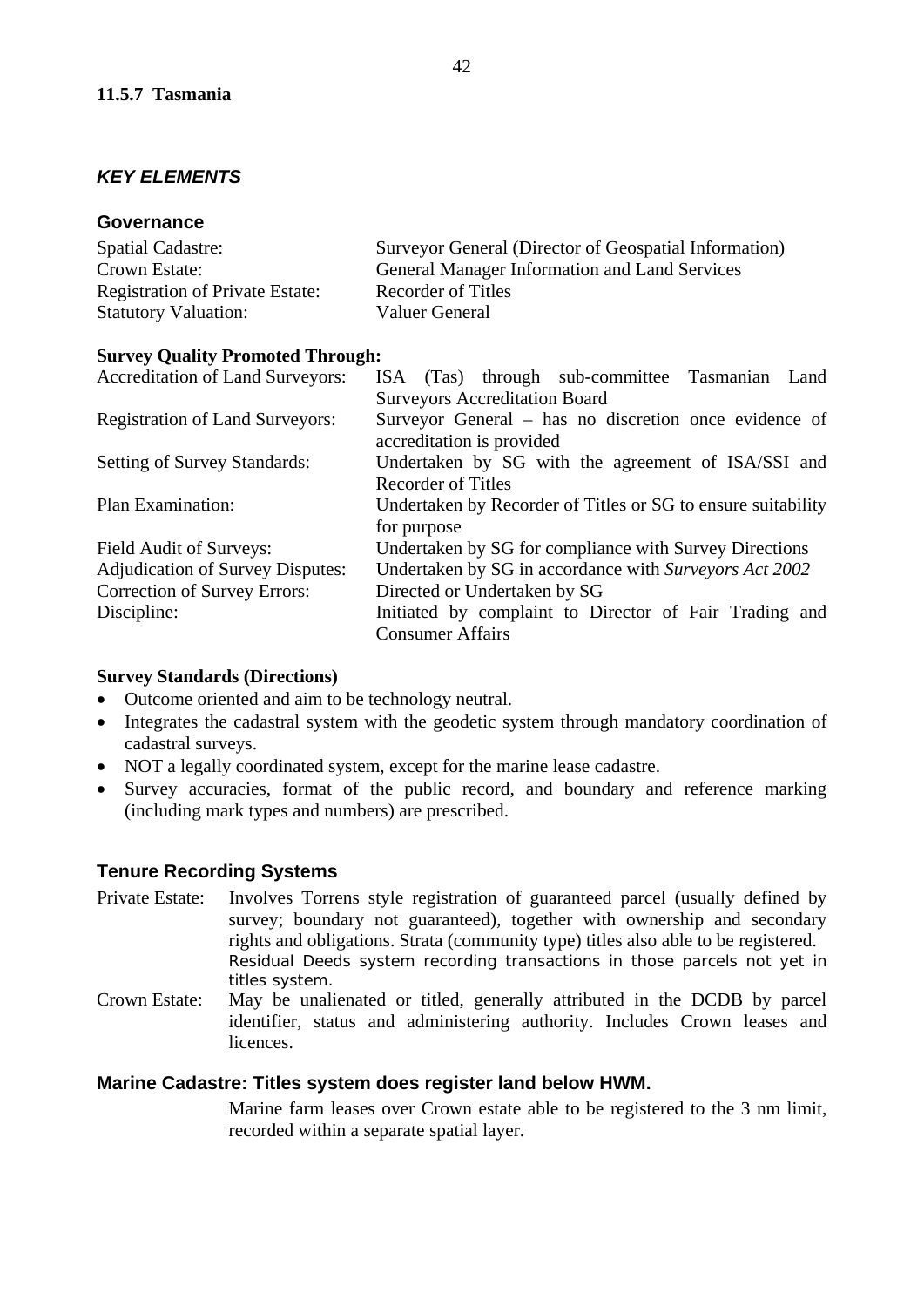## **Integrated Cadastre - DCDB**

- DCDB spatial accuracy ranges from survey accurate (2% better than 0.1 m positional uncertainty) to graphically accurate (a further 10% is attributed as better than 1.0 metres positional uncertainty) to 100m in remote locations.
- DCDB not integrated as repository for all land related information but acts as a spatial index to survey, titles and property (street address and valuation) information through attribution of identifiers in those system databases at the point or parcel level.
- DCDB holds only boundary or easement lines, not observational or field related data.
- DCDB acts as spatial basis for many administrative plans.
- Digital lodgement restricted to very limited circumstances.
- Image is web delivered free of charge, but significant costs attached to DCDB and survey data access and survey lodgement.

## **BEST FEATURES**

Torrens style registration of title and secondary rights and obligations for most of the private estate.

Creation of new parcels generally requires survey, including often the existing boundaries of the parcel, which provides for the ongoing improvement of the physical and recorded cadastre.

Online access through LIST, identified spatially or by textual attributes, to title, survey and property (valuation and addressing) information.

DCDB has the ability to spatially identify every title (including strata titles) and property within the state. Attribution is currently 98% complete, road casements are yet to be comprehensively detailed.

Legislated system of surveyor accreditation, registration, audit and discipline (not yet fully tested); survey standard setting and correction of errors.

Efficient system for the maintenance of survey standards.

Mandatory coordination of surveys since 1/1/05 has lead to significant progress in the upgrade of the spatial accuracy of the cadastre.

## **PERCEIVED WEAKNESSES**

Lack of a single system for registering all land parcels. This includes the disjoint between the recording of unalienated Crown estate (recorded by property identifier, status and administering authority) and the private estate (recorded as titles or residual general law deeds).

Historic title, survey and property information is not directly accessible through the DCDB. From a survey perspective this is very significant as many titles are based on plans compiled from 'historic' survey plans.

Variable DCDB spatial accuracy, together with the lack of a mathematically rigorous spatial upgrade methodology.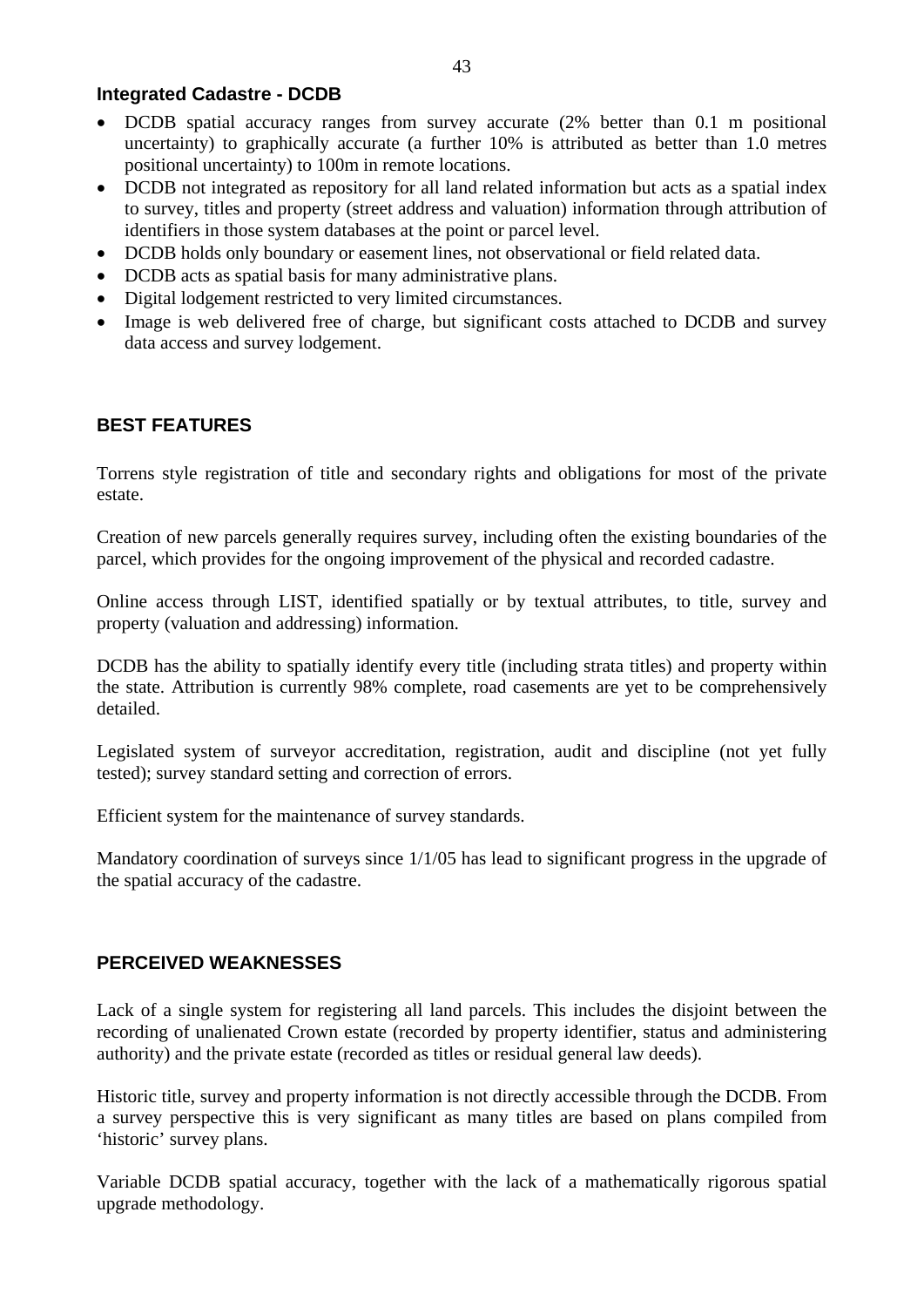Lack of digital lodgement and data flow from the survey process into the DCDB and registration process.

Disconnect between the survey and registration system in the maintenance of survey standards. ie inability to influence survey standards at the point that is generally the most effective, the acceptance of a surveyor's plan by the registering authority.

Limited ability to correct titles required as a result of corrections to surveyed boundaries.

Lack of structure in the management of Crown estate tenure.

Lack of a sustainable financial model for the accreditation process.

## **PROBLEMS AND ISSUES**

Increasing impact of statutory restrictions on land use, requiring discovery through disparate sources.

Increasing demand for higher accuracy DCDB, in particular by infrastructure owners such as local government and utility companies. This is being highlighted particularly as these authorities map their assets by GPS or as high accuracy ortho imagery becomes more commonly available.

Gradual deterioration of the paper-based survey record, and the consequent loss of information forming an essential part of survey evidence required for boundary reinstatement.

Lack of maintenance of competency among some land surveyors as circumstances change over time: eg

- in the use of the geodetic system and adjustment processes for the integration of cadastral surveys.
- in a practical understanding of the correct use and limitations of GPS.
- through updated QA procedures to cope with the use of digital data acquisition, transfer and manipulation by CAD.

There is a shortage of Registered Land Surveyors to service the current land development boom. This also impacts on the ability of the Office of the Surveyor General to maintain expertise and knowledge through succession planning.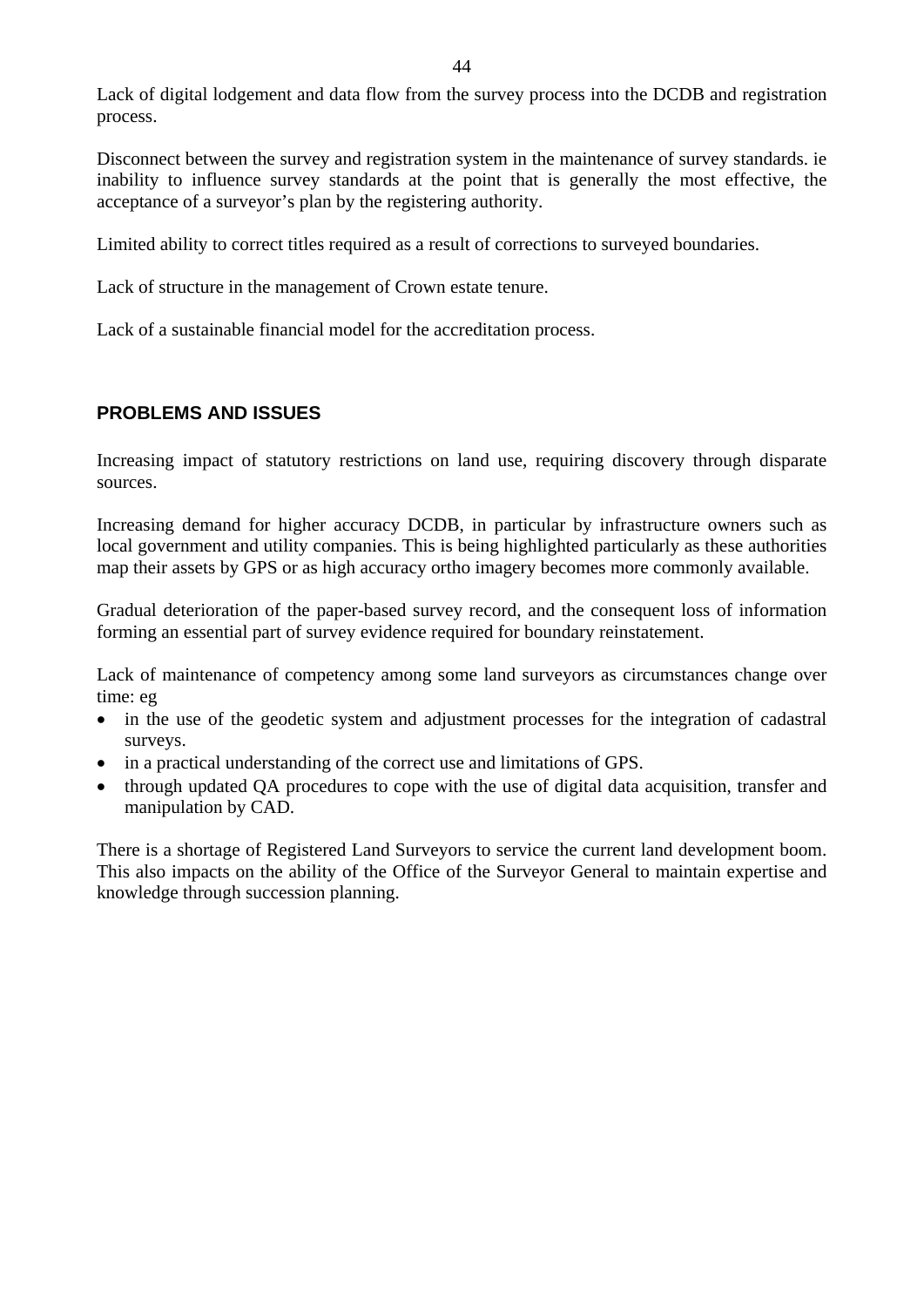# Victoria - Key Elements

**GOVERNANCE** 

- Cadastral Legislation
	- Surveying Act 2004, Cadastral Surveys Regulations 2005, S-G Practice Directives 2007, Survey Practice Handbook (1990's)
	- S-G responsible for "surveying" / Surveyors Board responsible for "surveyors"<br>(standards, compliance, disputes) / (education, training, registration, competency,
	- conduct)
- Survey Control Legislation
- Survey Co-ordination Act 1958, Survey Co-ordination Regulations 2004 (geodetic datums, standards, GPSnet-CORS, ground marks data base, EDM base lines)
- **TENURE**
- General Law deeds, Torrens freehold title, Crown land
- **INTEGRATED CADASTRE** 
	- Digital Cadastral Map Base (Vicmap Property)
		- Parcels Index , Standard Parcel Identifier, positional accuracy varies
		- Connection to Grid parcel co-ords improve map base accuracy Local Government Survey plan certification / Titles Office registration
			-

## Victoria - Best Features

- Community and Government confidence in land and property dealing integrity of the cadastre
- **CE** Strong partnership between Government, industry bodies and surveying profession
- Surveyor-General and Surveyors Registration Board of Victoria have defined powers and functions
- Survey Audit program Cadastre risk management
- Victorian Online Titles System (VOTS) electronic titles, imaged survey records
- Further Professional Education or Training (FPET)
- LS competency maintenance
- Streamlined Planning through Electronic Applications and Referrals (SPEAR) – web based subdivision approval application using PDF images (prior to ePlan)

 $\begin{array}{c} \hline \end{array}$ 

## Victoria - Perceived Weaknesses

- $\bullet$  No single authority for surveying and spatial data
- **Vicmap Property DCMB not survey accurate**
- Three land tenures: Torrens, General Law deeds & Crown land parcels
- Geodetic /Cadastre connection regime Surveyor determines values – Minimal verification by Surveyor-General of Victoria
- Survey plan examination quality affected by Land Registry policy to achieve "quota" of approved plans
- Crown Land Records
- Reporting arrangements overlap between SGV and Land Registry
- Lack of co-ordination with other government departments
- **Survey Information Systems** 
	- Update/maintenance risk due to legacy systems
- No online survey information access to:
	- Other agencies (Roads)
		- Infrastructure projects
- **Inability to enforce local government co-operation in new applications** 
	- SPEAR / Street addressing, survey marks in new subdivision

![](_page_45_Picture_42.jpeg)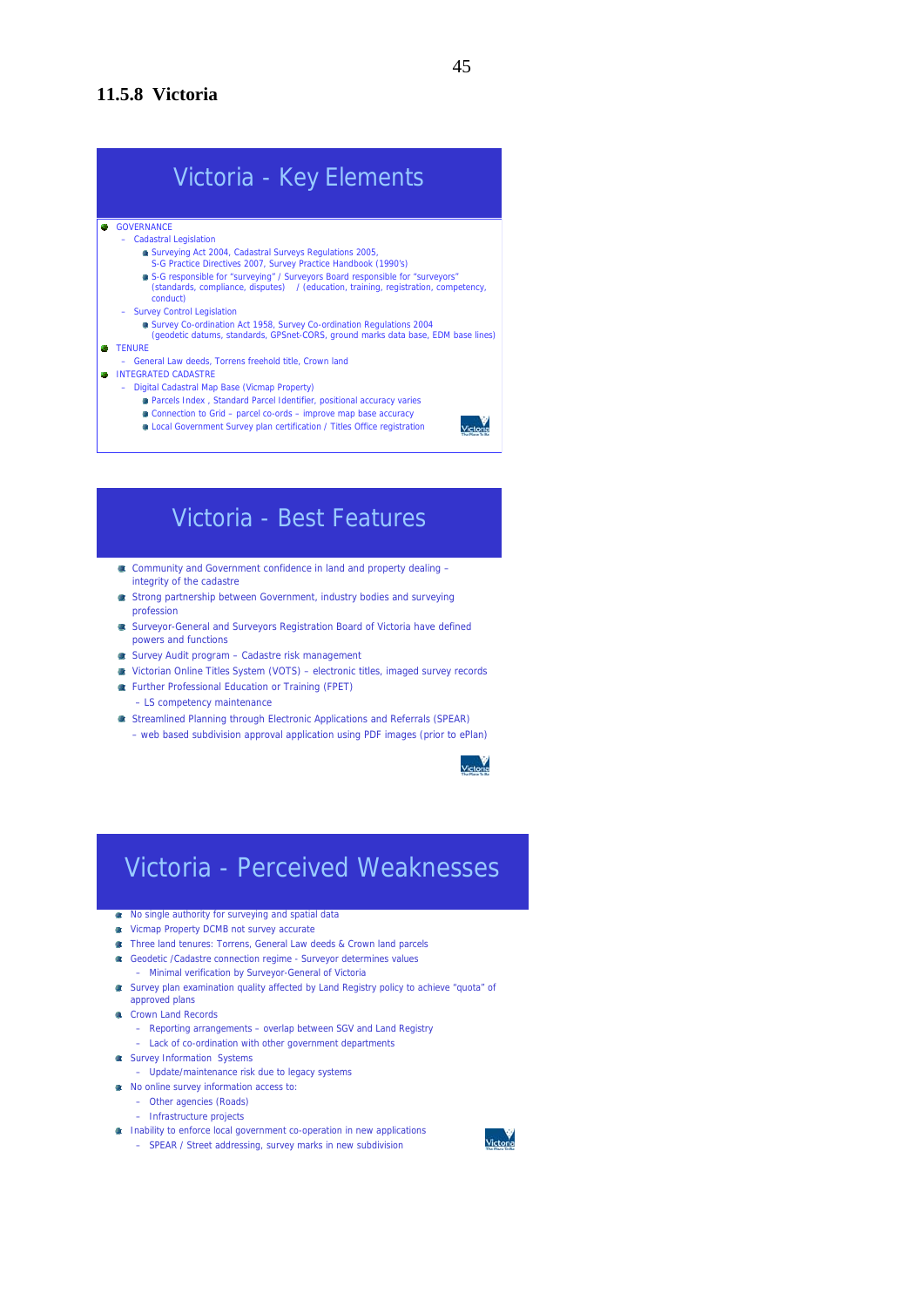# Victoria – Problems and Issues

- Definitions and recording of rights and restrictions
- eg: carbon credits register
- **•** Marine cadastre and legal descriptions • 3D parcels in digital cadastre
- **C** LS Sustainability
	- Low fees with low salaries barrier to young graduates
	- Time to obtain registration re-engineer and risk management
	- Supervising surveyor graduates surveyor training and development
- Victorian Spatial Council looking for legislation for empowerment
	- Survey Co-ordination Act 1958 requires updating
	- Competing interests as to desired outcomes

## Victoria – Future Directions

- **Survey Accurate DCMB** 
	- Drivers: SPEAR, ePlan, registered plan diagram
- **Intergration of Geographic Names Register and DCMB**
- **Crown Titles**
- **Auscope C.O.R.S. Geodetic Program Implementation** 
	- Upgrade to MGA 2000?

<del>ي</del><br>Tictory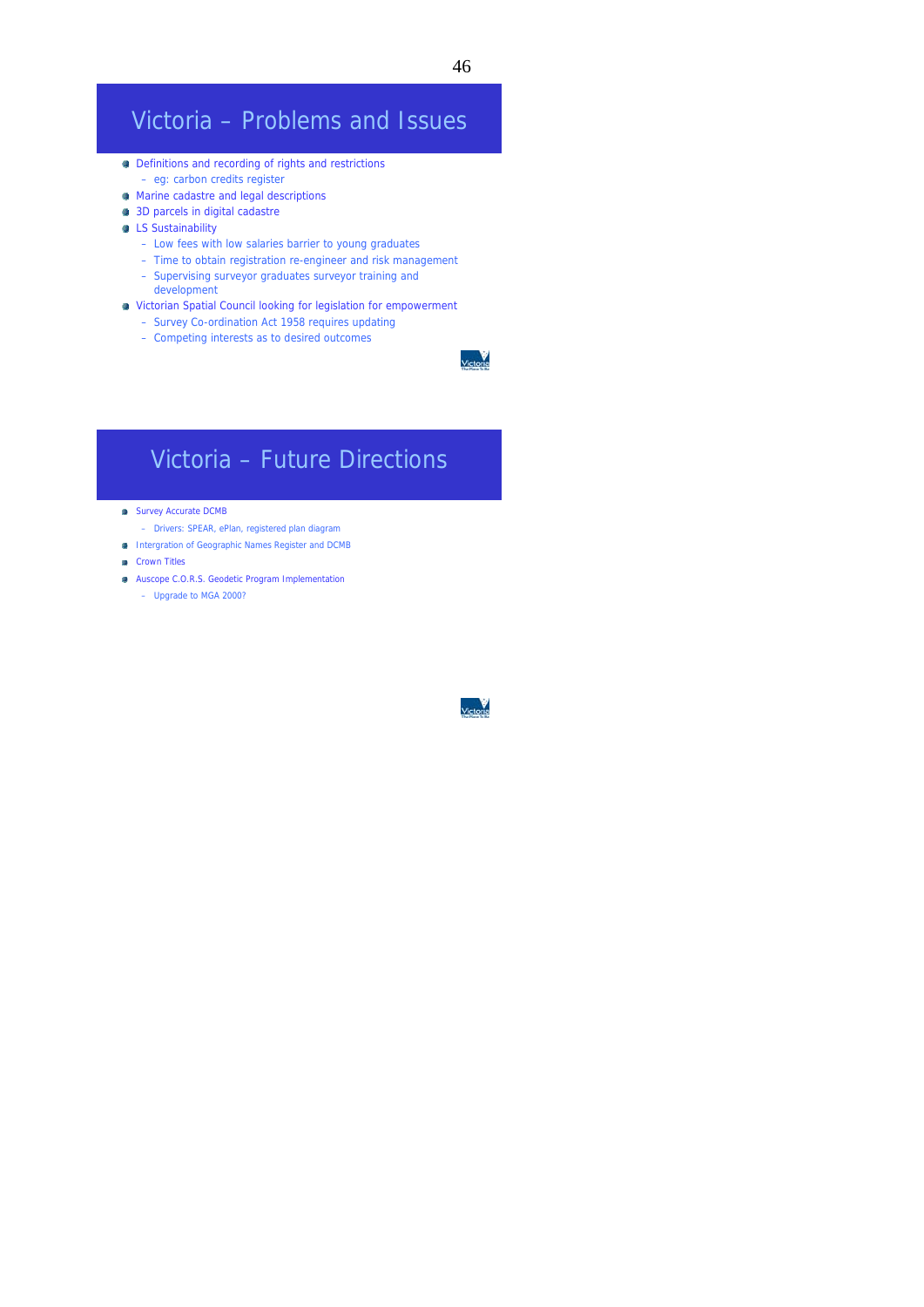## **KEY ELEMENTS OF THE WA CADASTRAL SYSTEM**

- Unique Identifiers, Unambiguous, Re-definable Boundaries.
- **Complete coverage of jurisdictions**
- **Fundamental Geodetic Network.**
- **Requiated Practitioners/Regulatory Standards**
- High degree of integrity of data
- Reliable links to Tenure System to serve other/higher purposes.
- Up-to-date data (Complete/Current) *Accuracy-Timeliness Currency Kept Current.*
- Suitable for purpose Survey Accuracies, Known Quality (Fit For Purpose).
- Readily Discoverable/Accessible
- Clear Definition. Roles/Responsibilities *Within Government, Between Government/Private Sector.*
- A System which is auditable, accountability (Probity)
- **Low level of disputation and litigation (Outcome Of A Best Practice System)**
- **Efficiency, effective and maintainable.**
- **EXECUTE:** Linkages to other rights and interests in land
- **Supportive Legislative Framework**

## **BEST FEATURES (STRENGTHS) OF THE WA SYSTEM**

- Off Line processing in Plan Audit.
- **Happy customers.**
- **Coped well with sustained property boom**
- DCDB is a working tool of land registration system.
- Some automated links to title register including of registered interests that affect part parcels.
- WALIS deals with custodianship and standards of relevant datasets.
- Single state source of spatial cadastre.
- **Government committed.**
- **Spatial upgrade of state @83% expected completion 1<sup>st</sup> pass within 3 years.**
- Digital lodgement benefits being realised fast and efficient communications; automatic spatial validation and input into database.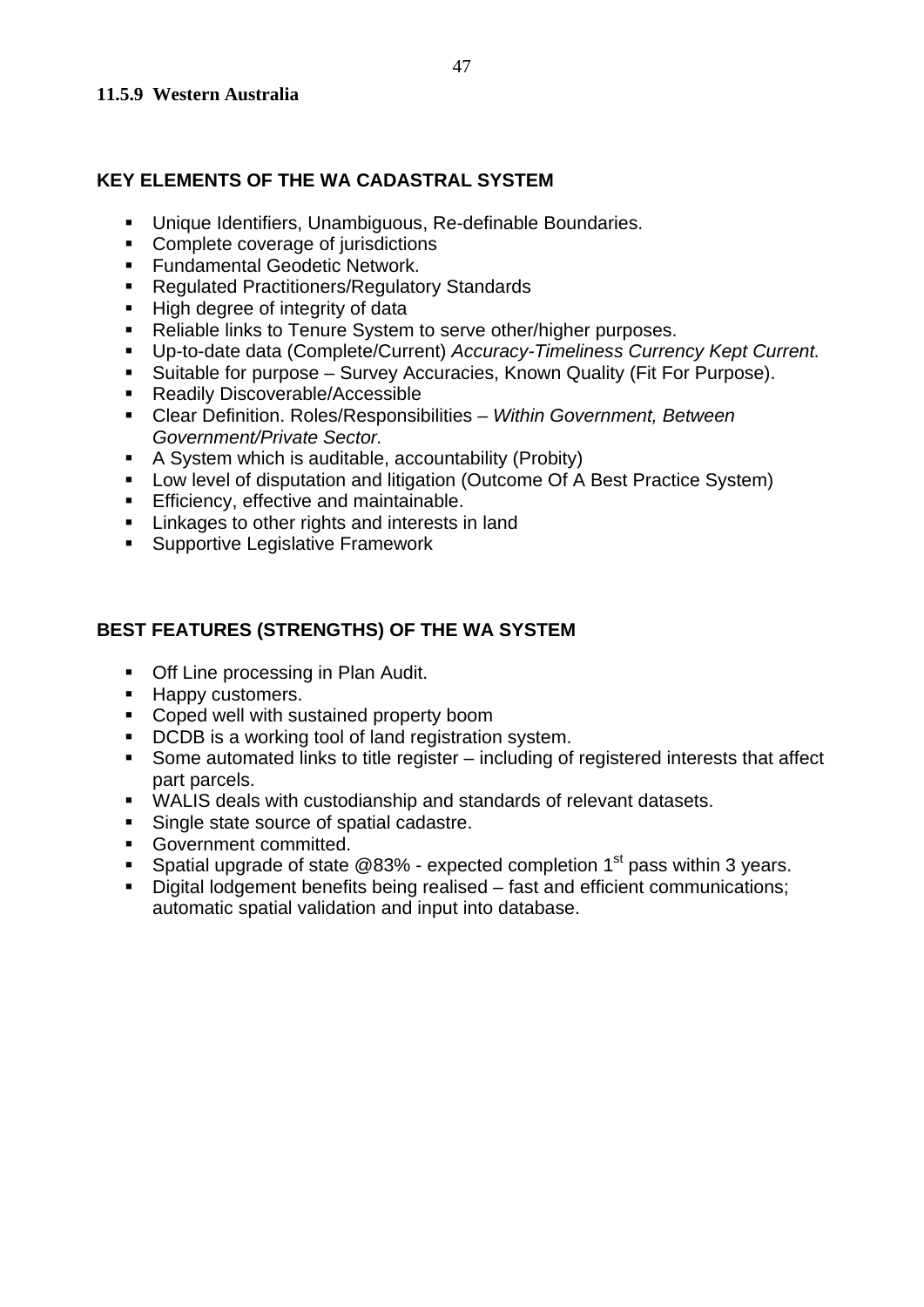## **PERCEIVED WEAKNESS OF THE WA SYSTEM**

- **Poor recognition of built environment**
- Strata titles legislation is confusing (management, titles, planning)
- Spatial extent (lettable areas vs title area)
- **Survey legislation is outdated.**
- Survey benefits of a spatially accurate DCDB not being fully utilised due to lack of enabling legislation, regulations and/or guidelines.
- Plan (pdf) and maths file need to be integrated (land xml to come).
- **EXTER** Linkage of 3 key systems (Title, Spatial, Valuation systems need improved linking).
- CSD file is not general.
- 3D is poor.
- **No 3D Visualisation.**
- **Poor history records can't search and display superseded boundaries.**

## **PROBLEMS AND ISSUES ASSOCIATED WITH WA SYSTEM**

- Key planning agency has limited IT at present.
- Poor handling of referential topology in spatial data by users of DCDB extracts.
- Absence of a Cadastral strategy lack of comprehensive strategic plan for holistic cadastre – legal, fiscal, physical.